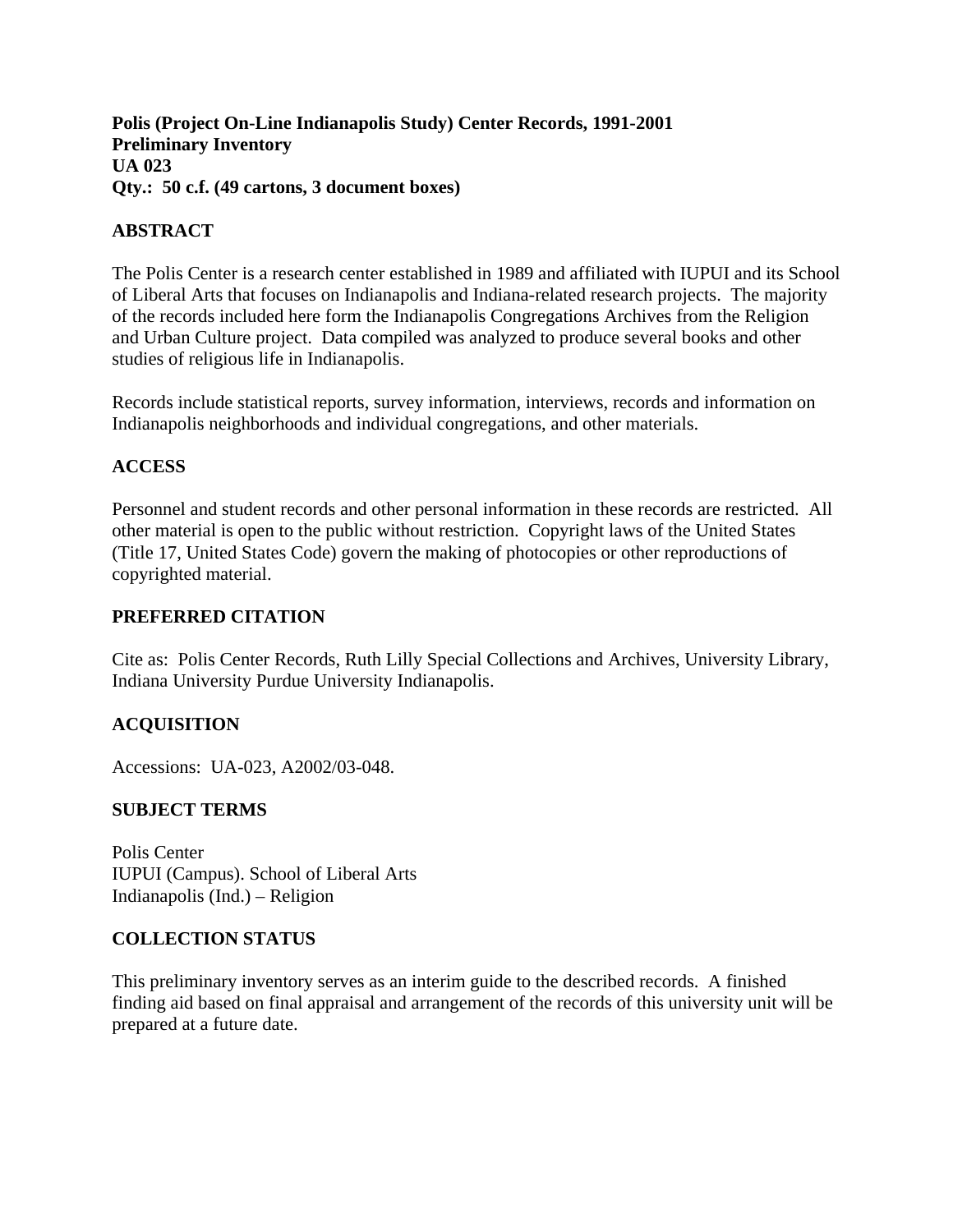#### **Contents** Box

Encyclopedia of Indianapolis **1**  History, ca. 1992 (Newsletter) 1991-1994 POLIS Publications, 1990s POLIS- Religion Materials, 1990s Miscellaneous POLIS publications, 1999-2003 The Indiana Congregations Archives- General Black Churches- General Information, 1990s Bethel AME Directory, 1956 Bethel AME Church Board Minutes, 1906- 1909 Indiana Missionary Baptist State Convention, 1982 Baptist Golden Jubilee, 1965 Baptist Churches- Newspaper Articles Indianapolis Black Churches Acton Baptist Church- History, ca. 1992 AME Bethel Allen Chapel AME Church History Baptist- The Indiana Congregations Archives Historical Sources Available by County, ca. 1990s Indiana Baptist Convention 21<sup>st</sup> Annual Convention- Mt. Carmel Baptist, 1961 75th Anniversary- St. John's Missionary Baptist, 1972 Indiana Baptist Association Yearbook, 1950-1951 Baptist Temple Newspaper Clippings, 1959-1981 (OUT CARD) Broadway St. Baptist Yearbook, 1934-1935 Burge Temple Baptist Church New Bethel Baptist Church, First 100 Years, ca. 1975 First Southern Baptist Church First Baptist Church Garfield Park Baptist History, 1988 Second Baptist Church History Baptist- Tuxedo Park Church Bulletins 1909, 1913-1914 Dr. Clutton, Building Daily Vacation Bible School Miscellaneous Primary Bible Stories Baptist Observer- Baptist Herald General History Annual Reports Catholic- The Indiana Congregations Archives Protestant/Catholic Relations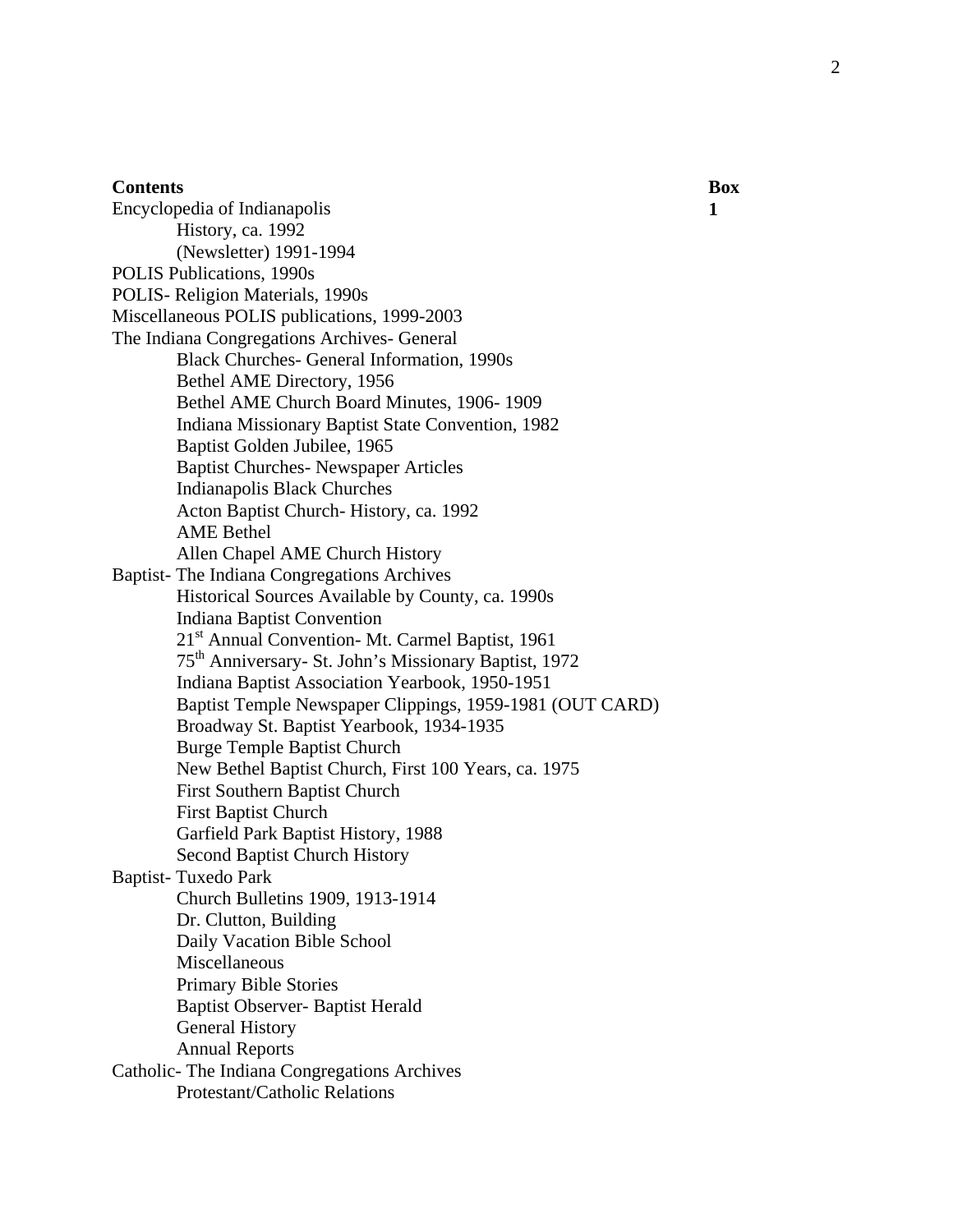Directory, 1964 Newspaper Articles, Socialism 1911-1912, 1914, Knights of Columbus, Indiana Catholic Prohibition, Religion & Education Anti-Catholic Election Leaflet, 1914 Assumption Catholic Church Church of Our Lord Jesus Christ the King St. Christopher Parish, 1942 St. Luke Zoning Issues, Meridian Hills Diocese of Indianapolis Holy Trinity Baptism Records, General History, Financial Report Immaculate Heart of Mary, Planning ca. 1946 St. Ann, 1992 St. Joan of Arc, 1971 Church of the Holy Cross, 1946 Indianapolis, General St. Mark Church, 1973 St. Mary's Church St. Matthew, 1983 St. John, Membership, General History St. Patrick's Annual Reports, History, Clergy, Directories, Societies, Social Events, Membership (1920), Parish History St. Philip Neri General History & Membership St. Rita Marriage Records St. Simon the Apostle Parish St. Thomas Aquinas Parish Info, Directory 1995, 50<sup>th</sup> Anniversary, UFW Boycott (1972) Central Christian- The Indiana Congregations Archives Board Anniversary Education Clergy Directory **2** Missions Newspaper Articles Christian- The Indiana Congregations Archives Northwood Christian Church- Yearbook & Directory, 1964-1965 3<sup>rd</sup> Christian Church (History) 2<sup>nd</sup> Christian Church-Membership Survey, General History Christian Church History Disciples of Christ Inquiries, 1995 Ben Davis Christian Church Central Christian Church- General, Annual Reports, Miscellaneous Downey Christian Church East 49<sup>th</sup> St. Christian Church East 91<sup>st</sup> St. Christian Church Disciples of Christ- Newspaper Articles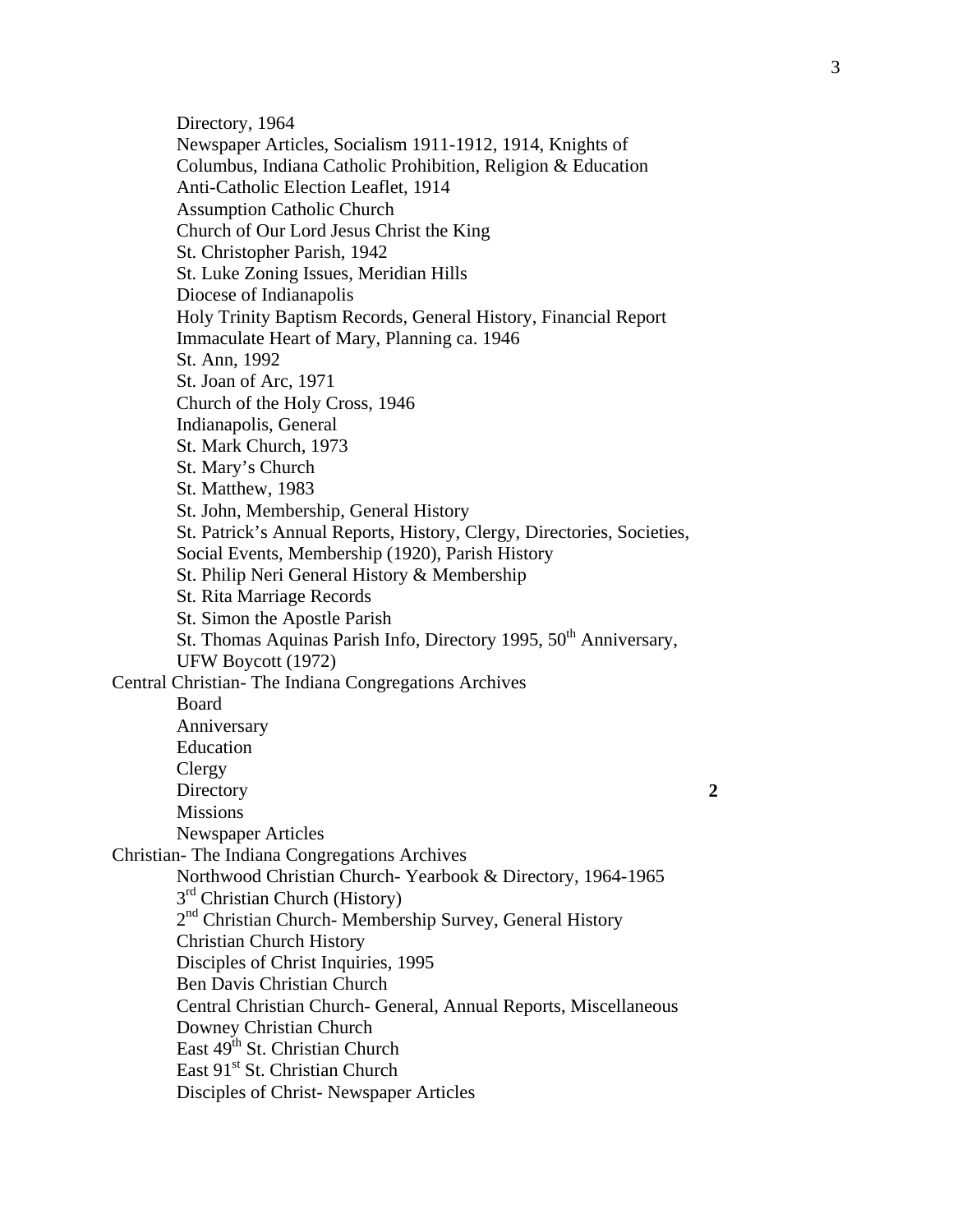Church Federation Directory of Churches & Ministers, 1945-1946 Politics (OUT CARD) Directory of Churches & Miniters, 1954, 1960, 1965, 1973/74, 1985/86, 1993/94 Church of God Sources in Archives, Congregation/ Regional History (1996) Northside Church History (1976) Meridian Church History (1980) First Congregational Church, 1921 Church Federation-Minutes: 1918-1919 (OUT CARD) First Congregational Plymouth Circle (Women) Council Minutes (1917, 1920) Clerks Reports (1921-1922) Plymouth Union (Women's Club Yearbook 1955) Bulletins Membership Lists (1926) General History Membership Directories Council Minutes (1918, 1919) Annual Reports Reverends Edyvean, Kolsti, Savage, Utterback & Hay Constitution & By-Laws Notes from Worship Service Bulletins United Church of Christ- Ellenberger, Membership List, 1997 First Friends Newspaper Articles Indianapolis Monthly Meeting (IMM) Directory (1909, 1912, 1916, 1919) IMM History Sabbath School Reports Overseers Annual Statistical Reports Treasurer's Reports **3**  General History **Directories** Second Friends- General History Jewish: Beth-El Zedeck Membership Directory (1965/66) [Publications, 1992, 1958] Newsletters/ Announcements, 1996-1997 General History Project Roots & Wings (1995/96) Membership (1933) [more Publications1995, 1978, 1958] Jewish: Indianapolis Hebrew Congregation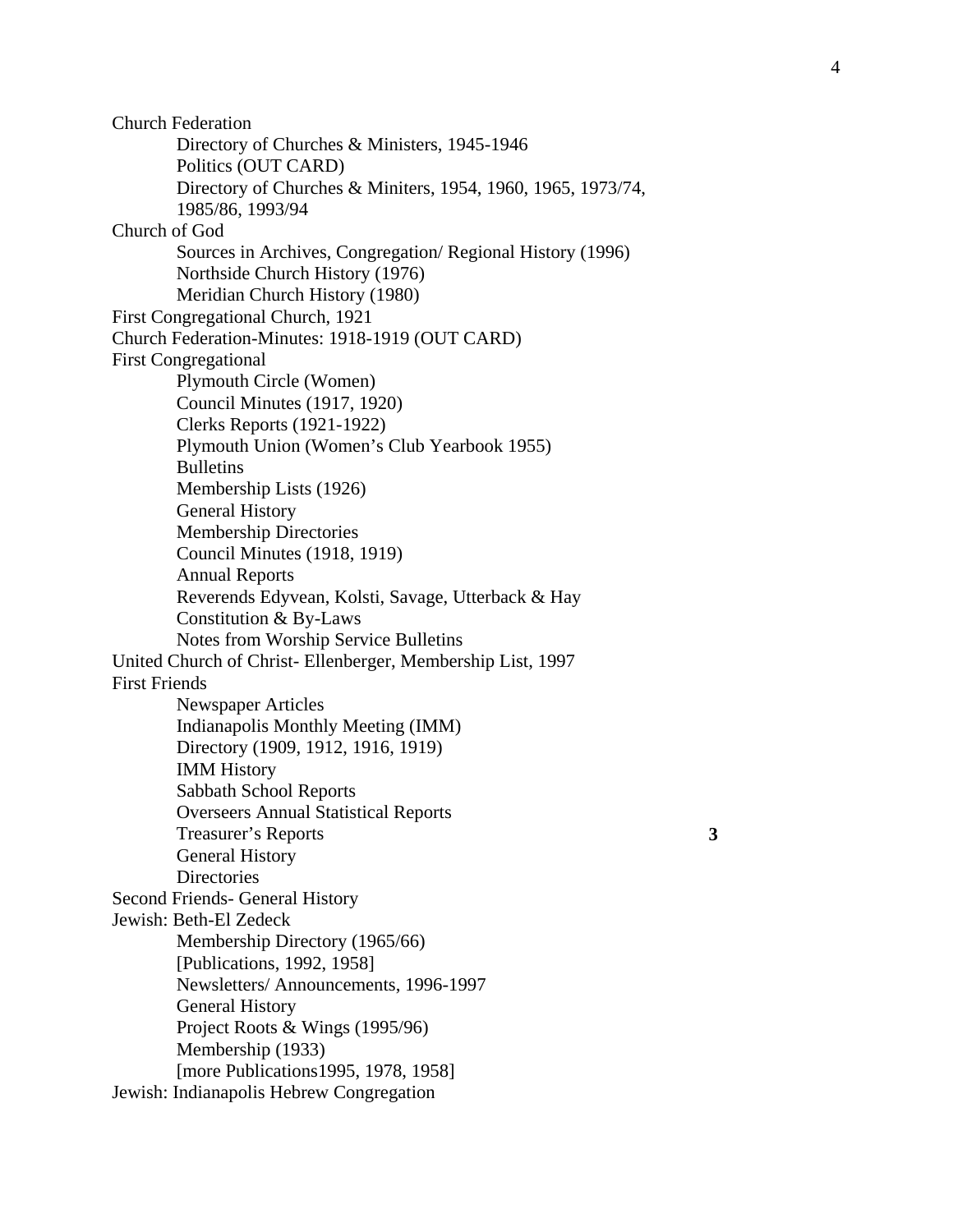Reaction to Social Issues War Efforts (1918) Presidential Report & Message New Songs Constitution (1918) Cash Ledger (1916-1923) Archival Resources Miscellaneous Board Minutes (1908-1916), Pew Owners (1908-1921) Newspaper Articles Jewish- The Indiana Congregations Archives Newspaper Articles "Highlights of Indianapolis Jewish Community" 1954 "Organizing the American Jewish Community" Miscellaneous Congregations & Organizations Congregation Shaarey Tefilla, miscellaneous B'nai Torah-Membership List (1997, 1958), 1<sup>st</sup> 50 Years (1973) Episcopal- The Indiana Congregations Archives Episcopal Church- Reaction to Social Issues Christ's Church Choir & Vestrymen Christ Church Cathedral- Messages from Clergy, Financial Info, Societies/ Organizations, Physical Property, History Trinity (Trinity Episcopal Church, 1969) St. Paul's Episcopal Church, History (1963) St. Christopher's Episcopal Church, History All Saints Episcopal Church, History, 1964 Christ Church, General History Lutheran- The Indiana Congregations Archives Indianapolis Lutheran High School Indianapolis Lutheran Churches Federation of Lutheran Churches, Missouri Synod Indianapolis ECLA Affiliates Indiana History Lutherans in Indianapolis Miscellaneous Articles & Papers on Indianapolis Lutheranism Gethsemane, church Business St. Marks Membership (1923), General History St. Paul Yearbooks, Annual Reports, Church Publications, General **History** Gethsemane Membership Methodist- The Indiana Congregations Archives Methodist Episcopal Ministers Association, 1908-1909 Church Lists in DePauw Archives Indiana Annual Conference, General History, Reports 1940-1970 Indiana Area of the Methodist Episcopal Church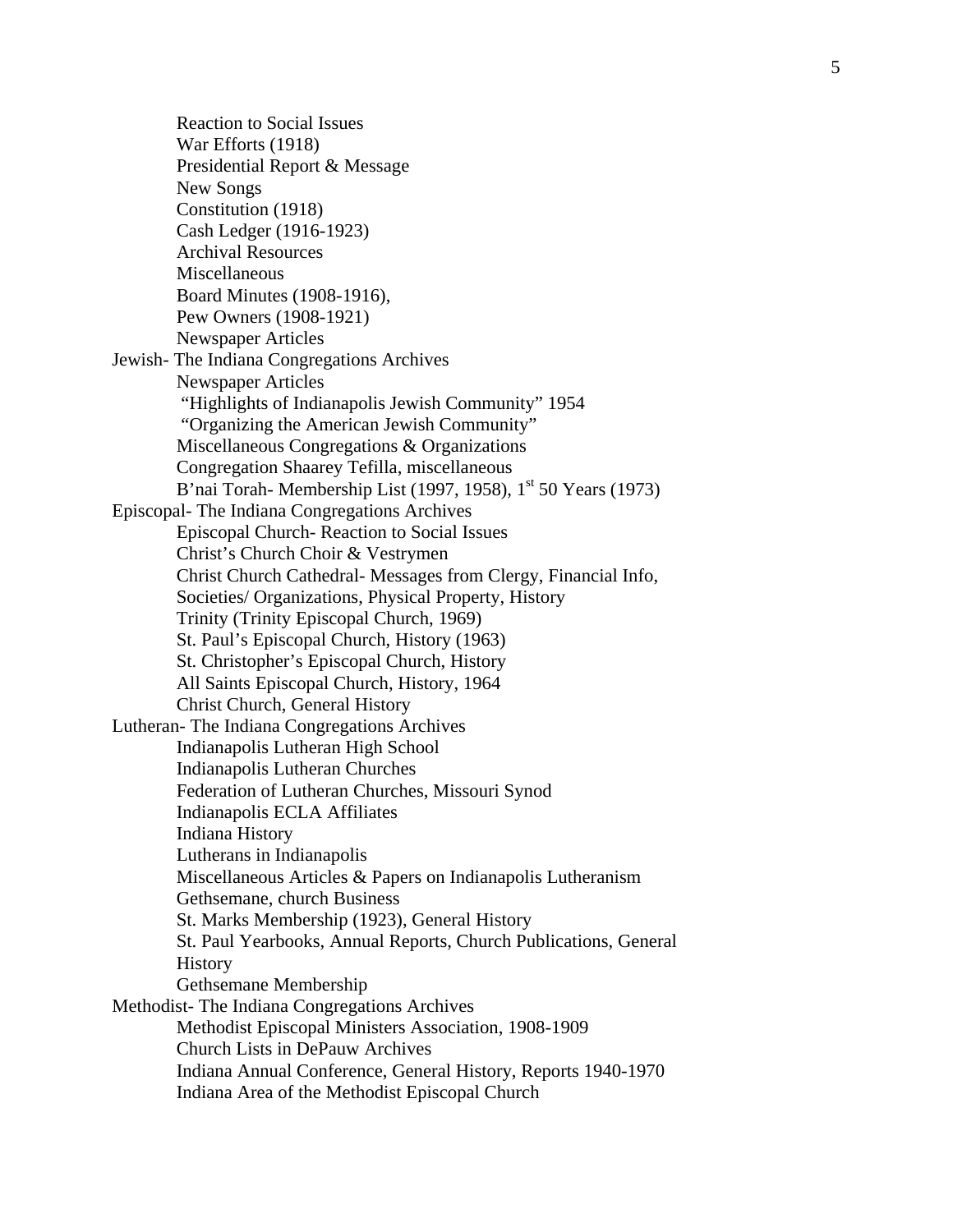Miscellaneous Publications & Information Reaction to Community Social Issues, Central Avenue Methodist Episcopal Castleton United Methodist Church Central Avenue Methodist Church Programs/ Pamphlets Central Avenue UMC- The Dynamo (Publication) **4**  Central Avenue Sunday School Secretary's Book1903-1935 Scrapbook, O.H. Palmer, Central Ave. UMC Central Ave. Methodist Societies Denominational Issues Physical Plant Design WWI Honor Roll History/Timeline Governance/ Leadership Church Membership(1925) Member Directories Methodist- The Indiana Congregations Archives East 10<sup>th</sup> Street Methodist Directory Edwin Ray UMC History Near Eastside UMC Parish Directories Edwin Ray Methodist Church Directories Forest Manor UMC Merritt Place Roosevelt Temple Methodist Church Timeline History- Small Indiana Towns Methodist Church Histories (Assorted) Roberts Park Annual Reports Board Meeting Minutes Budget Bulletins **Directories** Epworth League Financial Reports General Members Pastors Planning Conference Programs Miscellaneous Reports Rosedale Hills EUB Church Directory, 1958 Irvington United Methodist Church Directory, 1997 Otterbein United Methodist Church Directory, 1966 & 1985 St. Andrew's Methodist Church Directory, 1966 St. Luke's United Methodist Church Methodist- United Brethren New York Street Evangelical Church

Moravian Church Newspaper Articles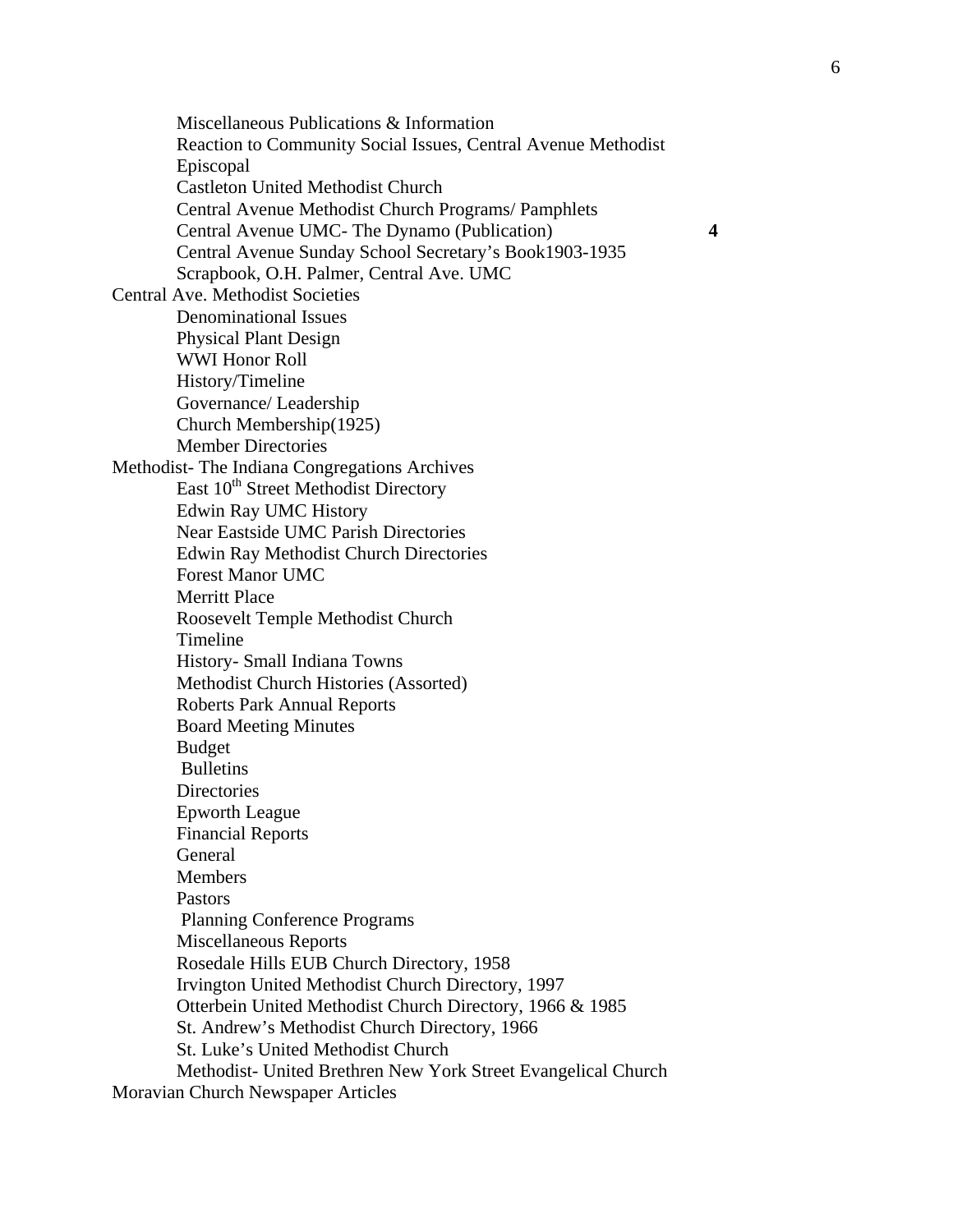Eastern Orthodox- Romanian, Greek, Syrian Orthodox Macedonia/ Bulgaria- St. Stephen Church Pentecostal Churches in Indianapolis Pilgrim Holiness Churches in Indianapolis Presbyterian- The Indiana Congregations Archives Presbytery of Indianapolis Newspaper Articles First Presbyterian Church Membership List, 1953, 1940 First Meridian Heights United Presbyterian Church Irvington Presbyterian Church Directory, 1929-1930 Irvington Presbyterian Church Membership & Organization List & Directory 1931-1932, 1934-1935 Presbyterian- Meyer Chapel Membership, 1928 Prentice Presbyterian Church 2<sup>nd</sup> Presbyterian Membership (1928), Directory (1947) & Roll (1964) Presbyterian- Southport, General History Old Town Greenwood (OUT CARD) Tabernacle Presbyterian Directory & Yearbook, 1930 Tabernacle Presbyterian- Miscellaneous Unitarian- The Indiana Congregations Archives **5**  All Souls- Building, Yearbook (1928-1929), Minutes (1911-1917), Financial Reports, Sermons, Yearbook (1952-1953) Central Universalist Universalist Organizations All Souls- Calendar, Dr. Frank Wicks, Building Committee, Membership List, Women's Alliance, Miscellaneous Articles Trinity Wesleyan Church History, 1998 Elizabeth Van Allen, RMA Biographical Directory Individual Base & Affiliation Data Entry Forms REHID Individual Forms (blank), Financial, Family Relationships Marriage Affiliation Base Entry Occupation Data Archival-Congregations Second Presbyterian Church Christian Theological Seminary Resources Tuxedo Park Baptist Church First Congregational Church Archives Downey Ave. Christian Records Central Ave. United Methodist Church All Souls Unitarian Church Records St. Philip Neri Archives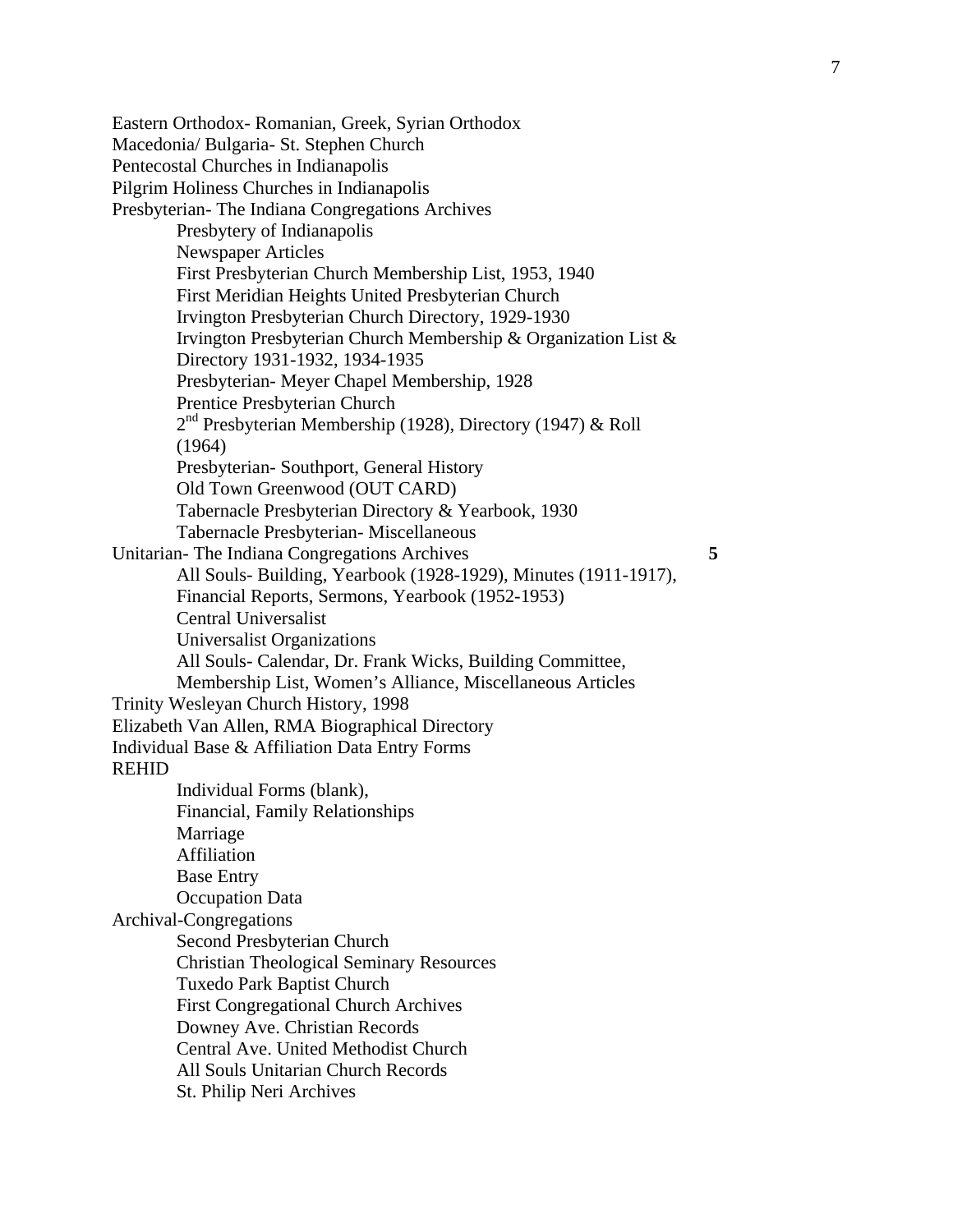St. John Catholic Church Archives Religion Files- Black Church/Community Colored Directory- Indianapolis & Yearbook, 1923 Building Information- Churches, Church Structures, Physical Plants Censuses & Directories US Census: Religious Bodies, 1906 City Directory Churches, 1908, 1910 US Census: Religious Bodies, 1916 US Census: Religious Bodies, 1926 **6**  City Directory Churches, 1920 US Census of Religion- Indiana & Marion County, 1926 City Directory, 1930, 1935 Census of Religious Bodies: Marion County, IN, 1936 City Directory, 1941, 1945, 1951 Census of Religion: Marion County, 1953 City Directory, 1955, 1960, 1961, 1963, 1965, 1967 Census of Religious Affiliation, 1970 City Directory, 1971, 1975, 1980, 1985 Census of Religious Affiliation, 1980, 1990 Indianapolis City Directories 1930-1970 Metropolitan Indianapolis Directory of Community Resources 1961 Indianapolis Directory, 1908-1915 Indianapolis City Directories, 1916-1921 Indianapolis City Directories, 1920-1930 Clergy Information, Minister Lists, 1908-1922 Economics & Religion Evangelism-Indianapolis Evangelist Campaign, Silent Evangel 1921 Newspaper Articles Religion & Youth/Education Indianapolis Hebrew Cong. Sermon Research Notes The Church in Experiment, 1969 Religion, Church History- General Data- Women's Organizations Margaret Puskar Alexis Manheim History of Indiana Council of United Church Women Census Categories- History & Demograhics James Whitcomb Riley & Local Cultural Heros Pageants- Indiana Centennial, Indianapolis Centennial Indiana Centennial, 1916 Holidays- 4<sup>th</sup> of July, Memorial Day, Thanksgiving, Christmas, etc. Religious Education Video (forms) Crooked Creek (forms) Video Screener, Focus Group Discussions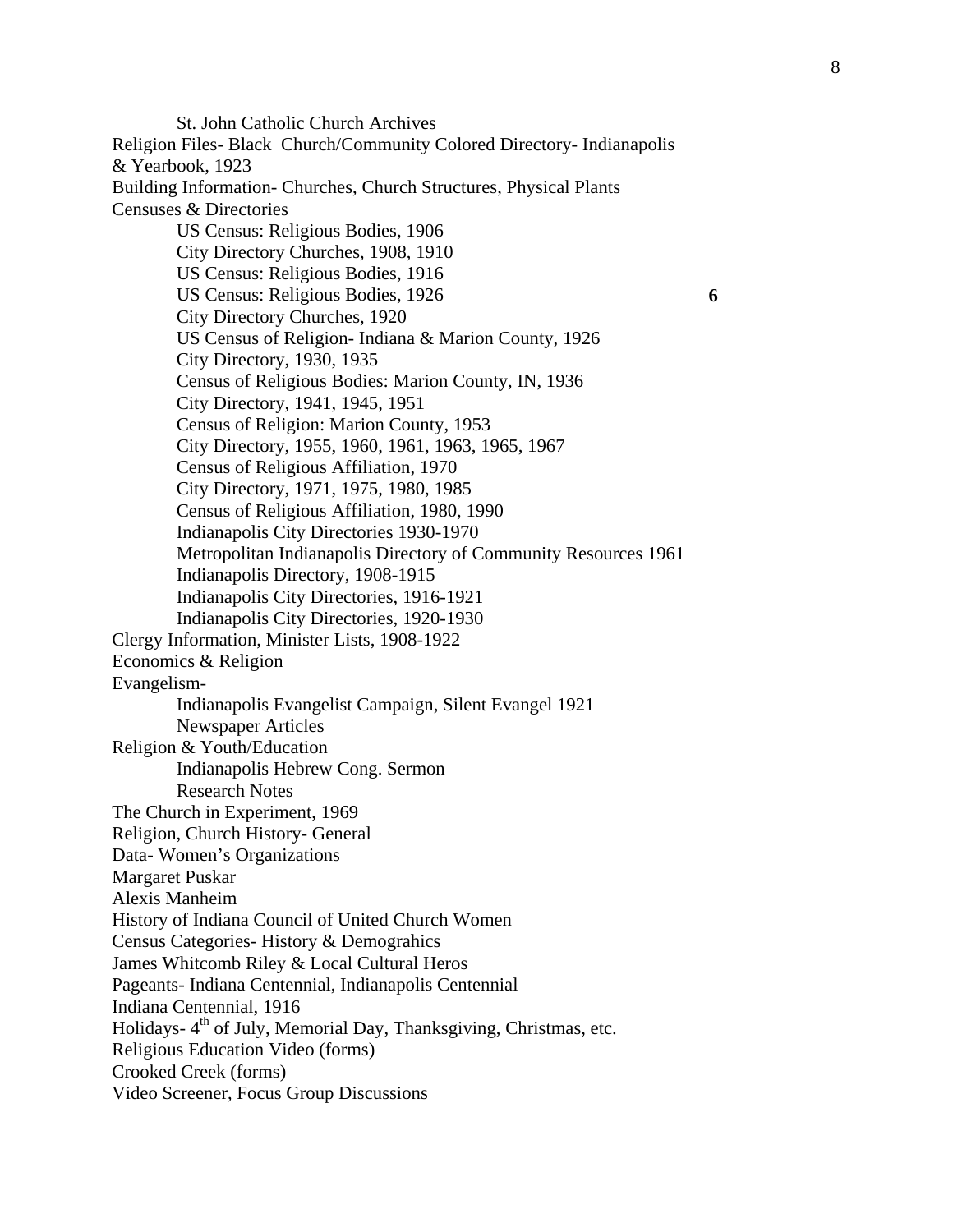American History clite, Miscellaneous Project Information Articles for Reading Interview Release Form & Questionnaire RUC Senior Staff Meeting Minutes RUC All Staff Meeting Minutes Neighborhood Hard Copies Biweekly Meeting Minutes Data Collection Forms Data Collection Forms **7**  County Histories Disciples of Christ Clergy, 1909 MFC Ministers A- C Essays of Civic Culture Temperance/ Prohibition Sunday Closings Prostitution/ Vice Temperance HIRP (History of Indianapolis from a Religious Perspective): Carmel Wesleyan Church- Narrative Account (draft) Kultur & Crisis: Indianapolis German- Americans (draft) Civic Ceremonies & Faithful Memories- Public Holidays & Civic Ritual (draft) City Spaces & Consecration of Space (draft) Public Morality & Individual Sanctity (draft) Work Plan/ Problem Statements Book Chapters Holiday Celebrations as Public Rituals Connie's Chapters Planning Notes, Forms To Read Timeline Patriotism- General Rhetoric- General Indy History Marshall Foch Day Boosterism African Americans Building Materials Built Environment Business Civic/ Religious Events Electricity Health History/ Traditions Real Estate Trends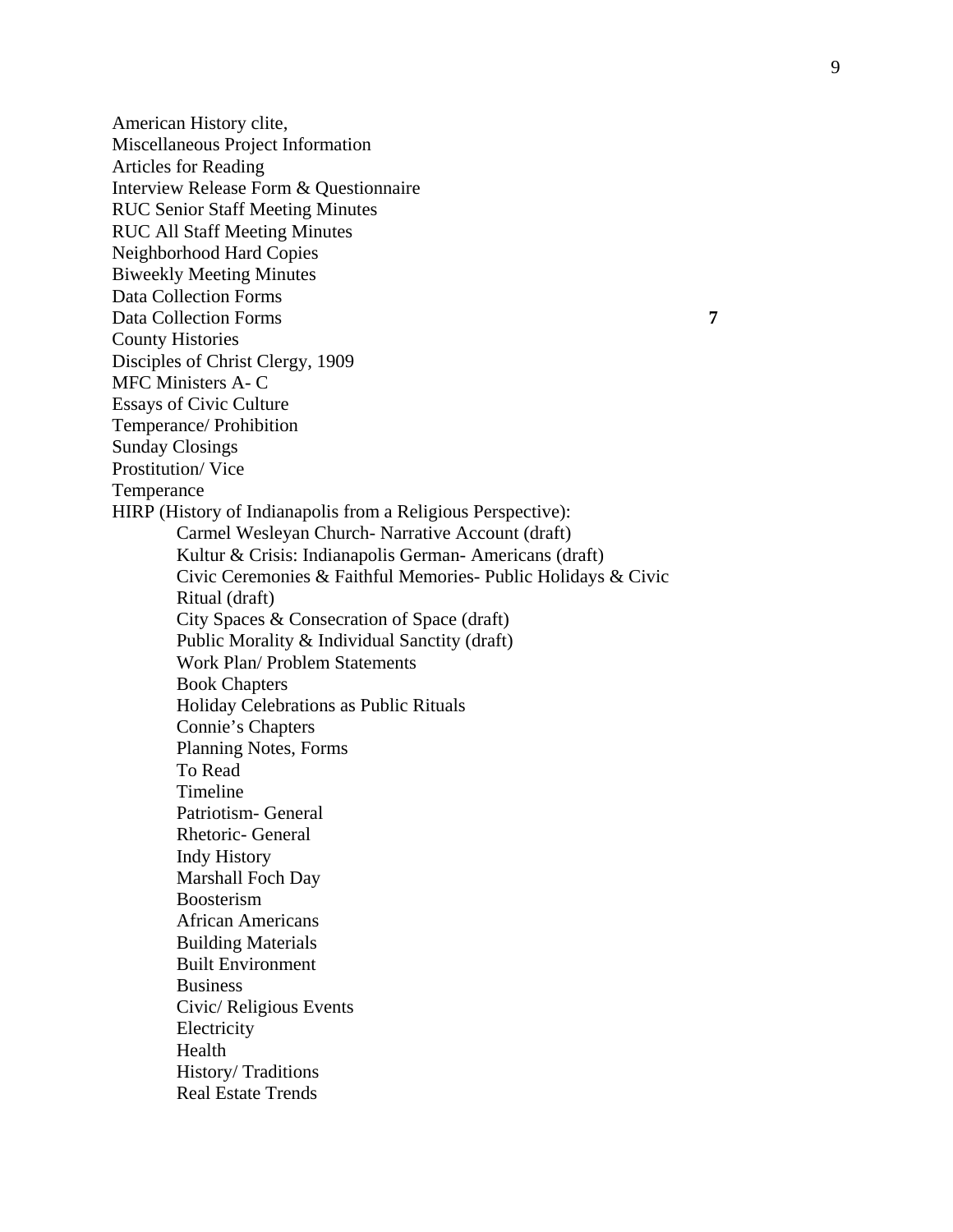Transportation Voluntary Associations War Zoning/ City Ordinances Bibliography Secondary Weekly Database Report Database Printouts In-House Memos Memos to Clerical re: Staff Problematic Entries, Individuals Project Bibliography (Church Histories & Lists) **8**  Meetings Records Out-of-House Memos, Correspondence Things to Address after 3/1/1995 Sources to Check Wauzzinski's Report Miscellaneous HIRP Major Questions & Lilly work Plan [Essays] [Miscellaneous Notes] Political Graft & Election Fraud Moral Government & Legislation Secondary Sources- Politics, Government Public Morals- General Germans- German Americans Babbitt Americanization Shortridge/ Education RUC (Religion & Urban Culture)- History of Religious Individuals, 1905-1925 History of Church Buildings Circles, Societies, Organizations Parades & Civic Organizations Spectator Sports- Baseball, Boxing, 500 Race Secondary Sources- Pop Culture War Memorial Architectural Artifacts Skyscrapers- S & S Monument Homes- General House Styles Neighborhoods Women's Work **Baths** Kitchens Special Rooms Artifacts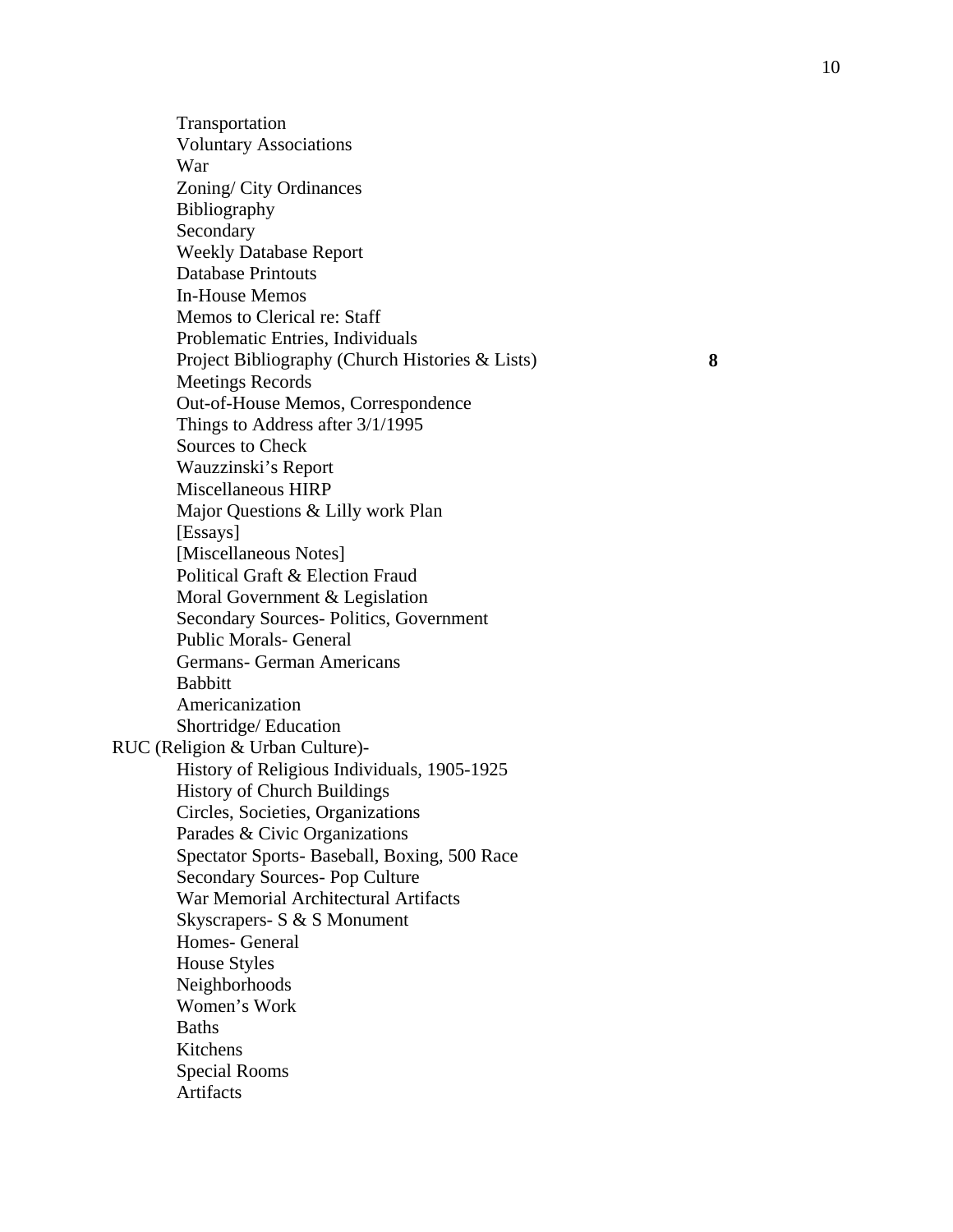Rhetoric Marott Park- Newspaper Articles New Construction 1908-1922, HIRP Commerce & Art Art, Art Education, & Patronage Civic Culture Committee Assignments Bible in Schools/ Religious Instruction History/ Civics Curriculum Youth Participation in Civic Celebrations Xian Oriented Youth Groups (BSA, YMCA, Boys Club, etc.) Secondary Sources- Youth Education Census Tract Maps: 1930, 1940, 1950, 1960, 1970, 1980, Maps from Kevin Mickey Census Tract Maps: 1990, 1930-1990 Fountain Square Institution Census Forms Forms (blank): Church Census Interview Loan Interview Release Letter of Introduction- Summer (Observation) 1996 Forms (blank): Voices of Faith Sign-in Sheet Religion Questionnaire Neighborhood Photos/ Documents Maps Faith & Community General Info Sheet Forms (blank): Additions Mailing List, Your Comments Directory Labels Miscellaneous (1996 IUPUI Promotions Handout Letter) Indianapolis Recorder: African American Churches (a list), Who's Who Interview Questions (Interviewing) Journaling MCAna News Letter MF (Mapleton/Fall Creek) Directory Neighborhood Advisory Committee **Directory** Information Project Readings FAC (Faith & Community) Stats- Masters Voices of FAC Project Evaluation Researcher Exit Interviews, 1995 Summaries for Lilly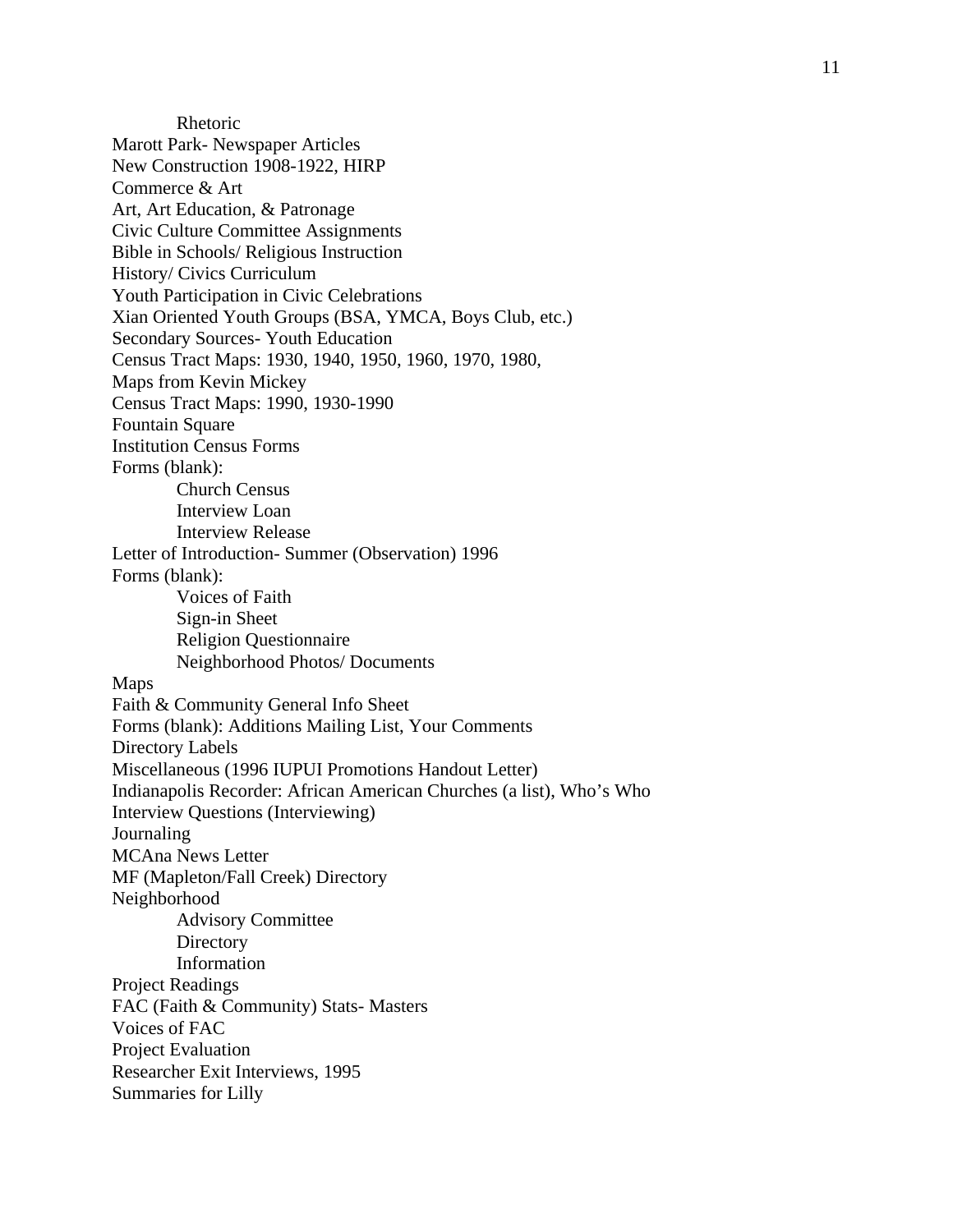Staff Memos, 1996 Training, 1995 Church Census Forms (blank) CC (Crooked Creek) Church Assignments, Summer 1996 Community Observation Forms, Summer 1996 Mission NESCO Outline, 1996 NESCO- Mission NESCO, Photo Survey, Key Payroll File, Summer 1996 Readings, Summer 1996 Review of Summer Researcher Program, 1996 Training, 1996 **9**  Training Evaluations (blank) Employment Verification Forms: I-9, IU-Hourly, IUPUI Application (all blank) Supervisor Report, Summer 1996 Job Applications & Correspondence, Summer 1996 Faith & Community Addresses (as of 10/1996) University of Illinois- Chicago, Religion in Urban America Program (RUAP) UIC (University of Illinois at Chicago) [RUAP Material] Eastern Star Automobiles Newspaper Articles- Indianapolis, 1909-1921 "Losing the Business: How Hoosier Automobiles…" by Linda Weintraut, 1989 Magazine Articles, 1913-1993 Marshall Foch Day, 11/4/1921 Census Information Indiana Census- 1850 Social Statistics & Estates Indiana Census- 1860 Social Statistics 1950 Census of Housing Historical Census Data Population Characteristics:  $30^{th}$  & Keystone 1960-1970, Population Distribution & Change in Marion County, 1950-1960 Census Info- Tri Church Council Service Area, 1960-1970 Population of Indianapolis by Census Tracts, 1920 1930, 1931 Population Projections & Change- Central Indiana, 1963, 1975 Education- Newspaper Articles Nursery Center Directory, 1953 Greiff, Glory June: "Public Schools & the Neighborhood Life-Cycle" 1985 League of Women Voters: "Quality & Equality in our Schools" 1972 Salk Park Boys Club, 1960s Other- YMCA- General History Cottage Home Neighborhood- Demographic Study (Eastside) 1992 Real Property & Low Income Housing Surveys of Indianapolis, 1941 Beech Grove- History, Diamond Jubilee, 1906-1981 Neighborhood Organizations Notification of Petitions, 1974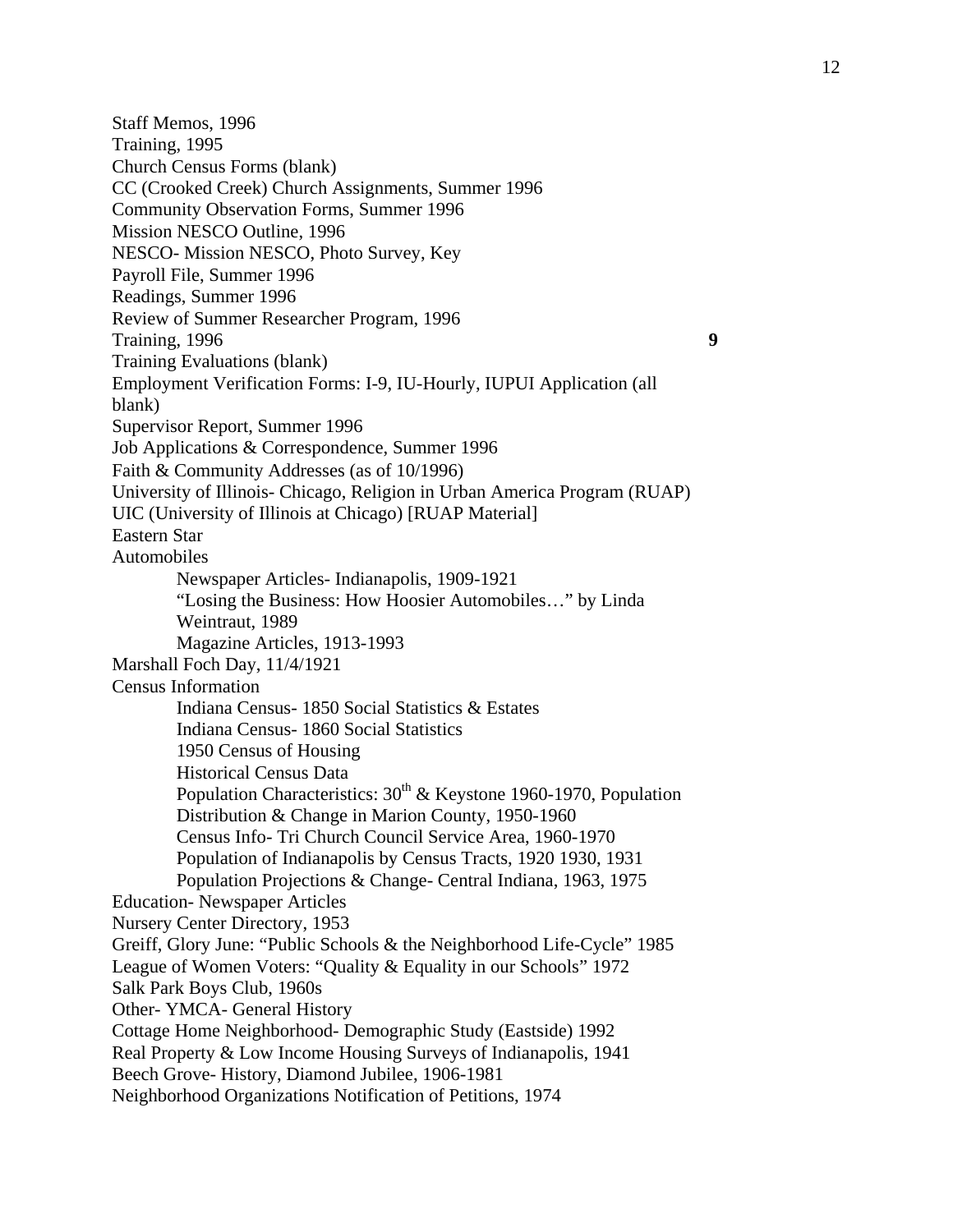Neighborhoods- Newspaper Articles Meyer Chapel Area- Summary of Trends Expected, 1961 Far East Side Northeast Area Analysis, 1967 Mapleton- Fall Creek Profile, 1971 Wayne Township- History, 1991, by Marjorie G. Griffin Indianapolis Star series on Northside /Southside differences, 1994 Relocation Problems, Study of Inner City Project, 1964 "Remember the Southside?" Indianapolis Magazine, 12/1971 Perceptions of Indianapolis: A Community Study, 1976 UniGov Racial Segregation in Marion County Townships, 1970 Negro Households: A Study…, 1946 Street Index for Analysis of Population Data of Indianapolis, 1935, 1942 CIRCL (Central Indiana Regional Citizens League), Miscellaneous Greater Indianapolis Progress Committee Historical Buildings in Marion County Metropolitan Assoc. of Greater Indianapolis Communities (MAGIC) Women's Suffrage- Indianapolis Newspaper Articles DAU's Blue Book City Directories- Original Xeroxes Index: Greater Indianapolis Summaries & Articles: Religious History Project Seminars Church Census Forms (blank) Coding Info for Neighborhood Forms Community Activity Observation Forms (blank) Correspondence- doesn't fit into other folders Religious Institution Visit Forms (blank) Informational Sheets (blank) World Cat Searches- Indianapolis: Baptists- Presbyterian, Art & Architecture, Science- Religion, Bishops- Missions American History & Life Archives Archive List Indiana with Religious Info Indianapolis with Religious Info Miscellaneous Indianapolis Churches- Archival Holdings Out of State with Indianapolis Info IUCAT Searches- Denominations, Indianapolis & Religion, Philanthropy, Religion in General IU Bloomington Oral History Research Center Projects, 1992 **10**  Readers Guide- Religion of Indianapolis Miscellaneous: Spiritual/ Religious Group Leaders, 1990s Religion Project List Voices in Faith Mailings Crosstab by Question F, L, M, Satisfaction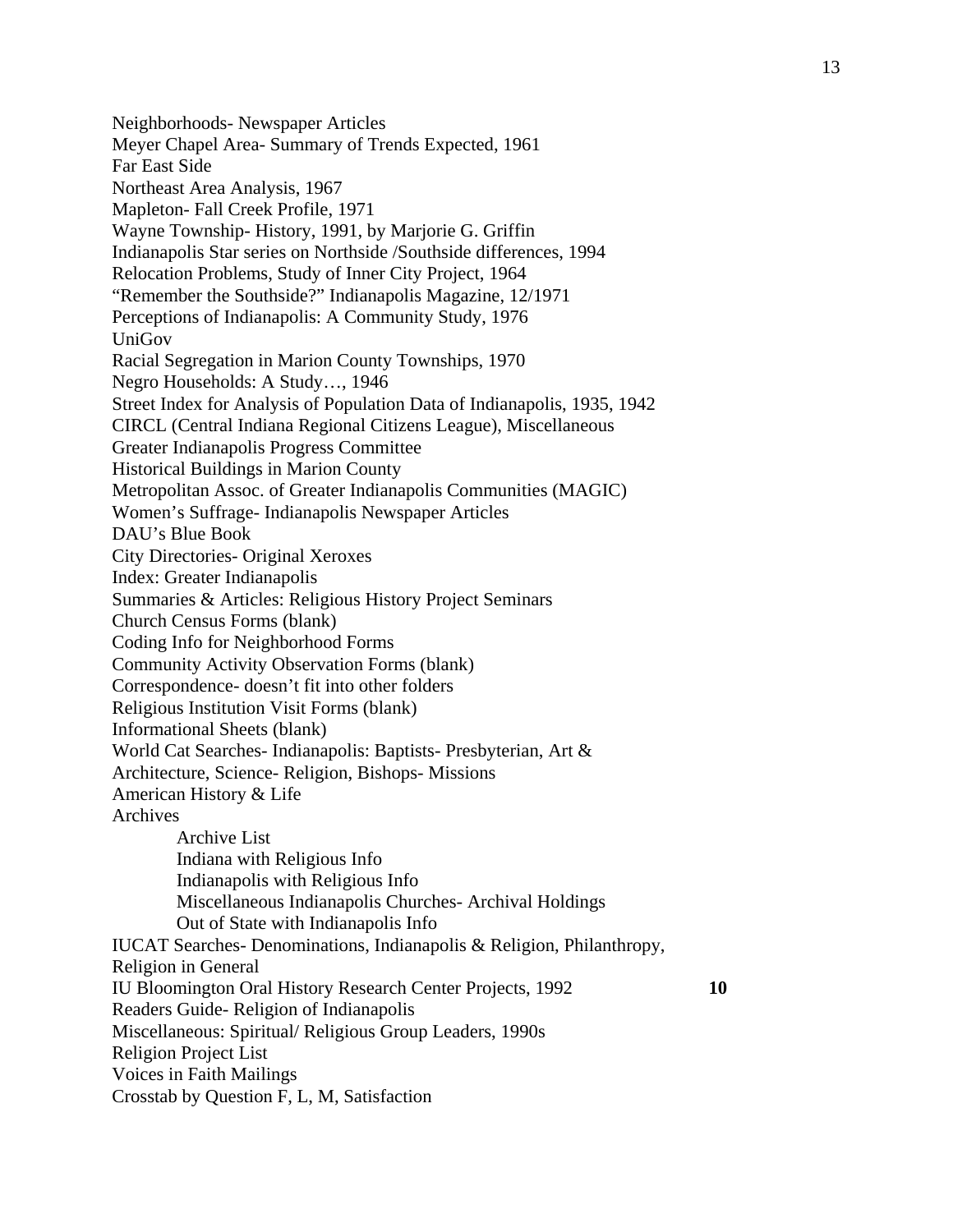Frequency Statistics Zion Evangelical UCC Statistics Bethlehem Lutheran Church Voices of Faith Photographs (copies) Photographers- Rosner, Ginny, Taylor, Tyagan Miller Photo Lab Fees Indiana Historical Society Permission Forms FAC- Photograph Survey Forms (blank) Maps 1970 City & County 1950 City & County 1930 City 1940 City & County- Not to Edges 1980, 1990, 1960 City & County Tracts Eagledale Churches/ Temples Crestview Christian St. Timothy Episcopal Maple Hill United Methodist Chapel Hill United Methodist Abundant Harvest UMC (United Methodist Church) Devington Baptist Heather Hills Baptist IPS (Indianapolis Public Schools) Boundary Lines Hendricks County Churches, 1978 Speedway General Baptist St. Andrew's Lutheran Orchard Park Presbyterian Asbury United Methodist Speedway Baptist Messiah Lutheran Nativity Catholic St. Luke's UMC The Criterion (Newsletter) 1997-1998 Interview Release Form (blank) Minister Interviews Revs. Mollie Clements & Clara Maye Ripple- FS: Calvary UMC Father Pat Doyle- MFC: St. Joan of Arc Roman Catholic Rev. Oliver Divayne Walker- Philips Temple CME Church Rev. Jim Lemler- MFC: Trinity Episcopal Church Rev. Shedrick Madison- MFC: Faith Teaching Church of **Deliverance** Rev. Lyle McKee- MFC: Our Redeemer Lutheran Church Rev. Paul Mooney- FS: Calvary Tabernacle United Presbyterian Rev. Wayne Moore- FS: Olivet Baptist Church Rev. Jim Mulholland- FS: Victory Memorial UMC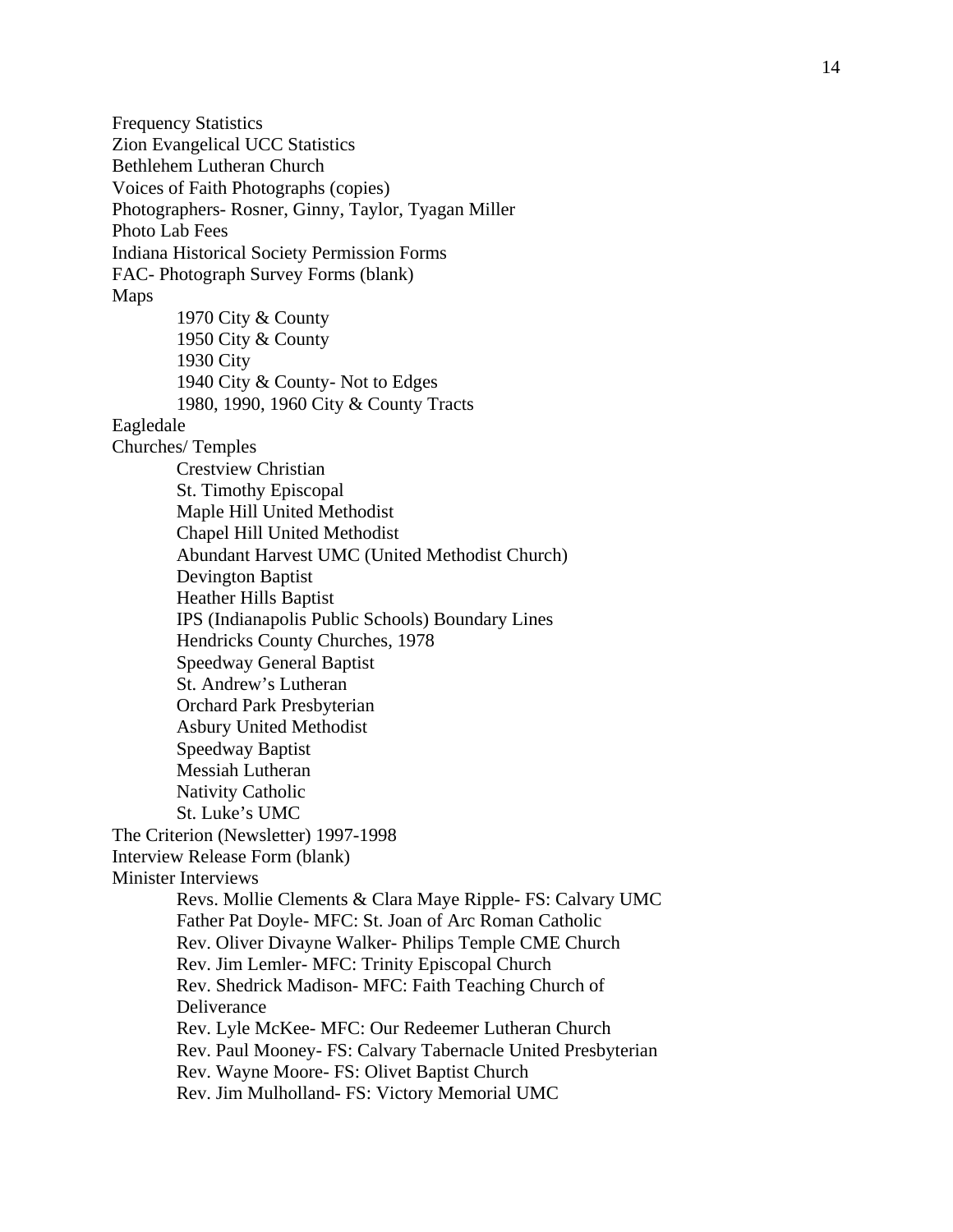Rev. E.E. Russ- FS: Greater St. James Baptist Sr. Mary Slattery- FS: St. Patrick Roman Catholic Parish Minister Michael Stufflebeam- FS: Church of Christ Sociology II Papers- Broad Ripple & Tudor Park High School Public Forum- Broad Ripple FAC Summer 1997 Open houses Flyers Congregational Summaries Community Organization Summaries & Census Forms Broad Ripple UMC Summary, Forms, History & Miscellaneous Christ the King Catholic Church Miscellaneous Forms Central Baptist Church Forms & Miscellaneous Materials **11**  Church of Christ Scientist 5<sup>th</sup> Church Forms Evanston Wesleyan Church Forms & Miscellaneous Materials Final Report: Phase 1 POLIS Study of Broad Ripple, 1997 New Paradigm Church of Christ Forms New Age People Northminster Presbyterian Church History, Forms & Misc. Facilities List (Broad Ripple) Neighborhood Maps New Paradigm Church of Christ Misc. Materials Community Organization Miscellaneous Material Progressive Spiritualist Church Summary, Forms & Misc. 66<sup>th</sup> Street Baptist Church Forms Open House Presentations Miscellaneous Tracking Documents Bethlehem Lutheran Church Butler Tarkington Christian Theological Seminary Miscellaneous Public Forum- Butler Initial Deliverables- Butler/ Tarkington Neighborhood Religious Event Observation- Data Collection Forms Butler- Tarkington Neighborhood, 9/1996 Butler- Tarkington News Clippings Congregational Summaries Neighborhood Summaries Holy Trinity Greek Orthodox Fairview Presbyterian Church Summary, Forms & Misc. Faith United Christian Church Forms & Misc. Miscellaneous: Interview with Dave Mueller, Prayer Vigil Heritage Place Faith United Christian Church North UMC Miscellaneous (Book: A Celebration of Faith- The Story of North Church) North UMC Forms, Miscellaneous & Summary Light of the World Missionary Baptist Church Forms Meridian Street UMC Forms, Summary, Butler Tarkington, Misc. Baha'I Forms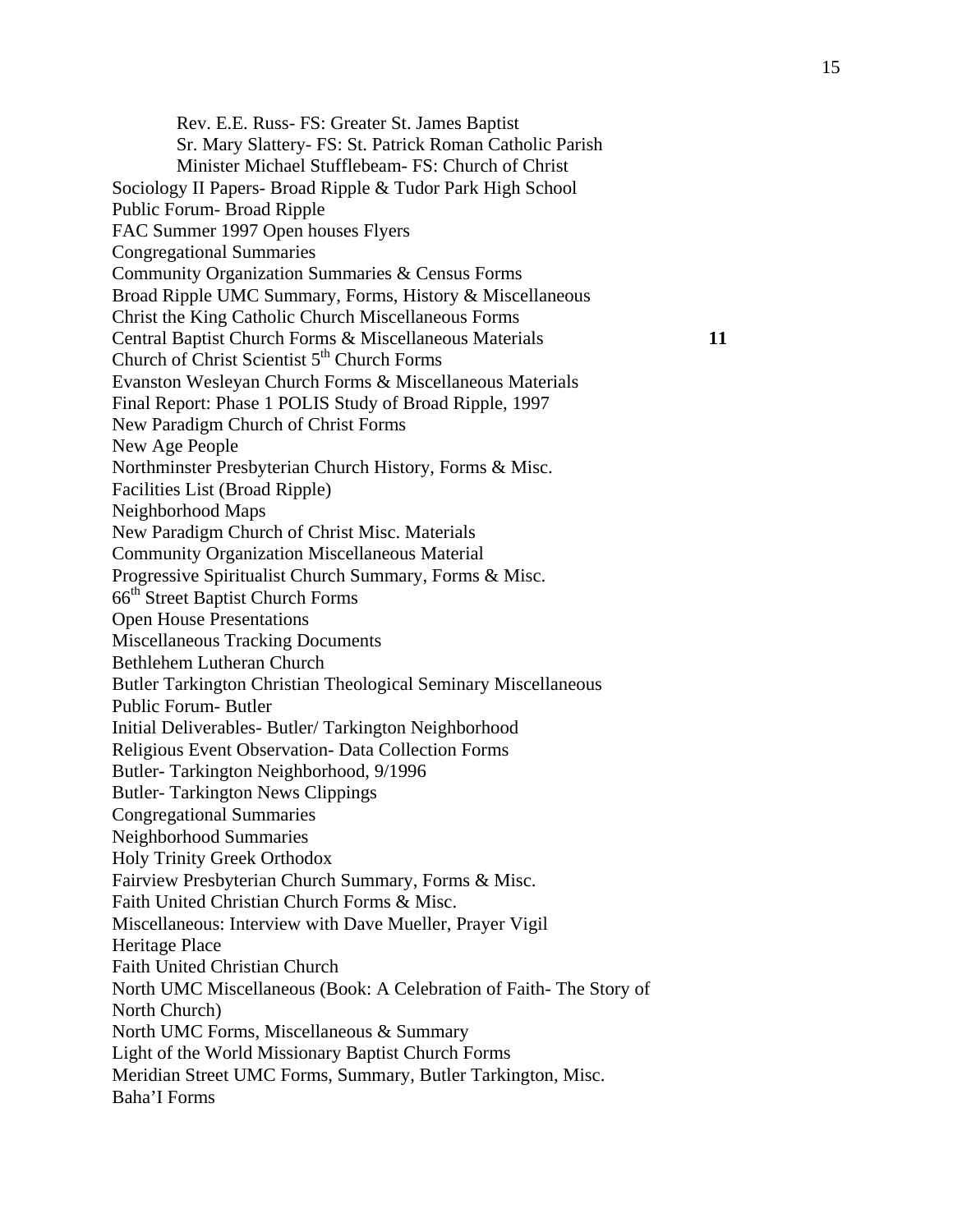Caring Community Forms Team Assignments Martin Luther King Multi-Service Ctr. Miscellaneous University Park Christian Church Forms & Misc. Heritage Place MKNA (Meridian-Kessler Neighborhood Assoc.) 1997 Unitarian Universalist Church of Indianapolis Forms, Summary, Misc. Butler- Tarkington, Shaarey Tefilla Forms & Miscellaneous Community Programs, Miscellaneous Materials St. Thomas Aquinas Catholic Church Forms & Misc. Open Table Fellowship Forms **12**  Butler-Tarkington Neighborhood Assoc. Forms & Misc. The Church Within Forms Jordan Branch YMCA Forms Martin Luther King Multi-Service Ctr. Forms St. Ann's Place Forms & Miscellaneous The Sanctuary Movement Forms Vivian Smith House Forms & Miscellaneous Bethlehem Lutheran Church Bethany Bible Chapel Carmel, The Indiana Congregations Archives Carmel Apostolic Church Carmel Bible Church Miscellaneous Carmel Brethren Church Correspondence & Forms Carmel Christian Church Miscellaneous Carmel Friend Meeting Carmel Lighthouse Tabernacle Miscellaneous Carmel Lutheran Church Miscellaneous & forms Carmel UMC Forms & Miscellaneous Carmel Korean Church Christ Church of Glory Church of Jesus Christ of Latter Day Saints Faith Apostolic Church Fellowship in Christ First Baptist Church of Carmel Forms & Miscellaneous Carmel United Methodist Committees, Bulletins, Building Plans Carmel Wesleyan Church Central Christian Church Miscellaneous Carmel Field Notes, Summer 1992 Carmel Friends Meeting Grace Community Church Forms & Miscellaneous Hope Church King of Glory Lutheran Church Forms & Miscellaneous Korean Presbyterian Church of Indianapolis **13**  Lighthouse Tabernacle Miscellaneous & Forms

New Heritage Baptist Church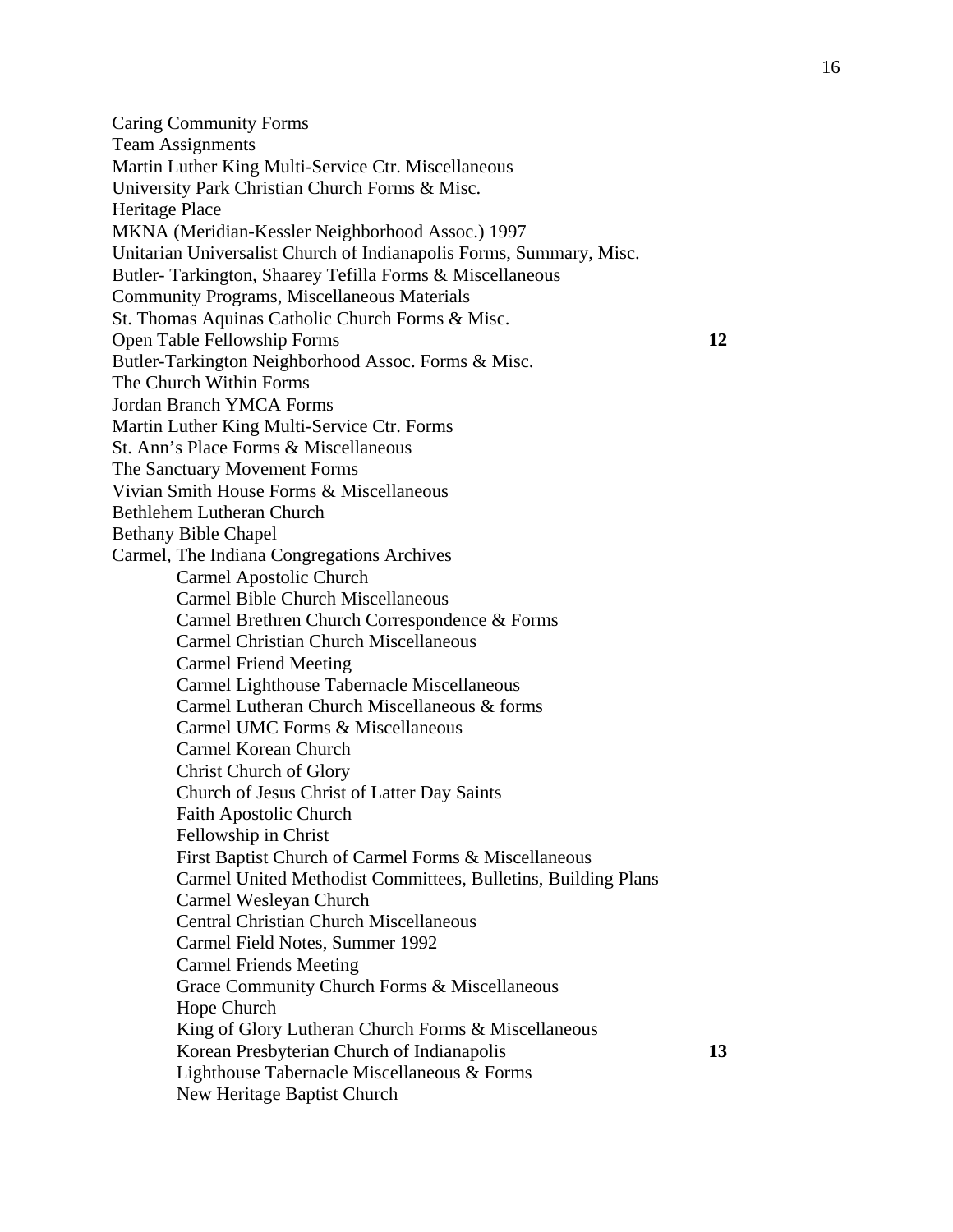Northview Christian Life Church Forms, Misc., Field Notes, Survey, Meetings & Discipleship Orchard Park Presbyterian Church Forms & Miscellaneous Our Lady of Mount Carmel School Our Lady of Mount Carmel Church Forms & Miscellaneous Pilgrim Fine Arts Series, Pilgrim Lutheran Church Miscellaneous River Oaks Community Church Scott United Methodist Church St. Christopher's Episcopal Church St. Elizabeth Seton Catholic Church, 1998 St. Mark's UMC Misc., Forms & Newsletters St. Peter's United Church of Christ **14**  Woodland Springs Christian Church Faith & Community Program in Carmel, 9/23/1996 Carmel Clay Chamber of Commerce Carmel City Organizations Carmel City Information CCC (Congregations in Changing Communities)- Project Instructions, (OUT CARD INSIDE) Phone Survey Carmel Clay Dad's Club Carmel Clay Historical Society Carmel Clay Homeowners Assoc. Carmel Clay Ministerial Assoc. Miscellaneous & Forms Zoning Department Info- City of Carmel Offices The Heritage of Carmel by Phil Hinshaw A View of Homeplace Carmel: A Second Discovery Carmel Lions Club Carmel Main Street, Incorporation Carmel Sister Cities Carmel Symphony Orchestra Clay Civil Township Trustee Info.- Hamilton County, Indiana Carmel Clay Public Library Hamilton County Alliance Legacy Fund Community Foundation- Carmel, Indiana Works in Progress- Westfield, Indiana Meeting Notes- Dr. Robert Book Contact Lists Demographic Information on Carmel Church Locations Programs Miscellaneous- Civic Organizations Timeline Testimony Ministries, Indianapolis Newspaper/ Journal Articles about Carmel

17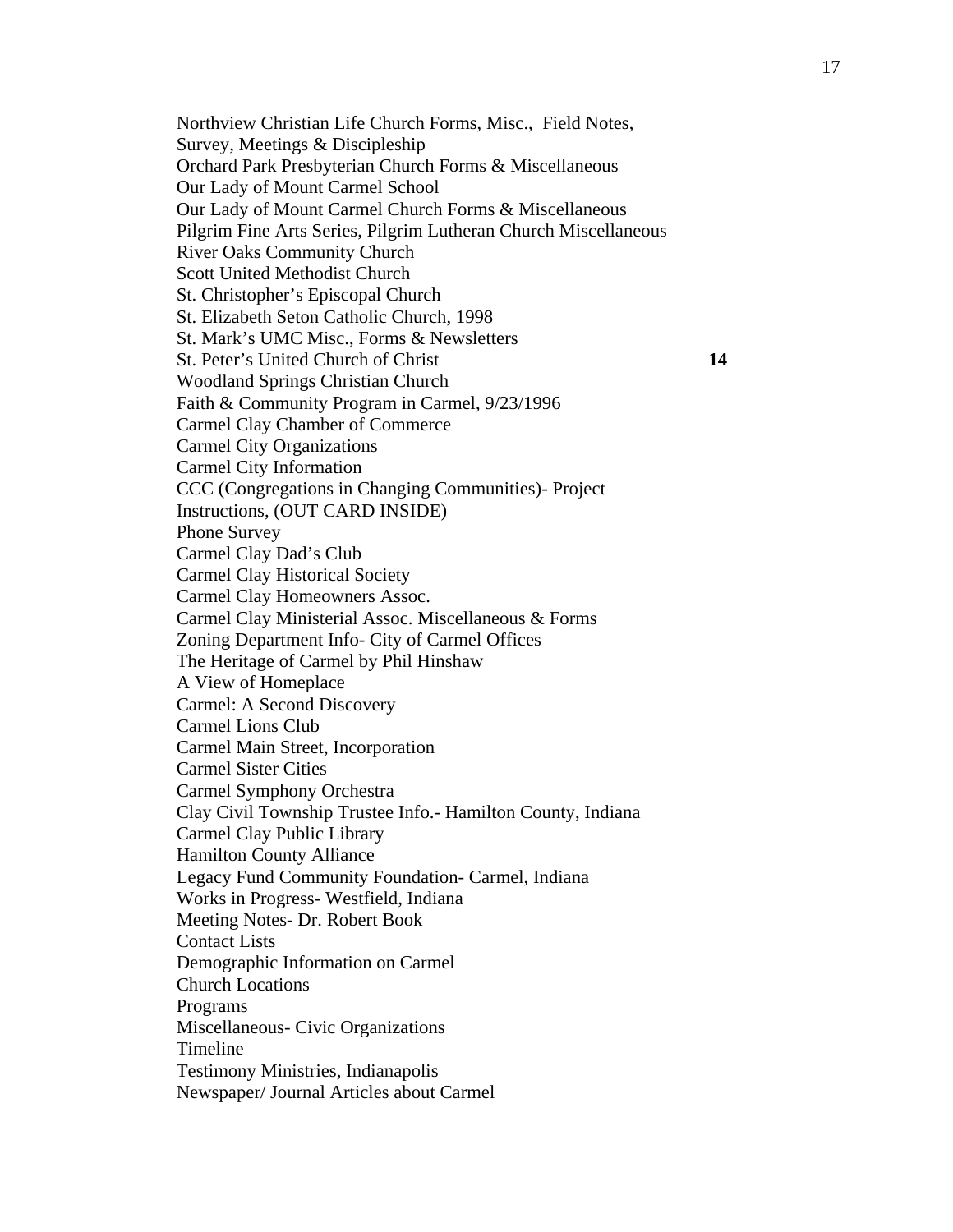Summaries- Carmel Churches & Community Organizations Interviews I & II Letters CWES Field Notes Gray Friends Church Northview Christian Church Field Notes CUMC (Carmel United Methodist Church) CUMC Final Narrative Phone Survey Info Final Reports Carmel/ CUMC Final Reports Community Reports Finances/ Stats- CUMC Boston Meeting Organizational Summaries, Heather Nakonezny Notebook Field Notes & Interviews, Heather Nakonezny Notebook Demographic Profile, Heather Nakonezny Notebook Appendices, Heather Nakonezny Notebook Miscellaneous Files Crooked Creek, The Indiana Congregations Archives **15**  Neighborhood Summaries Clippings, Presentation Flyer & Agenda Neighborhood Maps Churches Forms- Annual Session Clergy- Kevin Corn, Miscellaneous Report & Timeline Open House/ Presentation Miscellaneous Information Field Notes Crooked Creek Christian Theological Seminary Clergy, Community Council Field Notes Jewish Community Center Michigan Road Riviera Civic Assoc. Field Notes Multi-service Center Documents & Field Notes Community Council Documents Mennonites, Newspaper Articles Newspaper Articles Michigan Road Riviera Civic Assoc. Documents Government Organizations Documents Augusta Christian church Field Notes & Documents Baha'i- Spiritual Assembly of the Baha'is of Indianapolis Bethesda Temple Apostolic Christ Church Apostolic Field Notes & Documents Christ the King Christian Church Documents & Field Notes Beth- El Zedeck Miscellaneous, Crooked Creek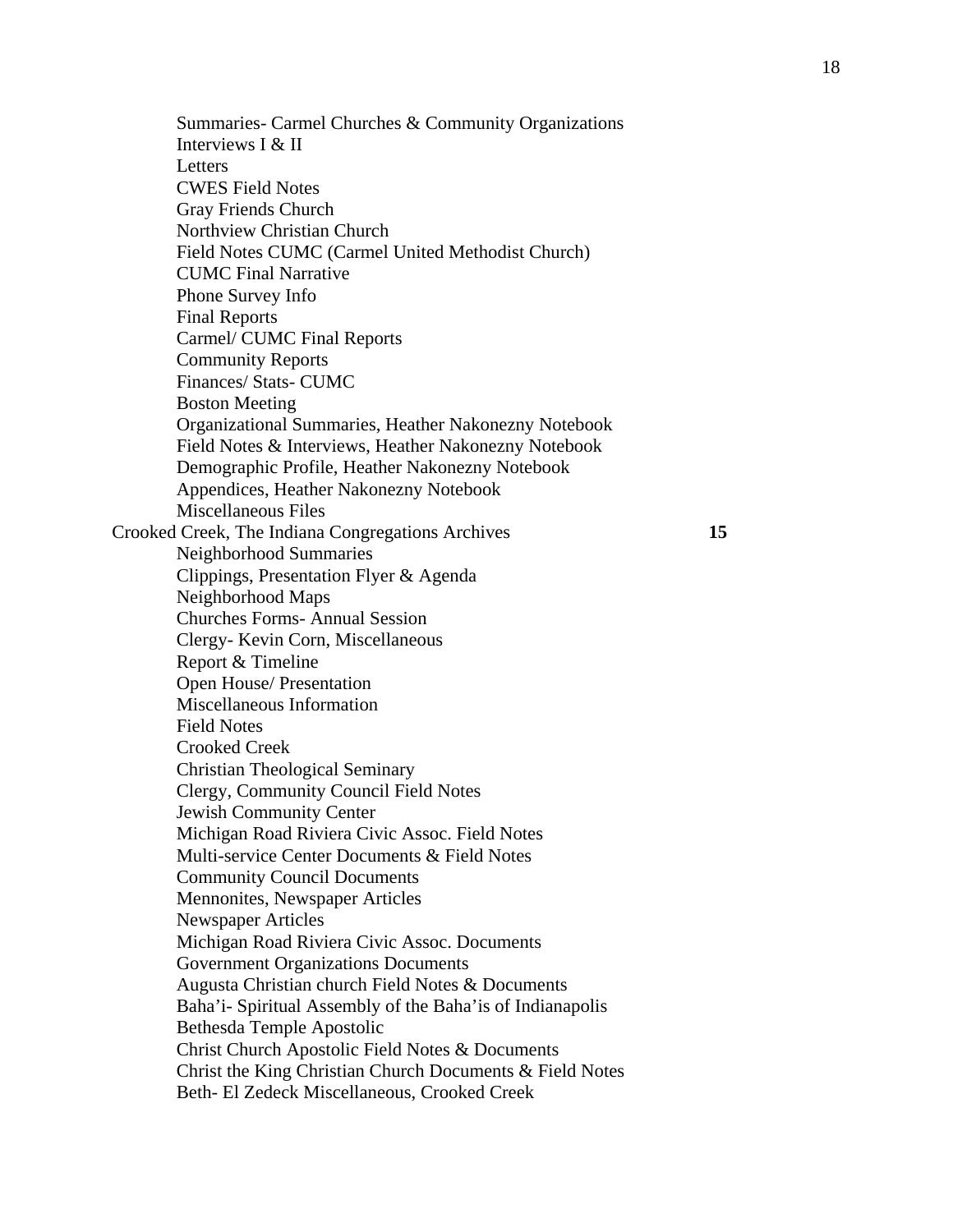Congregation B'Nai Torah Field Notes & Miscellaneous Congregation Etz Chaim Covenant Community Church Field Notes & Miscellaneous Crooked Creek Baptist Church Documents & Field Notes Eagle's Nest Baptist Church, Crooked Creek Emmanuel Temple Church, Crooked Creek Crooked Creek Churches Forms- Faith Baptist Church Faith Tabernacle Apostolic Church Field Notes Faith United Methodist Church Field Notes & Documents First Mennonite Church- Crooked Creek, Forms, Miscellaneous Geeta Mandal Geeta Mandal of Indianapolis (Hindu) Interfaith Alliance Indianapolis Indianapolis Hebrew Congregation Israel of God's Church of the White Horses Army Field Notes Jehovah's Witnesses Kingdom Hall Documents & Field Notes Lubavitch of Indiana: Merkos L'Iyonei Chinuch Masjid Al-Fajr Northwest Baptist Church Field Notes Progressive Missionary Baptist Church Field Notes & Documents Saint Maur Monastery field Notes Saint Monica Catholic Church Field Notes & Miscellaneous Sikh Satsang of Indianapolis Spiritual Assembly of Baha'is- Indianapolis University United Methodist Church Field Notes Westlane Christian Church Field Notes White Harvest United Methodist Church Field Notes Witherspoon Presbyterian Church Documents & Field Notes Indiana Apostolic Bible Students Assoc. Miscellaneous Crooked Creek Plus Unsorted Jewish Beth- El Zedeck Annual Meeting Temp. Web Page/ Newsletter News Cumberland, The Indiana Congregations Archives **16**  Aldersgate Free Methodist Church- 1998 Forms, Summary & Miscellaneous Antioch Apostolic Church- 1998 Forms, Summary, Miscellaneous Buchanan Counseling Center Buck Creek Baptist Church- 1998 Summary, Forms, Miscellaneous CAFÉ (Community Alliance of the Far Eastside) Timeline 1998 Cumberland Area General Neighborhood Information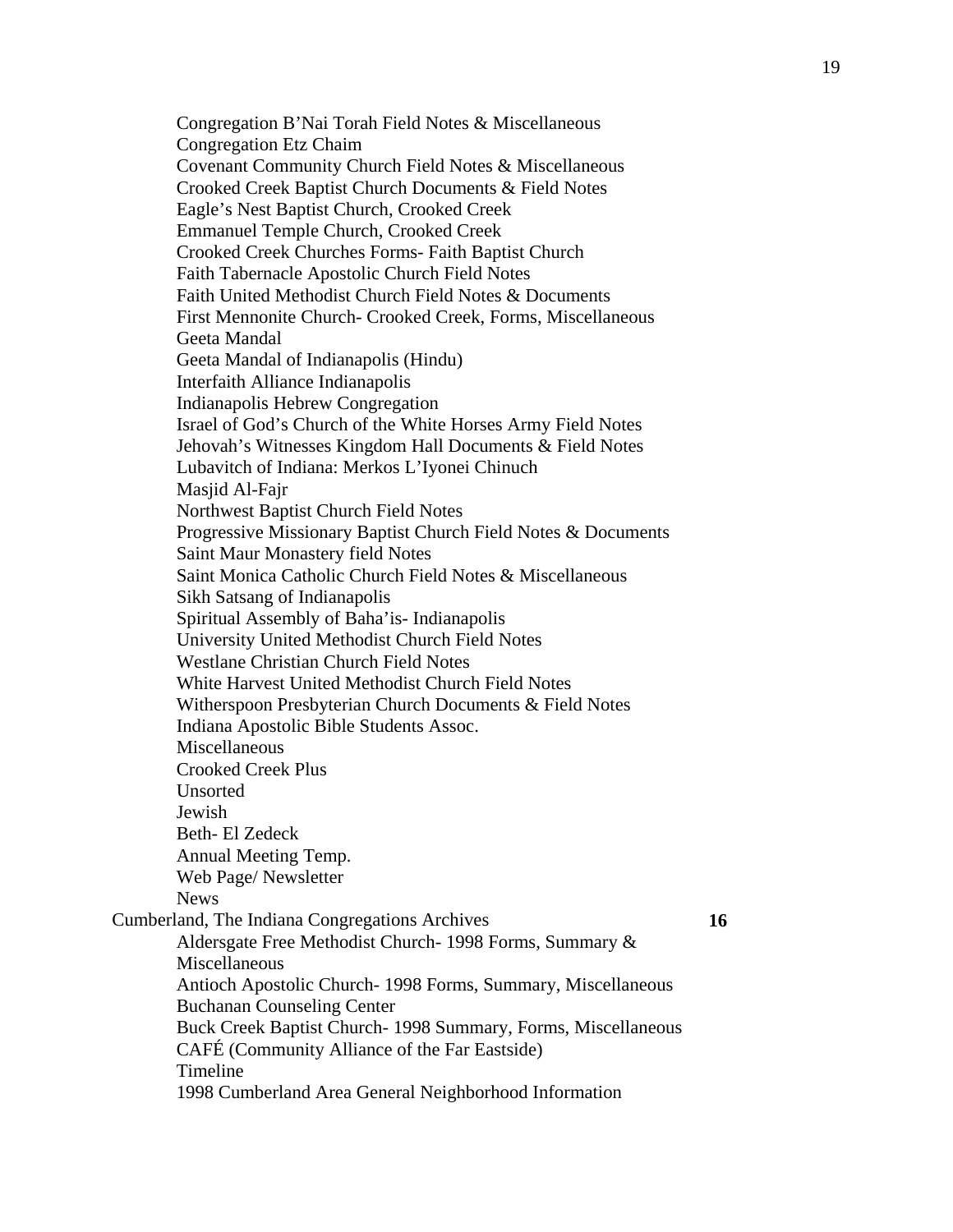Church Membership Lists, 1998 RUC Summer Research visits Eastside Ministerial Alliance 1998 Cumberland History Town Hall 1998 Summary & Forms City of Indianapolis, 1998 Summary, Forms, Miscellaneous COME (Community Outreach Ministry, Eastside) 1998 Forms & Summary Cumberland Area Chamber of Commerce 1998 Forms, Misc. & Summary Cumberland Christian Church, 1998 Summary, Forms, & Misc. Cumberland United Methodist Church, 1998 Summary, Forms & Miscellaneous Faith United Methodist Church- 1998 Forms, Summary, Miscellaneous First Baptist Church of Cumberland, 1998 Summary, Forms, Misc. First Church of the Nazarene, 1998 Summary, Forms, Miscellaneous First Korean UMC, 1998 Summary, Forms, Misc. Heather Hills Baptist Church, 1998 Summary, Forms Miscellaneous Jesus Metropolitan Community Church, 1998 Summary, Forms, Miscellaneous Knights of Columbus/ Our Lady of Fatima Co, 1998 Forms, Summary, Miscellaneous Lancaster Estates Listening Post at Warren Central High School- 1998 Summary, Forms & Miscellaneous Native American Church, 1998 Summary, Forms, Miscellaneous New Faith Community Church, 1998 Forms, Summary, **Miscellaneous** OASIS (Older Adult Service & Information System) Old Bethel UMC, 1998 Forms, Summary, Misc. Post Road Christian Church, 1998 Summary, Forms, Miscellaneous Salvation Army- Eastside Corps. Community Center, 1998 Forms, Summary & Miscellaneous St. John United Church of Christ- Cumberland, 1998 Summary, Forms & Miscellaneous Suburband East Counseling Services Valley Brook Farms Homeowners Assoc., 1998 Forms, Miscellaneous, Summary Warren Baptist Church-1998 Forms, Misc., Summary Warren Branch Library- 1998 Forms, Summary, Misc. COME (Community Outreach Ministry, Eastside)- 1998 **Miscellaneous** Warren Hills Christian Church- 1998 Summary, Forms, Miscellaneous Warren Township Government Center- 1998 Forms, Summary, Miscellaneous **17**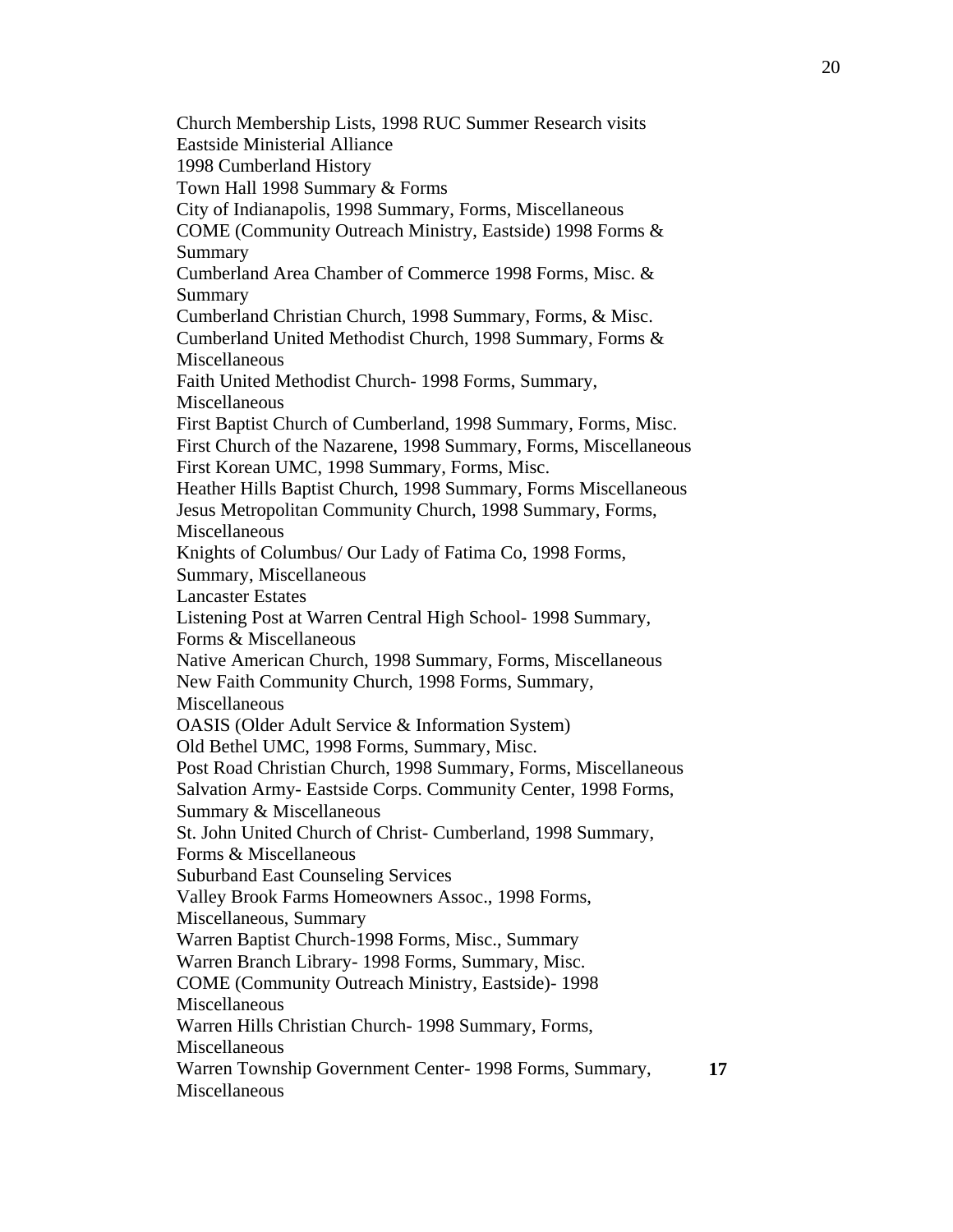Cumberland Town Hall, 1998 Miscellaneous Warren Township Schools- 1998 Summary, Forms, Miscellaneous Woodlark Forest Apartments- 1998 Summary, Forms, Miscellaneous Zion Church, Lutheran Church Missouri Synod- 1998 Summary, Forms, Miscellaneous Fountain Square- FC, The Indiana Congregations Archives Friends of Historic Fountain Square Forms & Miscellaneous City County Council- Fountain Square, Miscellaneous Material Fire Department, Fountain Square- Form Fletcher Place Community Center- Fountain Square forms & Misc. Fletcher Place Investment Corp.- Fountain Square Miscellaneous Fletcher Place Neighborhood Assoc. Miscellaneous FS (Fountain Square) News Clippings Builders on the Rock, Inc.- Fountain Square Forms Calvary Tabernacle (United Pentecostal)- Fountain Square Reports, Essays, Thesis Calvary Tabernacle- Miscellaneous, Forms Ted Slutz interviewing Mary Vinci Calvary Tabernacle, Clippings Interviews- Rev. Mollie Clements (Calvary UMC) Interviews- Mary Vinci (Calvary Tab. Neighbor) Calvary UMC- Miscellaneous, Forms Central Wesleyan Church-, Forms Fountain Square Church of Christ, Forms Fountain Square Interviews- Pastor Mike Stufflebeam Church of Christ, Miscellaneous, Forms, Reports, Essays, Thesis Christ's Open Door Baptist Church, Forms, Reports, Essays, Thesis Church of Christ East Street, Forms Interviews- David Dalton Emmanuel Baptist Church, Forms Edwin Ray UMC, Miscellaneous Emmanuel Christian Fellowship Church, Misc. Emmaus Lutheran Church, Reports, Essays Interviews- Wilma Eickhoff Emmaus Lutheran Church, Missouri Synod, Forms & Miscellaneous Fletcher Place UMC, Miscellaneous Evangelist of Truth, Miscellaneous Emmaus Lutheran School, Miscellaneous Interviews- Ken Kisamore (FS Neighborhood Assoc.) Fountain Square UMC, forms Foursquare Gospel Church, Forms Grace Baptist Church, Forms Greater St. James Baptist Church, Forms Holy Rosary Catholic Church, Miscellaneous Holy Trinity Membership Map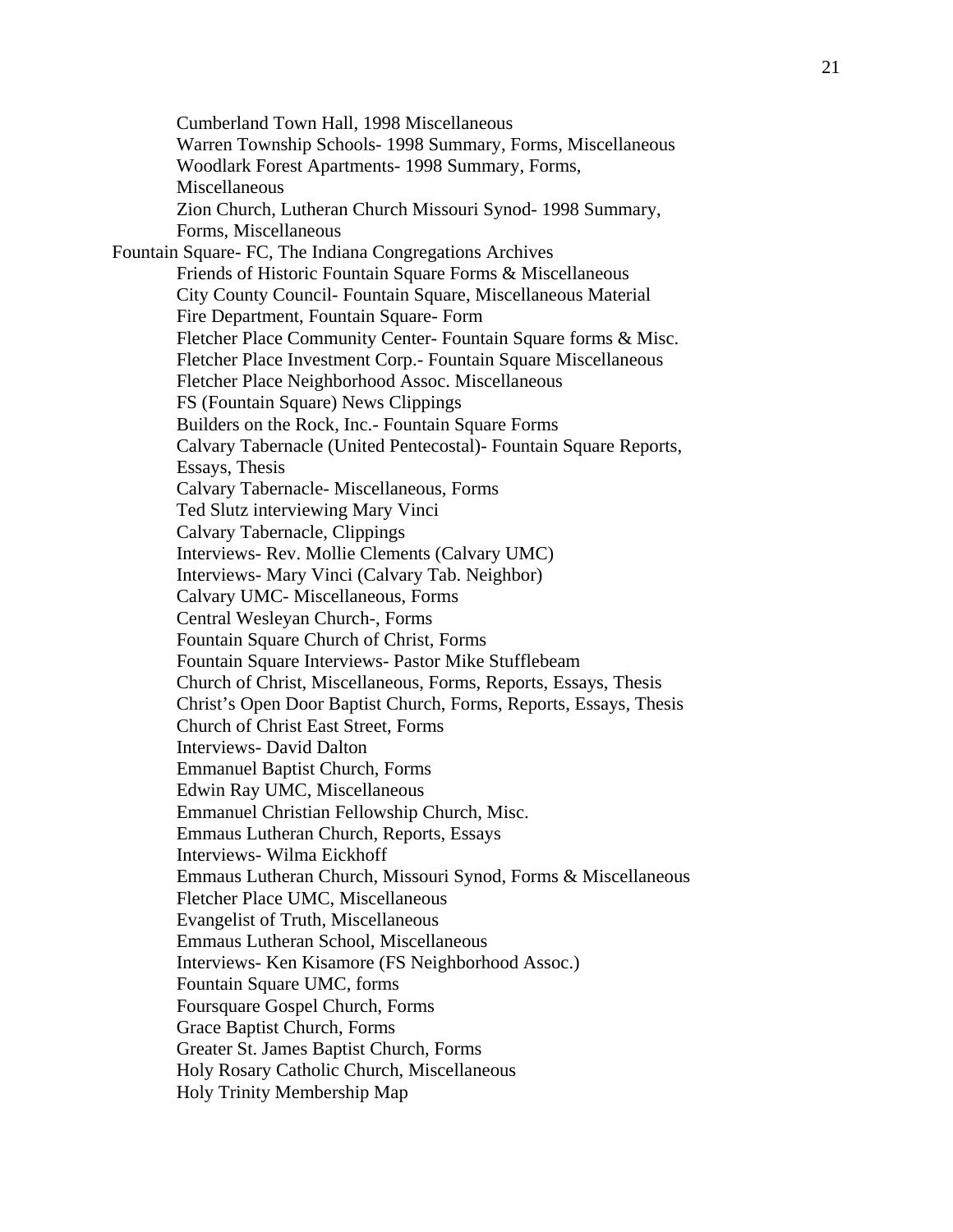Iglesia La Nueva Esperamza, Forms Inner City Chapel, Forms Life Unlimited Christian Center- Forms Living Waters Bible Church, Forms Mt. Zion Apostolic Church, Miscellaneous Olive Branch Christian Church, Forms Interviews- Artricia Brown (Olivet Miss. Bpts.) Olivet Missionary Baptist Church, Reports, Essays, Thesis, Forms, Miscellaneous Phillippi Baptist Church, Forms Refuge Memorial Church, Forms Salvation Army, Forms St. Mark's Evangelical Lutheran, Forms St. Mark Temple AME Zion Church, Forms Interviews- Rev. Don Claffey (St. Mark Temple) Phillippi Baptist Church-, Miscellaneous St. Marks Lutheran-, Miscellaneous St. Mark Temple AME Zion Church, Misc. St. Patrick Catholic Church, Misc. & Forms Interviews- Frances Lipps (Resident/St. Patrick's) Interviews- Sr. Mary Slattery (St. Patrick's) Fountain Square Churches Forms St. Patrick Parish, Reports, Essays, Thesis Salvation Army, Miscellaneous Universal Apostolic Free Church of God, Forms Fountain Square UMC, Miscellaneous University Heights UMC, Miscellaneous Victory Memorial UMC, Miscellaneous, Forms Interviews- Rev. James Mulholland (Victory) Fountain Square Clippings U of I (University of Indianapolis) **18**  Indexes General, Current Southside Clippings- Churches, General Fletcher Place Fletcher Place Community Center Garfield Park **Disciples** General, People Movie Filmed, Going All the Way, 9/8/1996 Manual High School Revitalization Southeast Organizations, General SE/ Concord Center Pogue's Run SECP (Southeast Community Organization)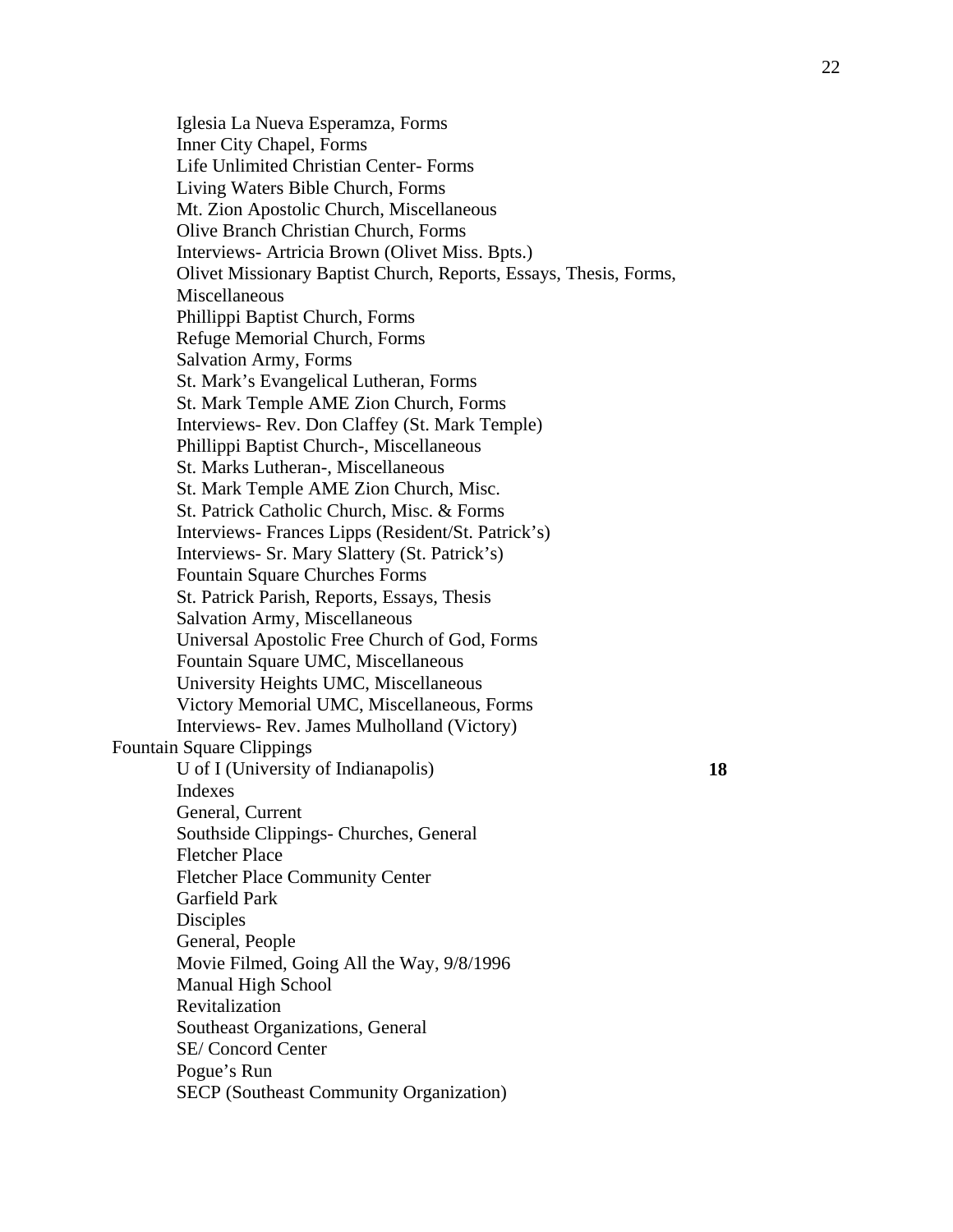Wood High School USCO (United Southside Community Organization) the Turner Building Fountain Square- FS, The Indiana Congregations Archives #1- Neighborhood Description #2- Religious Organizations Description #3- Families, Groups Description #4- Social Services #5- Intentional Community #6- Creation of Community #7- Contributing Factors #8- Belonging, Participation #9- Cooperating Organizations #10- Religions Ideas/ Practices #11- Diversity #12- Leadership #13- Other Important Information Public Forum- GSE (Greater Southeast) Community- Miscellaneous Materials Community Forms Neighbors Assoc.- Miscellaneous Materials Churches & Community Project- Miscellaneous Fountain Area Community Team (FACT)- Miscellaneous & Forms Directory, 1995 "The Role of Religion in the Community" Essay- "Fountain Square & Fletcher Place" FAC Project Summary FAC Project (FS) Neighborhood Interviews- Helen Fehr (SEND) Interviews- Art Carroll (Tug Boat Café) Girls Inc. of Indianapolis, FS Center forms & Miscellaneous IPD (Indianapolis Police Dept.)- Misc. & Forms Fountain Square Charette Fountain Square Openhouses **Demographics** Fountain Square (Resident) Koala Centers - Misc. Community Documents- SE Neighborhood Devel. Interviews- Estella Perkins (FS Neighborhood Assoc.) Neighborhood Assoc. Forms Youth Corps- Miscellaneous The Fountain- Miscellaneous Interviews- Linton E. Calvert (FS Merchants) Church Interviews- Sr. Jean Marie Cleveland Interviews- Mildred Groce Interviews- Mary Fuller (Friends of Historic FS)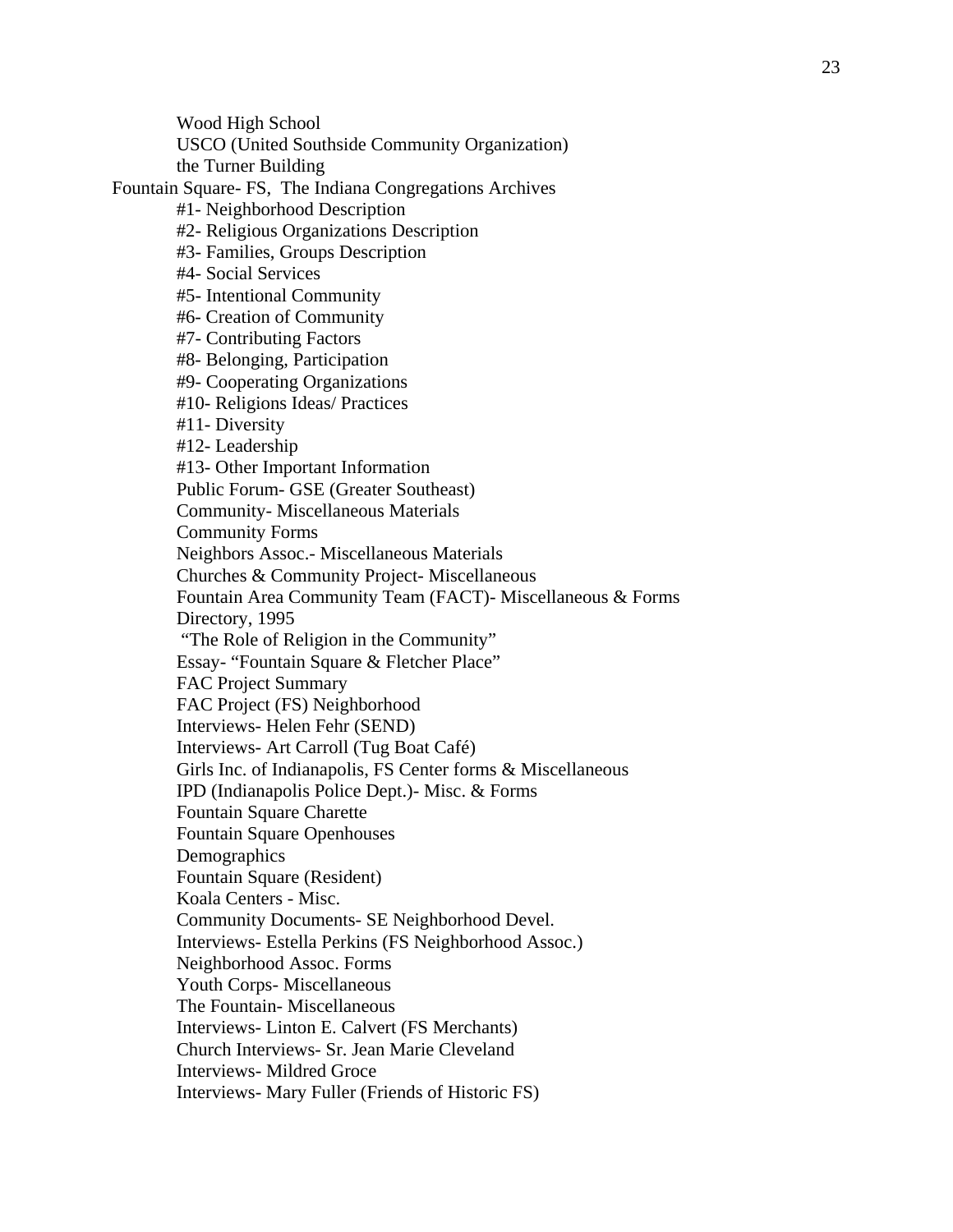Interviews- Marvin Kirby Friends of Historic Fountain Square- Miscellaneous Interviews- Richard Campi (Friends of Historic FS) Historic NE Fountain Square Neighbors Assoc. Miscellaneous Ted Slutz interviewing Gene Bennett Interviews- D. Eugene Bennett (Prev. Principle) Interviews- Hannah Briner Interviews- Paul Kelly Interviews- Yvonne Margedant (SUMO) [empty] Interviews- Lynda Osborne [empty] Interviews- Karl McClure (SEHC) Interviews- Bulmaro & Maria Solis Interviews- Ronald Stuckey Presentations- Miscellaneous **19**  Historical Clippings Summary Essay, Calvary United Methodist Church Calvary Tabernacle Interviews- Paul Mooney (Reverend) Send (forms) GSE- Greater South East, The Indiana Congregations Archives Southeast Neighborhood Development- Miscellaneous Materials Neighborhood Info General Newspaper Articles Fletcher Place Neighborhood Assoc. Forms Southeast Community Organizations (SECO) Forms & Misc. Southeast Multi- Service Center, Inc. Forms & Miscellaneous Southeast Neighborhood Development Center Forms Southeast Side Preventative Partnership Collaboration- Misc. Southeast Umbrella Organization- Misc. & Forms Southeastern Code Compliance Committee Forms & Misc. Southeastern Housing Improvement & Neighborhood Plan- Misc. Forms Stoghton Fletcher Mansion- Miscellaneous Healthnet Community Health Centers- Miscellaneous Indianapolis Public Library- Miscellaneous IPS (Indianapolis Public Schools)- Miscellaneous & Forms IPS Briefing Session- Miscellaneous Lilly Club- Boys & Girls Club, Indianapolis Forms & Misc. Sanders- Children's House Clipppings Interview Contact List Bethany Lutheran Church, Misc. Calvary Tabernacle Christian Tabernacle Miss. Baptist Church History Church of Acts Forms & Misc. Garfield Heights Church of Christ Forms & Miscellaneous Garfield Park Church of God Forms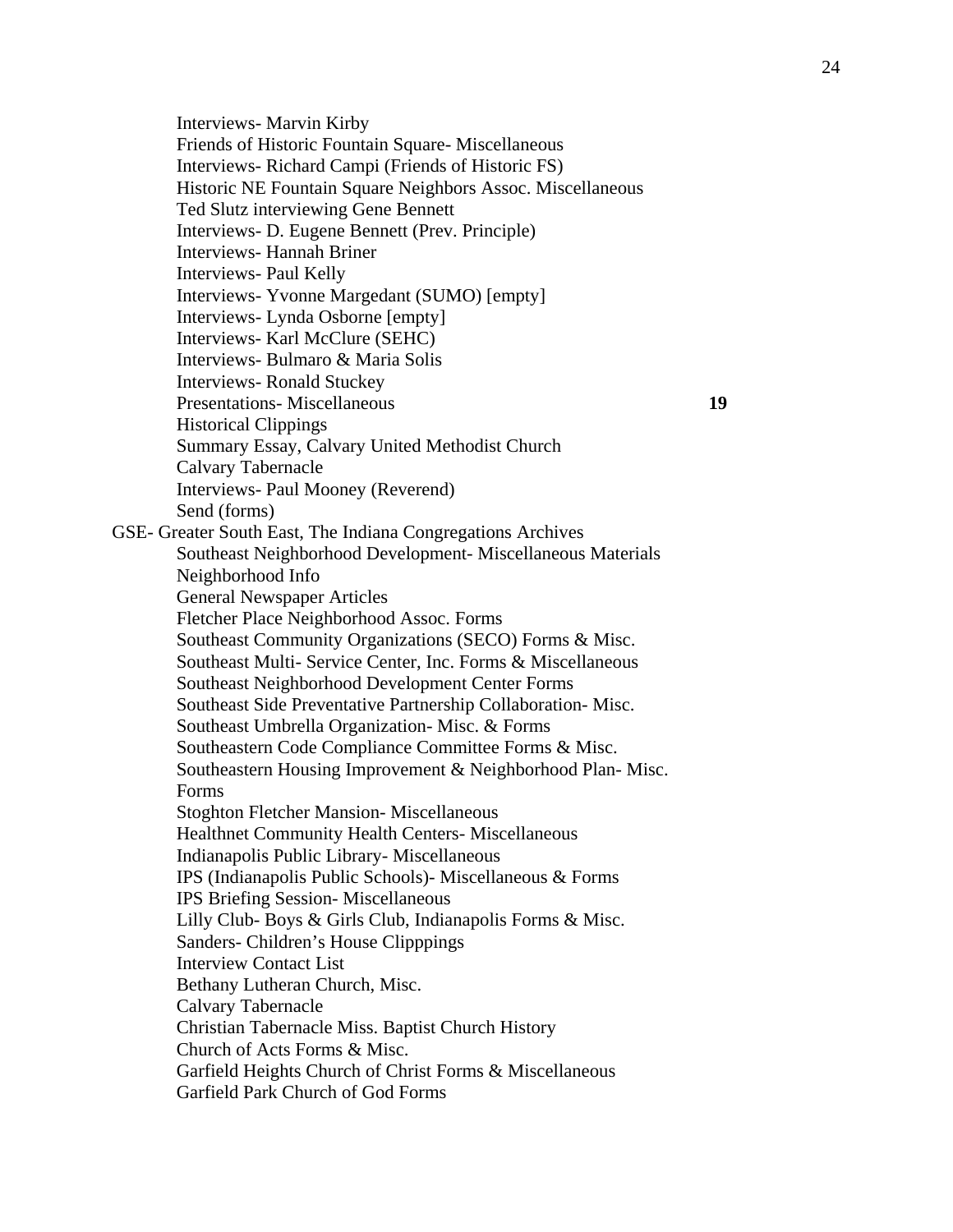Good Shepherd Catholic Church Miscellaneous & Forms Guru Nanak Sikh Society Immanuel United Church of Christ Miscellaneous & Forms Indianapolis Baptist Temple Forms & Miscellaneous Indianapolis Church of the Nazarene Miscellaneous & Forms Baptist Temple Newspaper Clippings, 1959 Churches- Indianapolis Baptist Temple Misc. Inner City Baptist Church Forms Advent Lutheran (OUT CARD) Liberation AME Zion Church Forms Missionary Bible Baptist Church Forms Morris Street United Methodist Church Miscellaneous & Forms New Garfield Missionary Baptist Church Forms & Misc. Penick Chapel AME Zion Forms & Miscellaneous Pentecostal Worker's Assembly Miscellaneous & Forms Sacred Hearth Catholic Church Miscellaneous & Forms Southside Missionary Baptist Church Forms St. Andrew United Methodist Church Miscellaneous St. John Evangelist Catholic Church Forms & Miscellaneous St. Roch Catholic Church Miscellaneous Southside Missionary Baptist Church- Miscellaneous Tabernacle Presbyterian Recreation Program Study Tree of Life Full Gospel Church Forms World of Wisdom Metaphysical Bookstore University Heights Christian Church Forms & Miscellaneous University Heights UMC Miscellaneous & Forms Victory Chapel Forms Hunger, Inc. Concord Community Development Corp. Forms & Miscellaneous Community/ Historical- Hannah House Near Southside Neighborhood Organization Forms Shepherd Community Forms Community/ Historical- Schools Community/ Historical- Southern Plaza Olive Branch Christian Church Carnival Forms Southside General Clippings Map Transparencies of GSE Parks, Neighborhoods, Churches Church Assignments Greenwood, The Indiana Congregations Archives **20**  Public Forum- Greenwood Advent Lutheran Church Forms, Miscellaneous & Summary Berean Baptist Church Miscellaneous, Summary & Forms Bluff Creek Christian Church Summary, Forms & Miscellaneous Calvary Baptist Church Forms, Summary & Miscellaneous Center Grove Presbyterian Church Misc., Summary & Forms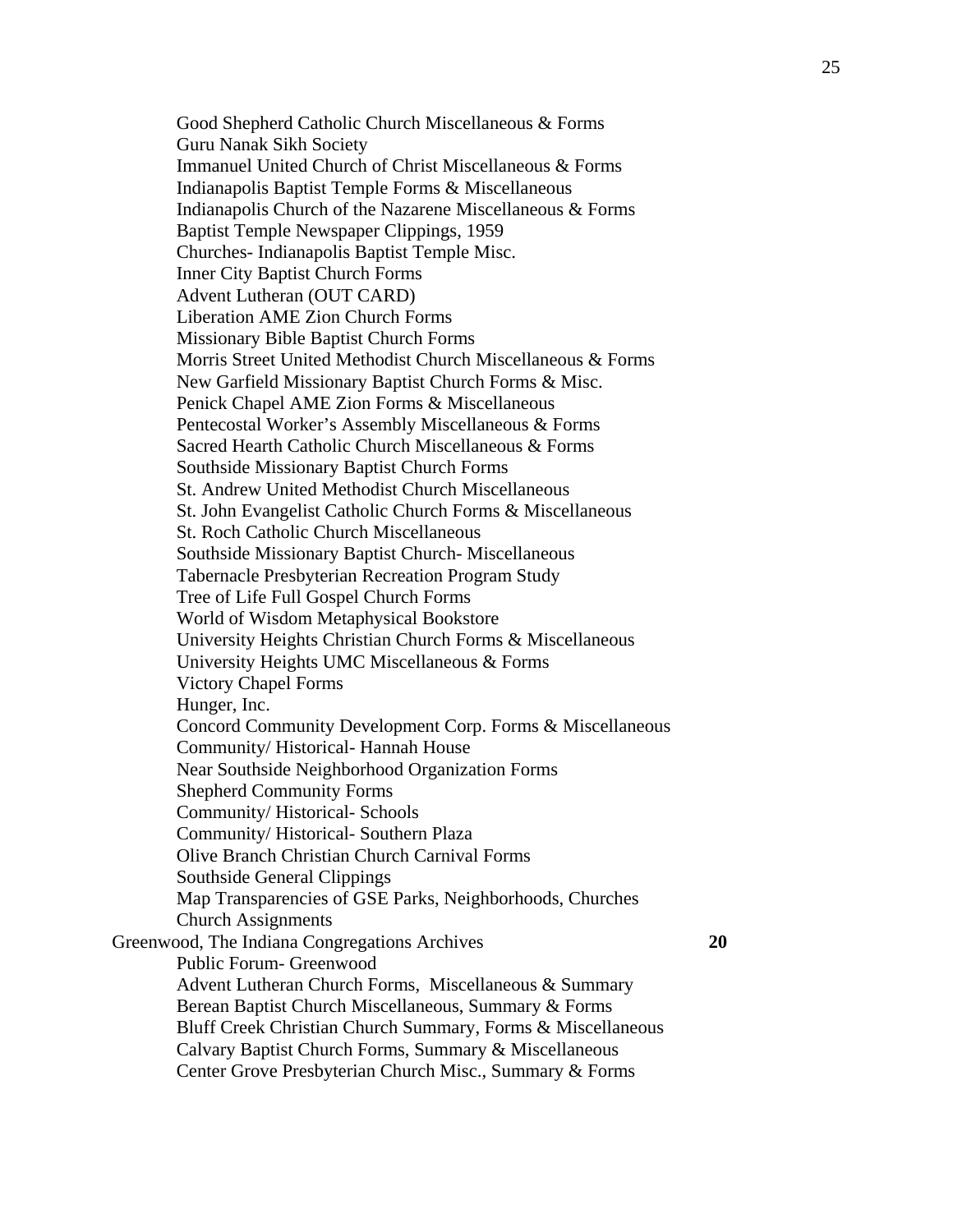Community Church of Greenwood Summary, Forms, Missions Prayer Book & Miscellaneous Concorida Lutheran Church Forms & Miscellaneous Fairview Fellowship Church Summary, Forms & Miscellaneous Faith & Charity Assembly Summary & Forms First Baptist Church of Greenwood Summary, Forms & Misc. Friendship Baptist Church of Greenwood Misc. & Forms Grace Baptist Church Forms & Miscellaneous Greenwood Bible Baptist Church Forms & Miscellaneous Greenwood Christian Church Summary, Forms & Miscellaneous Greenwood Church of Christ Forms & Miscellaneous Greenwood Fellowship of  $7<sup>th</sup>$  Day Adventist Forms & Misc. Greenwood Gospel Meetings Forms & Misc. Gospel Meetings Greenwood Presbyterian Church Summary, Misc. & Forms Greenwood UMC Miscellaneous & Forms Greenwood Village South Forms & Miscellaneous Greenwood Wesleyan Church Miscellaneous & Forms Horizon Christian Fellowship Summary, Misc. & Forms (OUT CARD) Mount Pleasant Christian Fellowship Forms & Miscellaneous Northern Park Baptist Church Forms & Miscellaneous Our Lady of the Greenwood Catholic Church Forms & Misc. Southside Christian Vineyard Fellowship Forms & Misc. **21**  Southwood Assembly of God Summary & Miscellaneous Saint Joseph Catholic Church Forms & Miscellaneous Suburban Baptist Church Forms & Miscellaneous Trinity Broadcasting Network- TV 42 Forms & Miscellaneous Villa Heights Church of God Miscellaneous & Forms White Harvest Christ Fellowship Forms & Miscellaneous Church of Jesus Christ LDS- Greenwood, Forms Greenwood Area Centennial Corp. Miscellaneous Timeline Community Organization Forms, History, Miscellaneous Chamber of Commerce Miscellaneous Materials Chamber of Commerce Directory & Demographic Info Community Center Forms & Miscellaneous Ministerial Assoc. Miscellaneous Olde Towne Greenwood Assoc. Forms & Miscellaneous Greenwood Samaratin Services Forms, Summary, Miscellaneous **History** Newspaper Clippings Heritage Baptist University Forms Jeremiah Agency Forms Map Neighborhood Summaries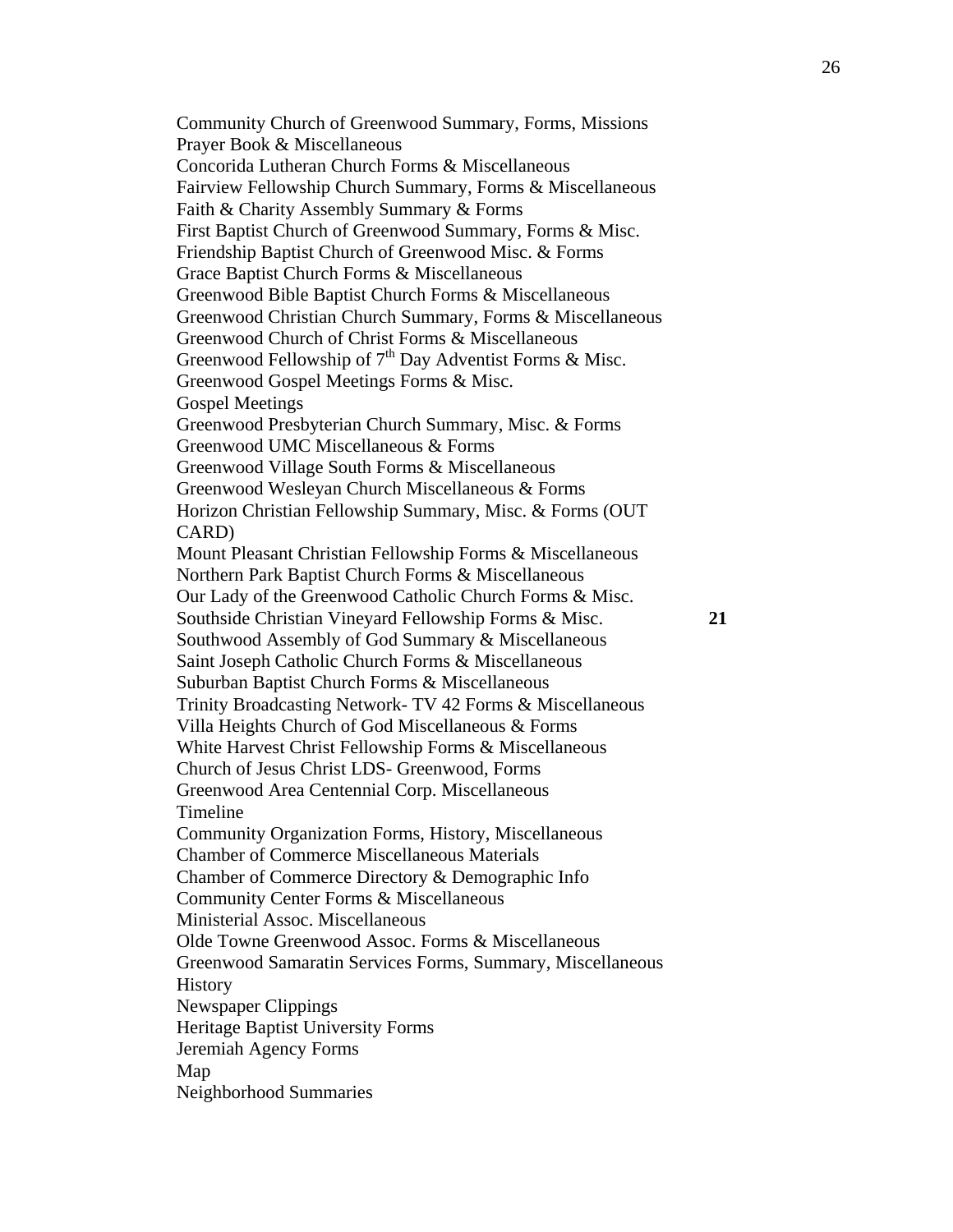Congregational Summaries Church List Open House Information Final Presentations Video Script Newspaper Clippings- Community, Churches Irvington, The Indiana Congregations Archives Maps August  $5<sup>th</sup>$  Presentations Neighborhood Open Public Forum Final Reports Community Info & News Clippings (OUT CARD) **Overheads** Organizations Assignments Congregational Summaries **22**  Neighborhood Summaries [includes photographs] Community Information Forms Community Events Forms Continental Nursing & Rehabilitation Center Forms Hope Counseling Forms Ministerial Assoc. Forms Southern Baptist Convention Miscellaneous Children's Guardian Home Forms Children's Guardian Home Miscellaneous (OUT CARD) Christ Lutheran Church of Irvington Forms Christ Lutheran Church of Irvington Miscellaneous (OUT CARD) Christian Scientist Fourth Church Forms & Miscellaneous Church of Indianapolis Baptist Fellowship Forms Church of Indianapolis Baptist Fellowship Misc. (OUT CARD) Ellenberger United Church of Christ Forms & Miscellaneous Emerson Avenue Baptist Church Forms, Field Notes, Miscellaneous & History Gethsemane Lutheran Church Forms & Miscellaneous Holy Ghost Temple Apostolic Church Forms Irvington First Baptist Church Forms & Miscellaneous Irvington Friends Meeting Miscellaneous Irvington Friends Meeting Forms (OUT CARD) Irvington Presbyterian Church Forms & Miscellaneous Irvington United Methodist Church Forms & Miscellaneous Our Lady of Lourdes Forms & Miscellaneous Potter's House: Christian Fellowship Forms & Miscellaneous Irvington Friends Meeting Forms Ritter Avenue General Baptist Forms & Miscellaneous (cassette tape) South Irvington Church of the Nazarene Forms & Miscellaneous Southwood Baptist Church Forms

27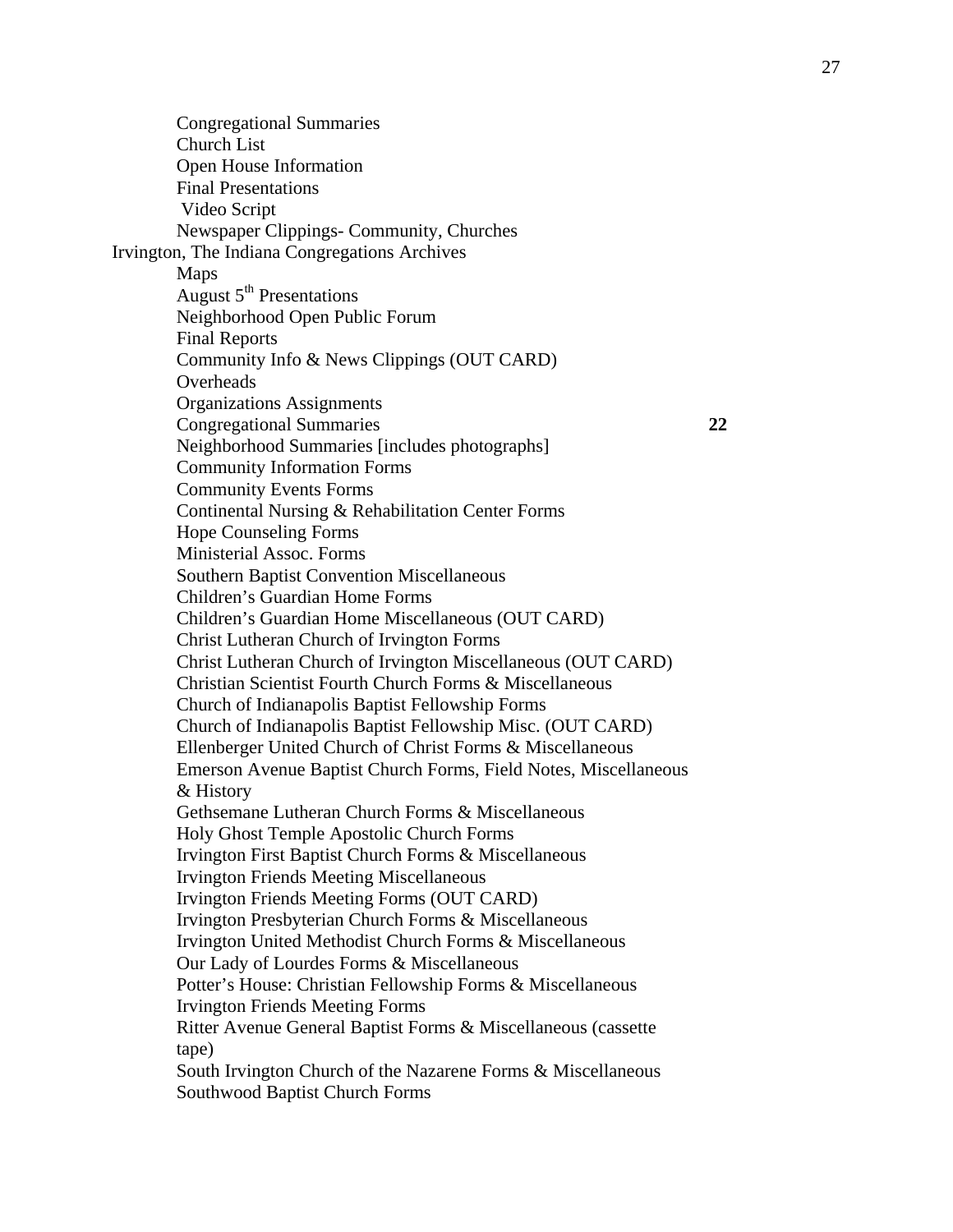Works in Progress [includes slides & photos] Lawrence-Geist, The Indiana Congregations Archives 1998 Lawrence-Geist Area General Neighborhood Information 1998 History Agape Christian Church- 1998 Forms & Misc. Asbury UMC- 1998 Summary & Forms Christians United at Soldiers Memorial Chapel- 1998 Forms & Miscellaneous Cornerstone Baptist Church- 1998 Summary, Forms & Miscellaneous Emmanuel Lutheran Church- 1998 Summary & Forms Ft. Benjamin Harrison Reuse Authority 1998 Summary & Forms Geist Christian Church 1998 Summary, Forms & Miscellaneous **23**  Geist Community Baptist Church 1998 Summary, Forms & Misc. Girl Scouts 1998 Summary & Forms God's Grace Community Church 1998 Forms Good News Church 1998 Forms & Summary Holy Cross Lutheran Church 1998 Summary & Forms Horizon Christian Fellowship Church, 1998 Summary, Forms & **Miscellaneous** International League of Muslim Women Jehovah's Witness- East Lawrence Congregation 1998 Summary, Forms & Miscellaneous Kiwanis- Lawrence 1998 Summary & Forms Korean Catholic Community 1998 Forms, Summary & Misc. Lawrence Apostolic Church 1998 Summary, Forms & Misc. Lawrence Baptist Church 1998 Forms Lawrence Chamber of Commerce 1998 Summary, Forms & Misc. Lawrence Christian School 1998 Summary, Forms & Misc. Lawrence Church of Christ 1998 Summary & Forms Lawrence Church of God 1998 Forms & Miscellaneous Lawrence Church of the Nazarene 1998 Summary, Forms & Misc. Lawrence Optimist Club Forms Lawrence Township Community Fair 1998 Summary & Forms Lawrence UMC 1998 Forms, Summary & Miscellaneous Maple Grove Baptist Church 1998 Summary, Forms & Misc. Mayor's Office 1998 Summary & Forms Missionary Free Christian Church 1998 Summary, Forms & Misc. New Hope United Baptist Church 1998 Forms Oaklandon Baptist Church 1998 Summary, Miscellaneous & Forms Oaklandon Christian Church 1998 Summary, Misc. & Forms Oaklandon Unitarian Universalist Church 1998 Summary, Miscellaneous & Forms Peace Lutheran Church for the Deaf 1998 Summary, Forms & Misc. Recovery Tabernacle 1998 Summary & Forms St. John's Missionary Baptist Church 1998 Forms & Miscellaneous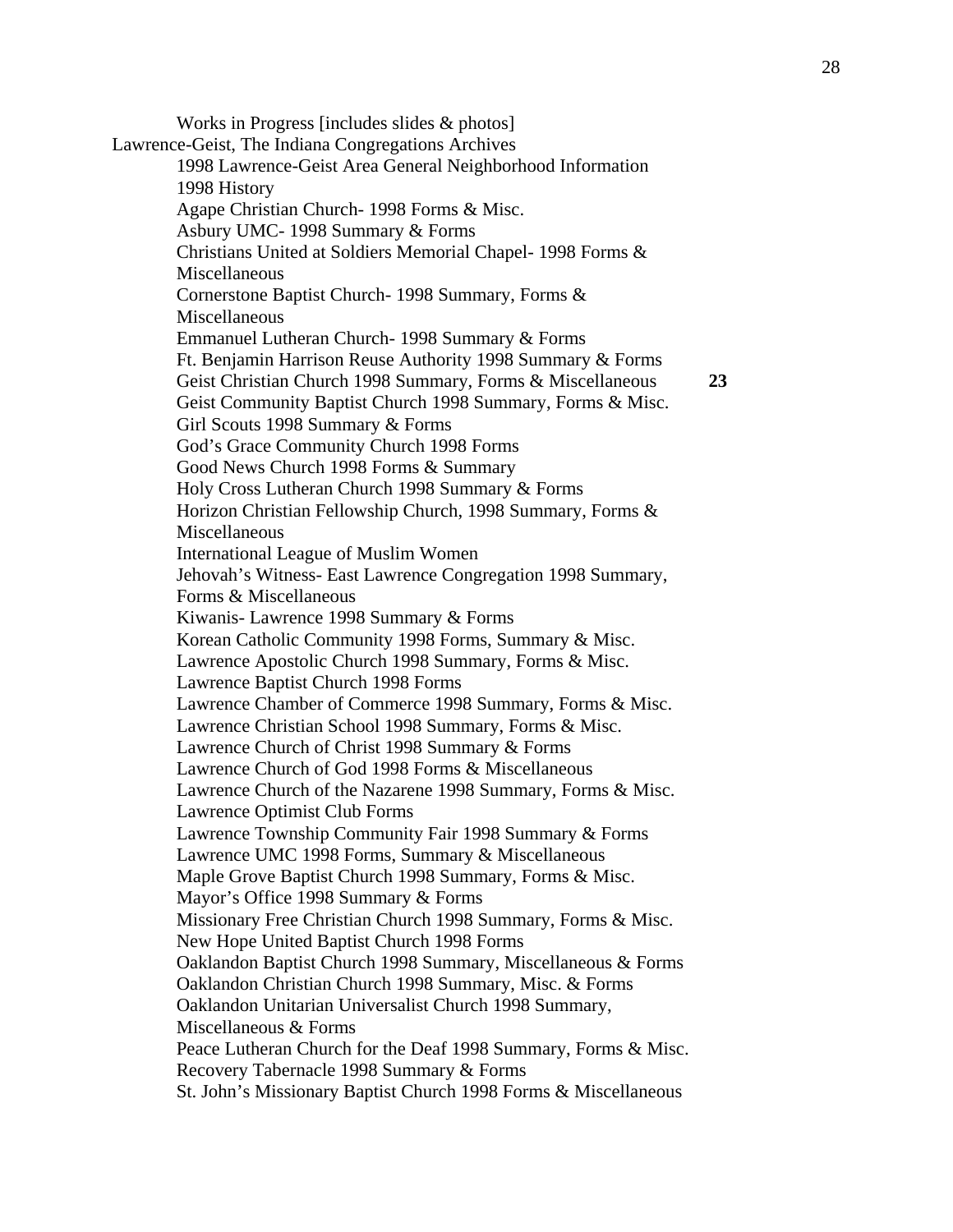St. Lawrence Church 1998 Forms, Summary & Miscellaneous St. Simon Catholic Church 1998 Summary, Forms & Miscellaneous Oaklandon Community Dev. Assoc. 1998 Summary, Forms & Misc. Servants of Christ Lutheran Church (ELCA) 1998 Forms, Summary & Miscellaneous Sunnyside Road Baptist Church 1998 Forms, Summary & Misc. **24**  Sunnyside Road Church of God 1998 Summary & Forms Sunrise at Geist United Methodist Church 1998 Summary, Forms & Miscellaneous Westminster Village North 1998 Miscellaneous, Summary & Forms The Sertoma Club 1998 Summary & Forms Mapleton-Fall Creek- MFC, The Indiana Congregations Archives Development Corp. Final Report, 6/16/1997 Miscellaneous Materials MB Archival Summaries Timeline Neighborhood Summaries Phone List Church Lists, News Clippings, Interviews (OUT CARD) Administrative- Community Organizations List, Church List Report to Recreation & Ministry Center Task Force, Tabernacle Presbyterian Church Mapleton- Fall Creek Historical Historical Schools Historical: The Christian Advocate (Newspaper) Historical: The Mapleton Fall Creek Gazette (Newspaper) Clippings "The Role of Religion" Morgan Franck "The Role of Religion in MFC" Tony Owsley "Mapleton Fall Creek" Final Essay "Mapleton Fall Creek Neighborhood" Delana F. Ivey "MFC Neighborhood Narrative History 5/1995" "Brief Look at Structural Systems" 10/11/1995 Structural Systems (OUT CARD) Community Assessment, 11/12/1995 "Creating a Community Blueprint" 2/20/1996 "Ministries, Management & Miracles" 1992 "Outreach Programs vs. Pastor Residence" Priority List for Transit Reform "Religion in the Neighborhood" 10/3/1996 "Religious Institutions as Partners in Community Based Development" 2/1995 Timeline (M. Hale) 5/5/1995 "Understanding Resources Potential" Journal Training #10, #11, #12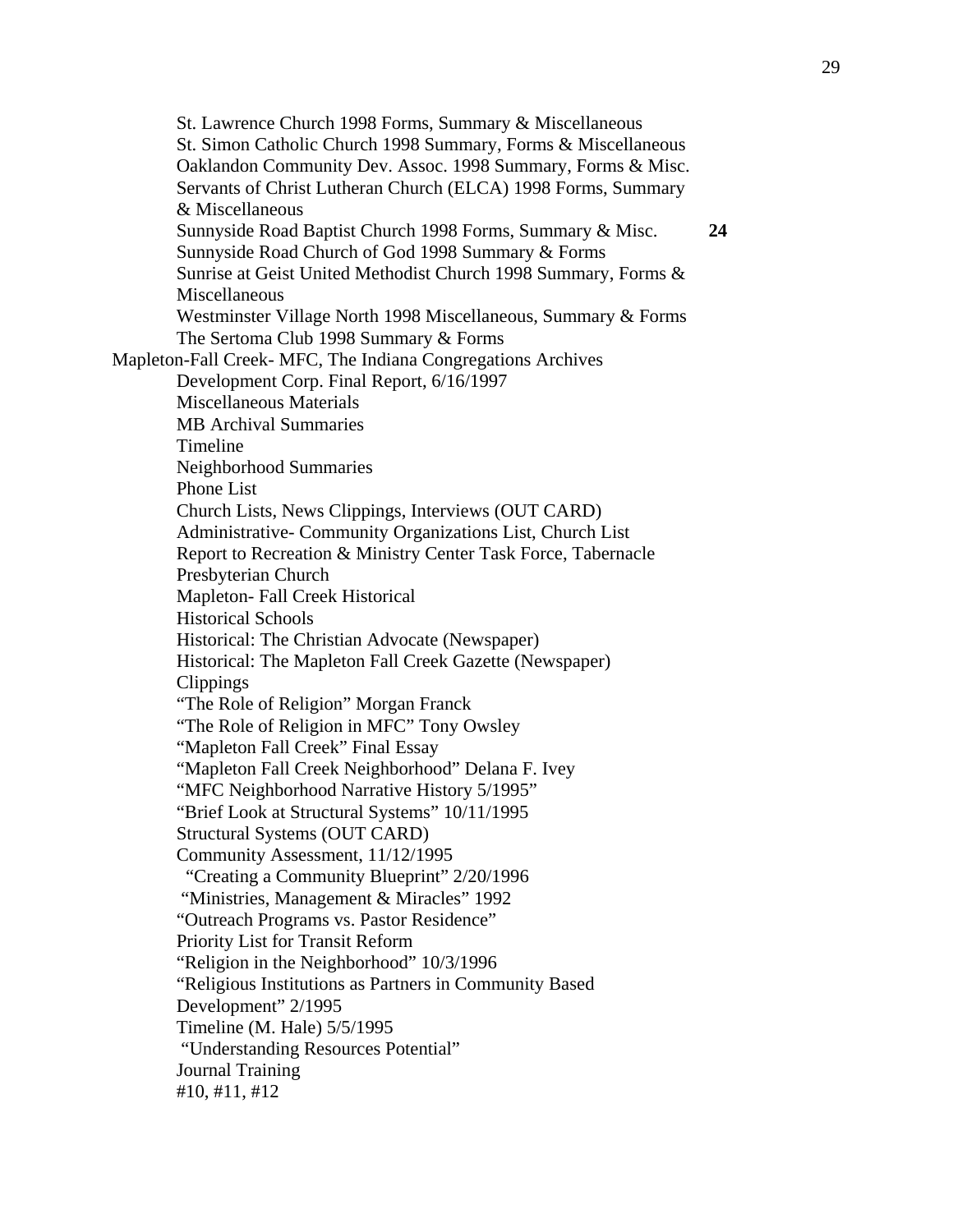Action Center Miscellaneous, Forms Allison Center Forms Allison Christian Community Center Miscellaneous Broadway Shalom Wellness Center Forms & Miscellaneous Center for Leadership Development Forms Day Nursery Lilly Center Forms Drug Marches Forms & Miscellaneous Focus Group- Future's Institute Forms & Miscellaneous Homes for Black Children Forms **25**  Indiana Black Expo Forms & Miscellaneous Indianapolis Neighborhood Housing Partnership Forms Institute of Cultural Affairs Miscellaneous & Forms Lilly Endowment, Inc. Forms Housing Development Corp. Forms & Miscellaneous Mapleton Medical Center Forms Martin Center Forms MLK Multi-Service Center Forms Midtown Community Adult Health Center Forms Development Corp. Board Miscellaneous Community Development Corp. (MFCDC) Forms Neighborhood Assoc. (MFCNA) Forms, Misc. & Summary Indianapolis Neighborhood Housing Partnership Miscellaneous Meridian Park Neighborhood Assoc. Miscellaneous Northside Youth Center Miscellaneous [video tape] Planned Parenthood of Indiana Forms & Miscellaneous Martin Luther King Multi-Service Center Miscellaneous Shalom Zone Turn off the Violence Miscellaneous United Senior Action Miscellaneous MFC #1 Map [Mapleton- Fall Creek] MFC #2- #9, #12 LE [Individual Data Collection Forms] Susan [Individual Data Collection Forms] Research & Presentation (ISF) Cisheros, Henry Community Organization Summaries Neighborhood Summaries A More Excellent Way [church] Forms Antioch Baptist Church Forms & Miscellaneous Bread of Life Fellowship Forms Methodist- Broadway General History, Membership, Probationers Broadway United Methodist Church Forms, Historical (book review notes), Summary & Miscellaneous Broadway United Methodist Church Miscellaneous **26**  Church of the Living God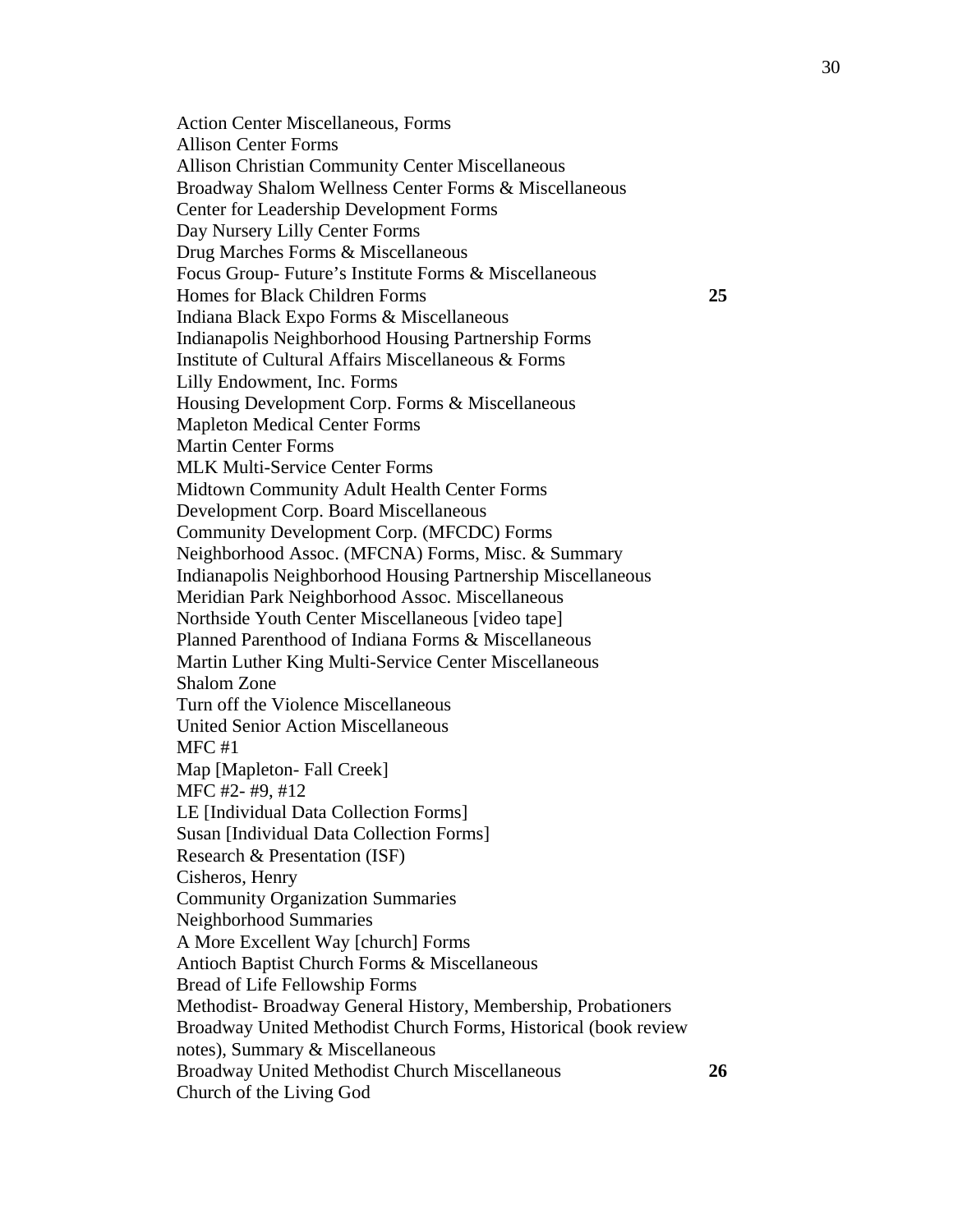Communities of Shalom Summary Congregations at 1249 North Alabama Maharishi Vedic University Mid- North Church Council Forms & Miscellaneous Glory Missionary Baptist Church forms Grace Apostolic Summary Holy Spirit Assoc. for the Unification for World Christians Forms [Various Folders OUT CARD] Faithful New Missionaries Baptist Church Forms Faith Teaching Church of Deliverance Miscellaneous & Summary Mid- North Church Council Miscellaneous & Summary Orange Grove Missionary Baptist Church Our Redeemer Lutheran Summary, Miscellaneous & Forms Phillips Temple CME Church Miscellaneous & Forms Seven Star Baptist Church Forms Shiloh Apostolic Overcoming Holy Church Forms & Miscellaneous Stone of Hope Church Forms St. Joan of Arc Catholic Parish Forms & Miscellaneous Tabernacle Presbyterian Church Forms Trinity Episcopal Church Forms & Miscellaneous The Unification Church Miscellaneous Unity Fellowship Social Gathering Miscellaneous Unleavened Bread Café Mars Hill- The Indiana Congregations Archives **27**  CD- ROM Church Photos [printed copy] Final Draft Report: Public Presentation on Religion & Urban Culture in Mars Hill Church Summaries Church Photos Neighborhood Census Statistical Summaries Sociological History Miscellaneous Stuff to be Saved Historical Maps Final Report/ presentation Newspaper: The Westside Enterprise 1998 Mars Hill Area General Neighborhood Information History, 1998 Windshield Surveys, 1998 Forms Aldersgate United Methodist Church, 1998 Summary, Forms & Miscellaneous Church of Christ Lafayette Heights 1998 Summary, Misc. & Forms Bethul Tabernacle Church 1998 Summary & Forms Boys & Girls Club 1998 Forms Bill's Barber Shop 1998 Forms Boy Scouts 1998 Forms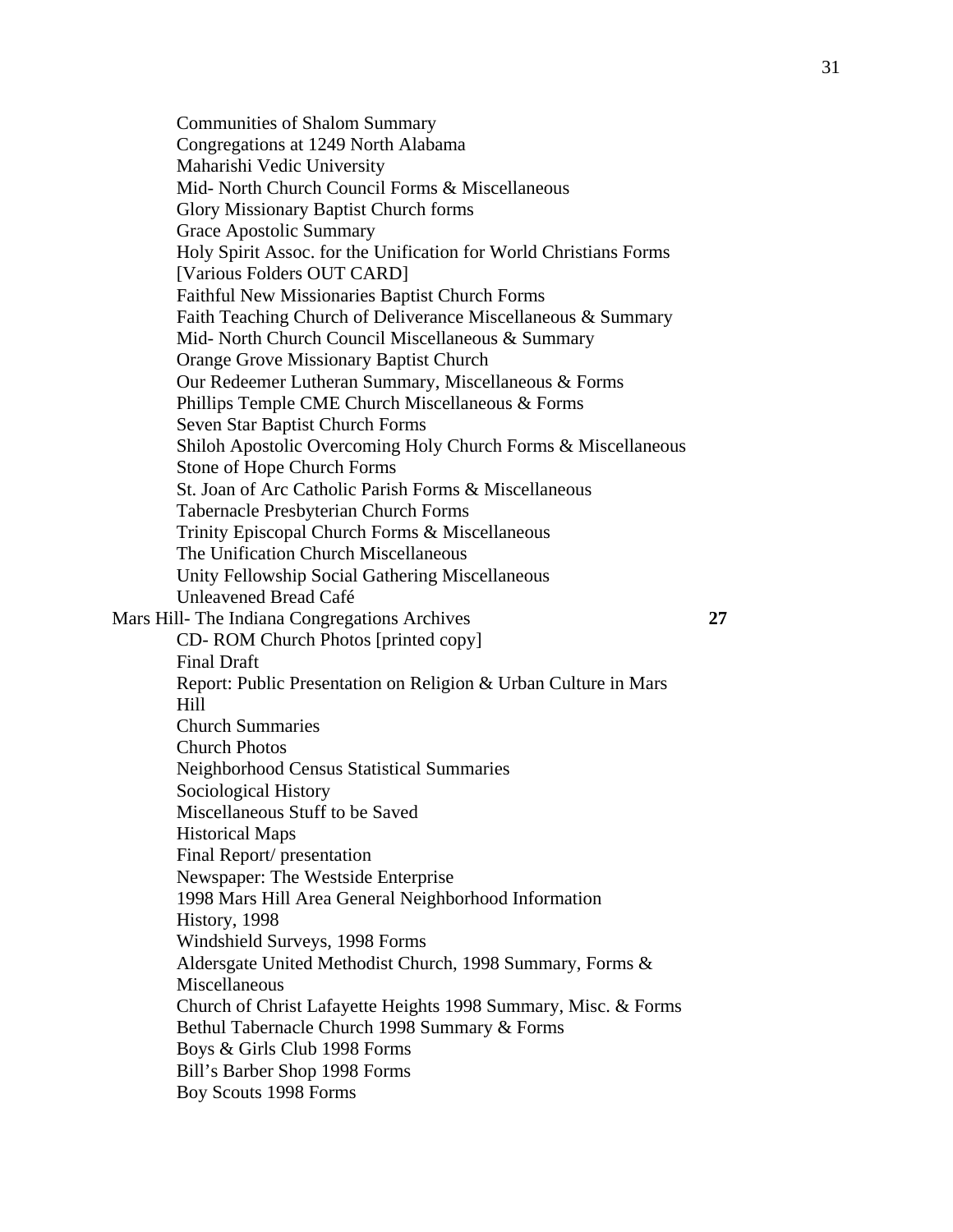Charity Tabernacle Church 1998 Summary & Forms Christian Counseling Specialists 1998 Forms Community Caring & Sharing 1998 Forms, Misc. & Summary Eternal Life Tabernacle Church 1998 Summary, Forms & Misc. Decatur Township 4-H Fair, Administration 1998 Forms First United Evangelical Church 1998 Summary, Forms & Misc. First General Baptist Church 1998 Summary, Forms & Misc. Gethesmane General Baptist Church 1998 Summary, Misc. & Form Greater Decatur Township Ministerial Alliance 1998 Misc., Forms & Summary Jerry's Produce 1998 Forms Mars Hill Baptist Bible Church 1998 Summary, Misc. & Forms Mars Hill Church of God 1998 Summary, Forms & Miscellaneous Mars Hill Free Methodist Church- Wabash Conference 1998 Summary, Forms & Miscellaneous Mars Hill General Baptist Church 1998 Summary & Forms Mars View Christian Church 1998 Summary, Forms & Misc. Marwood Baptist Church 1998 Forms, Summary & Miscellaneous Meadowbrook Church of the Nazarene 1998 Summary, Forms & Miscellaneous National City Bank 1998 Forms New Life Assembly of God 1998 Summary & Forms Pleasant Heights Baptist Church 1998 Summary & Forms Seerley Creek Christian Church 1998 Summary & Forms St. Ann Catholic Church 1998 Forms, Summary & Miscellaneous St. Vincent de Paul Society 1998 Forms Seventh Day Adventist Church- Chapel West 1998 Summary, Miscellaneous & Forms Southwest Apostolic Church 1998 Summary & Forms Southwest Multi- Service Center 1998 Forms Trinity Bible Missionary Church 1998 Summary, Misc. & Forms **28**  Unity Missionary Baptist Church 1998 Summary, Forms & Misc. Westside Church of Christ 1998 Summary & Forms Martindale/Brightwood- MB, The Indiana Congregations Archives Administrative 1998 Census Team Administrative Miscellaneous Brochures Administrative Church List Administrative Historical Narrative Administrative Street Map Time Line Administraive Data Collection Instruments Historical, Andrew J. Brown- Rev. Dr. (OUT CARD) Historical Churches Administrative Community Organizations Clippings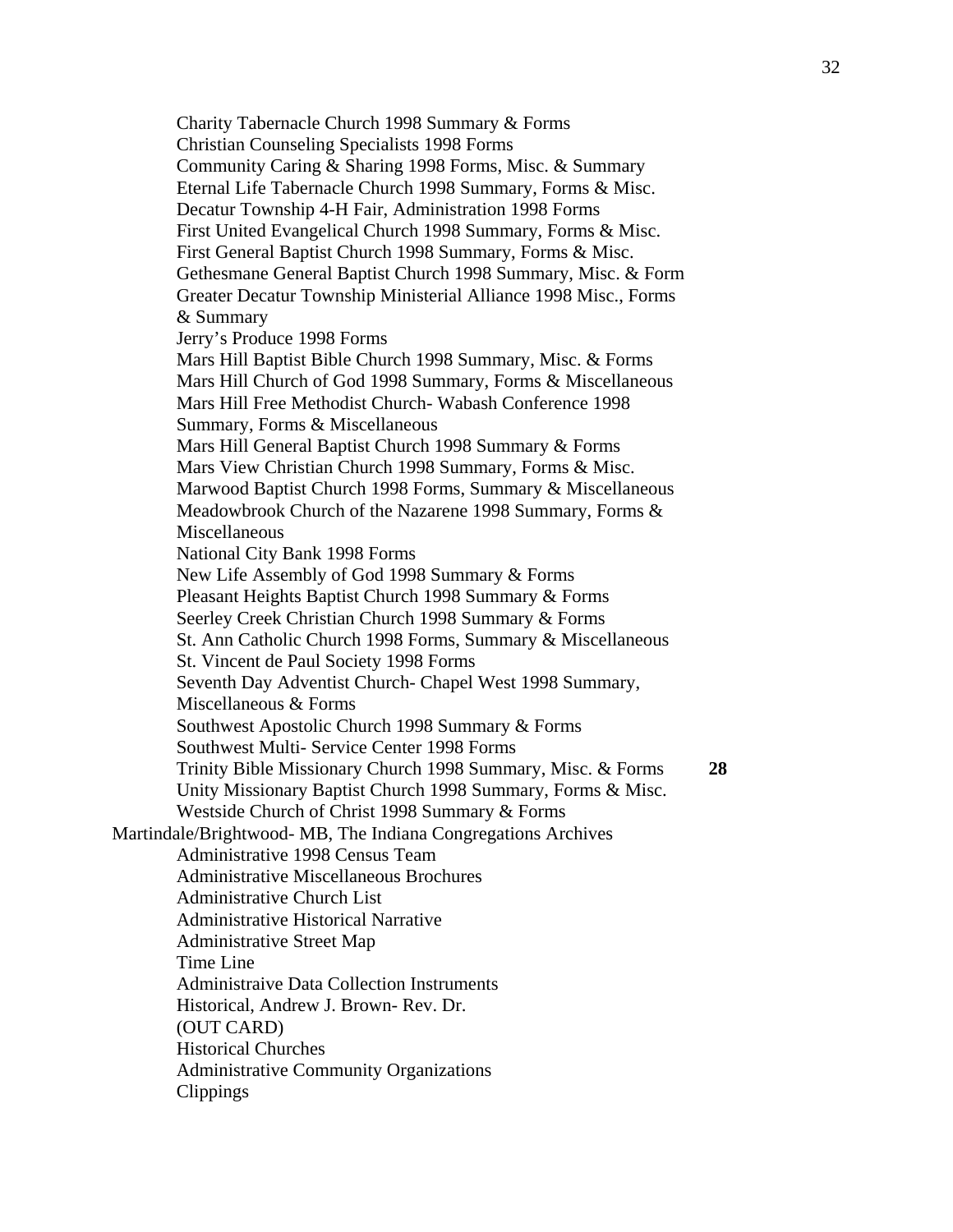Block Clubs Community Interviews- Ruby Anderson (Brightwood Library), Abu X. Henderson, Beatrice Berry Church Interviews- Rev. James R. Daniel, Sr. Community Interviews- Patricia Ladd, Paul Levingston (Urban Community Service), Melanie Martin, Ethel McCane, Derrick L. Robertson (O. Robertson), Juanita Smith, Kathryn Wallace, Hattie L. Wilder (Douglas Center) Historical Abstracts (with publication date, page) Historical Miscellaneous Community Resurrection Partners- Notes & Drafts (also OUT CARD) Andrew J. Brown School Boys & Girls Club (OUT CARD) Boys & Girls Club Brightwood Community Center Brightwood Public Library Brightwood Station Post Office MB Community Development Corp. Douglas Family Center East District Police Station Edna Martin Christian Center Enterprise Community Community Family Nurturing Center 1995 Festival of Life Gleaners Food Bank Gospel Meets Symphony Hazel Heart Hendricks School #37 Health Net's Helping Hands Ministry Hillside Neighborhood Assoc. James Thomas Hill Park Jireh Sports Julian Coleman Middle School MB Neighborhood Assoc. National City Bank Oakhill Neighborhood Assoc. Forms Oxford Neighborhood Assoc. Teen Perspective (Teen Awareness) Forms Urban Community Services 22<sup>nd</sup> Street Church of God in Christ (COGIC) Field Notes Religious Institutions Visit Forms All Friends Missionary Baptist Church An Lac Temple (Buddhist) & Miscellaneous Believers in Christ Miscellaneous & Field Notes Bethel Tabernacle Apostolic Church Documents & Clergy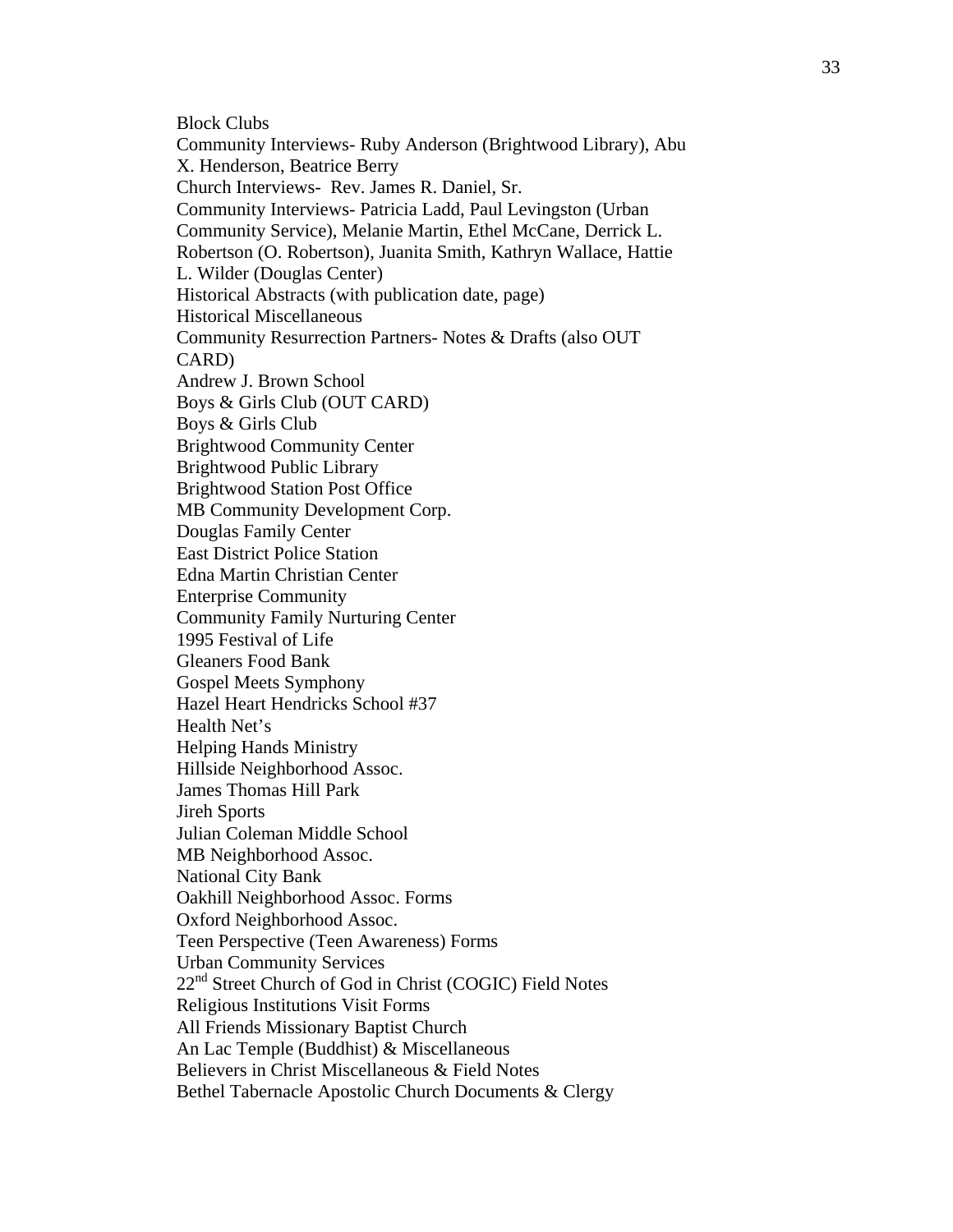Cathedral of Faith Baptist Christ Mission Home of Refuge Holiness Church Field Notes Church of the Overcoming Field Notes East 91<sup>st</sup> Street Christian Church Forms & Miscellaneous Eastside New Hope Baptist Church Field Notes Eastside Missionary Baptist Church Field Notes Fellowship Baptist Church, Indianapolis First Free Methodist Church, Indianapolis Gabriel Missionary Baptist Church Field Notes Galilee Missionary Baptist Church Field Notes Good Hope Missionary Baptist Church Field Notes God's Restoration & Deliverance Ministries Gold Bell Baptist Church Field Notes & Miscellaneous Grace Apostolic Church Forms Grace Memorial Missionary Baptist Church Field Notes & Documents Greater Joshua Missionary Baptist Church Field Notes **29**  Immanuel Presbyterian Church, Indianapolis Kingsley Terrace Church of Christ Miscellaneous Little Stone Baptist Church Field Notes Macedonia Church of God in Christ Forms McClendon Tabernacle CME Church Field Notes Martindale Church of Christ Forms & Miscellaneous Mission Temple Church of God in Christ (COGIC) Mt. Pisgah Baptist Mt. Horeb Missionary Baptist Forms Mt. Moriah Missionary Baptist Field Notes Mt. Zion Baptist Church Mt. Zion Free Will Baptist Church Field Notes Muhammed's Mosque #74 Field Notes Martin University Miscellaneous Martindale- Brightwood, A Narrative Essay by Carol Henderson St. Nicholas Youth Ministry, Inc. 1995 Summary Reports (POLIS Researchers) I-165 Corridor: Historic Structures Indiana Transportation Fact Book Transportation in Indiana: Policies User-Defined Areas Program Political Fragmentation Metro USA Journals New Bethel Baptist Church Forms & Miscellaneous New Hope Baptist Church Field Notes New Mission Baptist Church Field Notes New Zion Tabernacle Church Field Notes & Miscellaneous Oasis of Hope Baptist Church Miscellaneous Pagan Lunch

34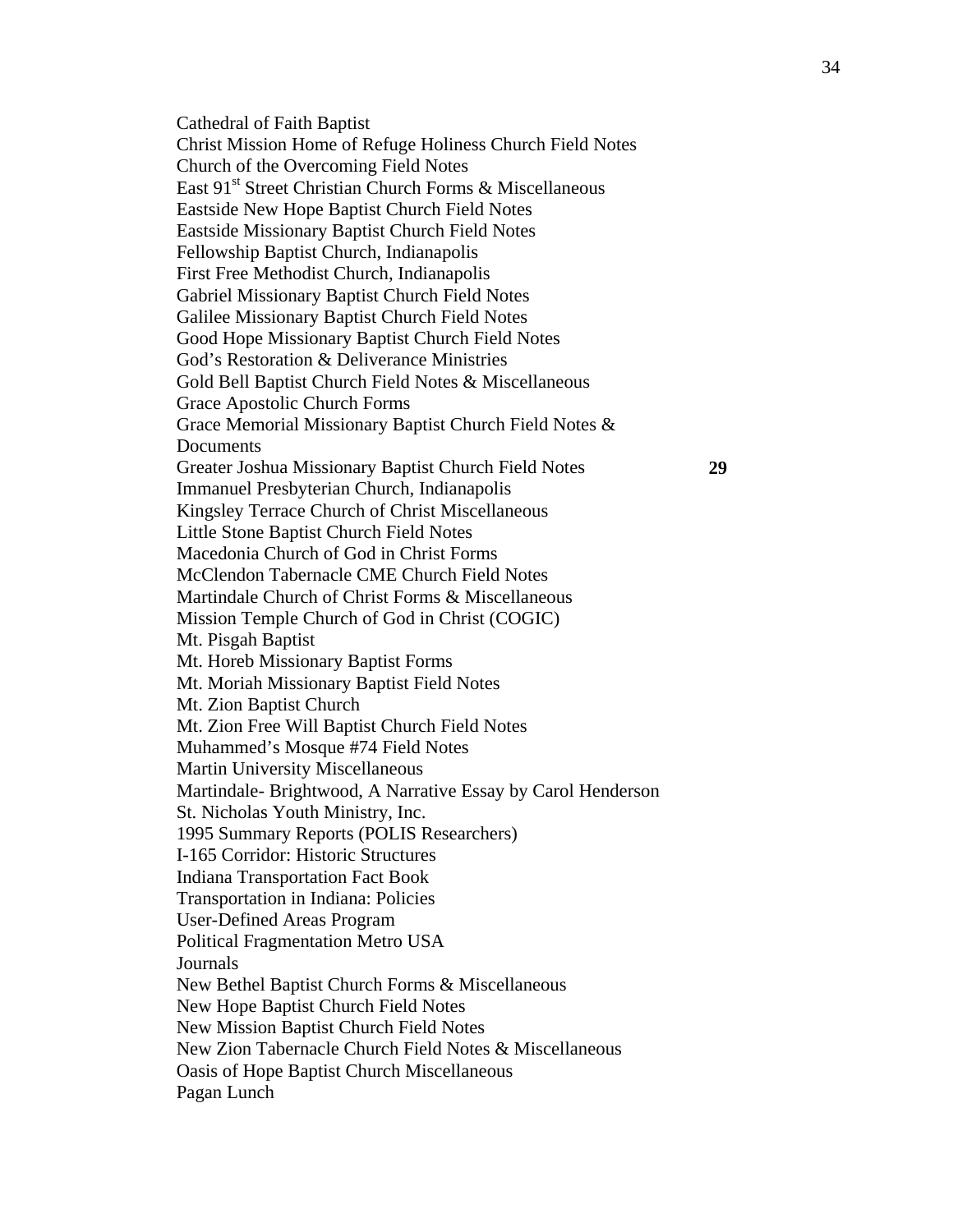The Pentecostal Church of God Field Notes Phillips Temple CME Church St. John African Methodist Episcopal Church Documents Pilgrim Chapel MBC (Missionary Baptist Church) St. John Missionary Baptist Church Documents & Field Notes St. Luke Missionary Baptist Church Documents St. Paul AME Miscellaneous St. Paul United Methodist Church St. Rita Catholic Church Field Notes & Miscellaneous St. Timothy Tabernacle COGIC Field Notes & Miscellaneous Scott United Methodist Church Southern Baptist Church Field Notes The Spirit of Truth Church Field Notes These are They Nondenominational Church Field Notes Tabernacle Missionary Baptist Church Field Notes & Miscellaneous Trinity CME Church Miscellaneous True Gospel Tabernacle Field Notes Unity Fellowship Missionary Baptist Church Field Notes Universal Christian Holiness Church #1 Field Notes Victory Christian Center Miscellaneous Zion Baptist Church Field Notes Zion Hill Missionary Baptist Church Miscellaneous & Field Notes Zion Unity Baptist Church Field Notes Near Eastside, The Indiana Congregations Archives **30**  Organization Lists Internal Correspondence Neighborhood History 1998 Census Team Near Eastside Presentation, 1996 Open House Presentations Report by Karen Thome Time Line NESCO Churches Field Notes News Clippings Neighbor (News Paper) Neighborhood Summaries Newspaper Clippings Brookside Primitive Baptist Church Field Notes Brookside United Methodist Church Miscellaneous & Field Notes Centenary Christian Church Documents & Field Notes Charity General Baptist Church Field Notes Della Martin Church of the Little Flower Field Notes & Miscellaneous East 10<sup>th</sup> Street United Methodist Church Field Notes & Misc. East 16<sup>th</sup> Street Christian Church Miscellaneous & Field Notes Eastside Baptist Church Documents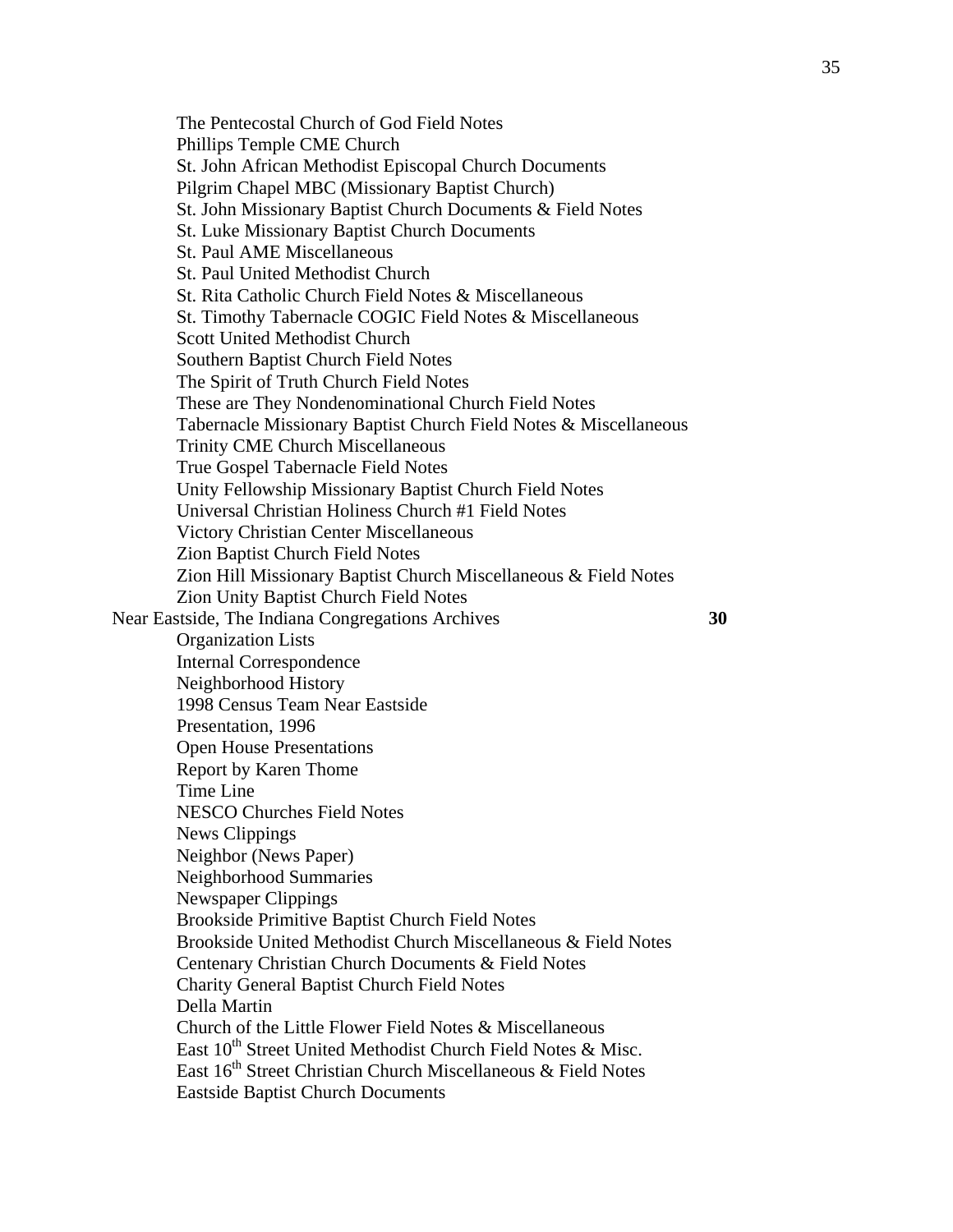Eastside Church of the Nazarene Miscellaneous & Field Notes Englewood Christian Church Miscellaneous & Field Notes Faith Teaching Church of Deliverance Fellowship Baptist Church Miscellaneous & Field Notes First Church of the Nazarene Miscellaneous First Church of the Open Bible Field Notes First Free Methodist Church Field Notes & Miscellaneous Freedom Temple Church of God in Christ Field Notes Good News Mission Documents & Field Notes Goodwill Baptist Church Field Notes Greater Shepherd Missionary Baptist Church Field Notes & Misc. Holy Cross Catholic Church Miscellaneous & Field Notes Iglesia Metodista Unida Vida Neuva Field Notes & Miscellaneous Linwood Christian Church Field Notes Living Word Baptist Church Field Notes & Miscellaneous Otterbein United Methodist Church Miscellaneous & Field Notes Pentecostal Apostolic Church Field Notes & Miscellaneous The Pentecostal Revival Center Field Notes Reorganized Church of Jesus Christ of LDS Field Notes, Miscellaneous & Members St. Matthew Evangelical Lutheran Church Misc. & Field Notes St. Peter's Lutheran Church Field Notes & Miscellaneous St. Philip Neri Church Field Notes & Miscellaneous Shepherd Community Church Notes & Miscellaneous Tuxedo Park Baptist Church Miscellaneous & Census Wallace Street Presbyterian Church Miscellaneous & Field Notes Wesleyan Bible Church Documents & Field Notes Westminster Presbyterian Church Field Notes, Membership & Misc. **31**  Woodruff Place Baptist Church Area Youth Ministry Field Notes & Documents Boner Center Documents & Field Notes Brookside Neighborhood Assoc. Field Notes & Documents Brookside Park Child Evangelism Fellowship Cottage Home Neighborhood Assoc. Documents, Field Notes & Summary Eastside Community Investments, Inc. Documents Miscellaneous Community Organizations Documents & Field Notes Multi- Neighborhood Assoc. Events Field Notes & Documents Community Org. (NESCO) Documents & Field Notes Youth Service Coalition Tear Neighborhood Assoc. Documents & Field Notes Windsor Park Neighborhood Assoc. Summary, Field Notes & **Documents** Haughville- Near Westside (HNW), The Indiana Congregations Archives Near Westside Polis Project, Staff 1997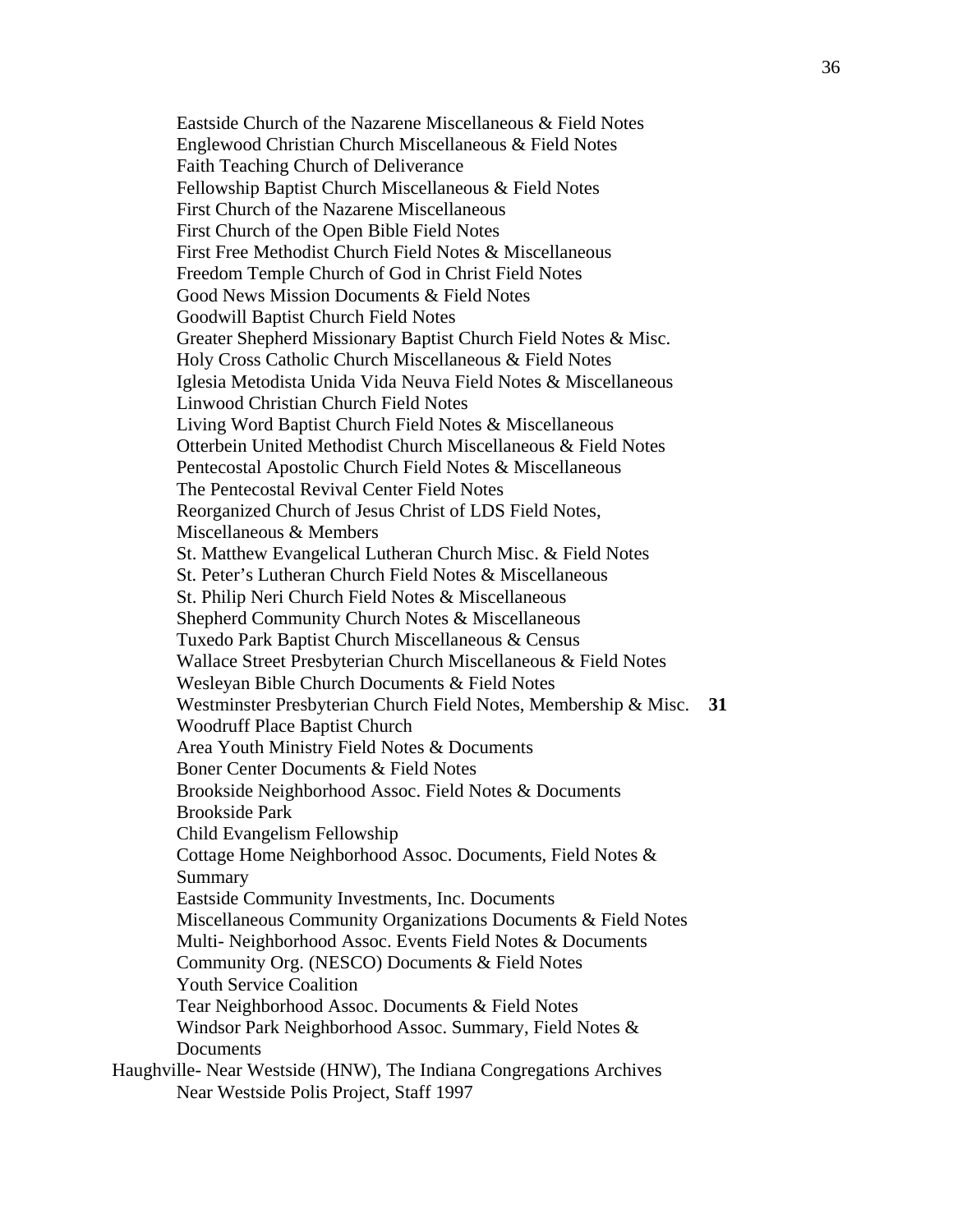Newspaper Clippings, etc. Historical Community Photographs (Xeroxed Copies, no originals) Historical Community Church History Near Westside Church Contacts News Clippings **Directory** Haughville Conv., Letters, etc. Community Activity Field Observation- Initial Drive Through Forms Faith & Community Essay, Near Westside Administration Slovenian Heritage Vol. 1, Slovenian Research Center of America… Inc. Slovenian Chapel, 1968, S. Kapela Census Survey Notes Community Interviews- Loretta Day, Jeff Goltz, James & Pearl Jeter, & Bernadette Stanich The Scoop (publication) POLIS Narrative Critique, Nancy Axelrad 1995 1995 Summary Report, Nancy Axelrad 1995 Summary Report, Nina Rose Field Notes, Topical Outline (N. Rose) Clippings Original Directory Atkins Boys & Girls Club Miscellaneous & Forms Christamore House Miscellaneous & Field Notes Carter Lee Lumber Company- Superfund, EPA Clean-up Hawthorn Community Center Miscellaneous & Summary Door of Hope Church of the Nazarene Stringtown Neighborhood Assoc. Miscellaneous & Forms Tate's Barbershop Field Notes & Documents Westside Community Development Corp. Miscellaneous WESCO Miscellaneous Canaan Baptist Church Caldwell Chapel AME Zion Church Summary Christ Church Holiness Field Notes Christian Faith Baptist Church Field Notes & Miscellaneous Christian Tabernacle Miss. Baptist Church Field Notes Church of Living God & Saints of Christ Field Notes Church of Manna Field Notes Eden Missionary Baptist Church Field Notes First Timothy Evangelical Lutheran Church Field Notes Fellowship of Excitement Church of Nazarene Field Notes Friendship Missionary Baptist Church Field Notes & Miscellaneous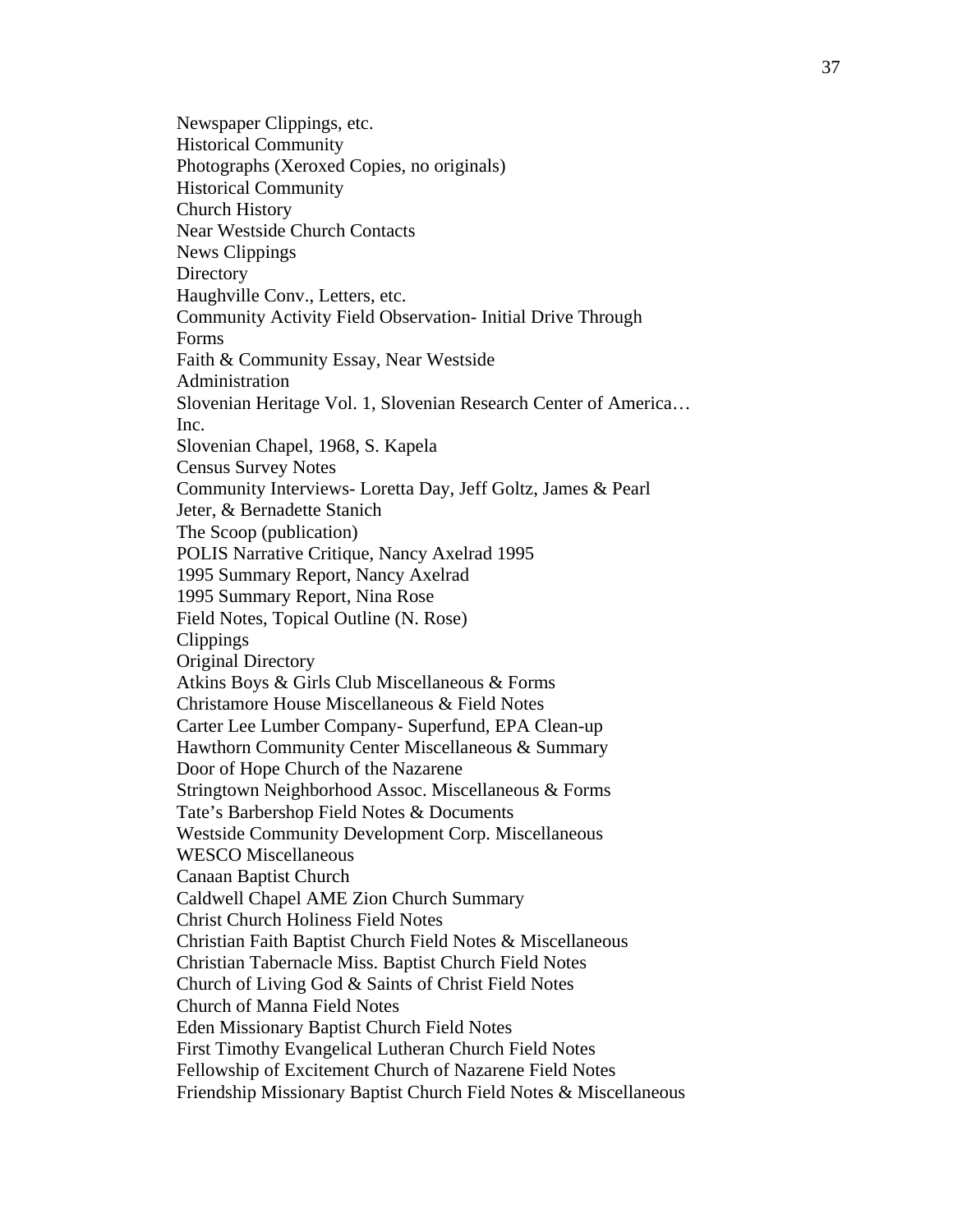God's Temple of Deliverance **32**  City-Wide Good News Mission Miscellaneous Great Elim Baptist Church Greater Faith Missionary Baptist Church Field Notes Greater Whitestone Missionary Baptist Church Field Notes Harvest Prayer Center Field Notes Hawthorne Baptist Church Miscellaneous & Field Notes Holy Trinity Catholic Church Miscellaneous & Field Notes WESCO Field Notes Westside Community Development Corp. Forms Haughville Community Council Documents Jesus is the World Church Miscellaneous Life Tabernacle Little Flock UPW Field Notes Mount Vernon Community Baptist Church Field Notes & Misc. People's Full Gospel Church Field Notes & Miscellaneous Pilgrim Holiness Church Field Notes St. Anthony Catholic Church Miscellaneous & Field Notes Saints Constantine & Elena Field Notes & Miscellaneous Second Baptist Church Field Notes St. James Church of God in Christ St. Paul Baptist Church Field Notes & Miscellaneous St. Stephen Bulgarian Eastern Orthodox Church Field Note & Misc. This Rock Apostolic Church Field Notes Victory Tabernacle Miscellaneous Washington Street Presbyterian Church Field Notes & Misc. Washington Street United Methodist Church West Park Christian Church Field Notes & Miscellaneous City Wide Zion Evangelical United Church of Christ- Downtown Transportation/ US 40 Plainfield, The Indiana Congregations Archives Timeline 1998 Plainfield History Militia Town of Plainfield 1998 Miscellaneous (OUTCARD) 3<sup>rd</sup> Continental Congress Greater Plainfield Chamber of Commerce Metropolitan Police Department- Plainfield, Indiana Plainfield Public Library Plainfield Trinity Nazarene Church Screaming Eagles R/C Club White Lick Heritage Community Foundation Restaurants [Plainfield] Schools [Plainfield]

38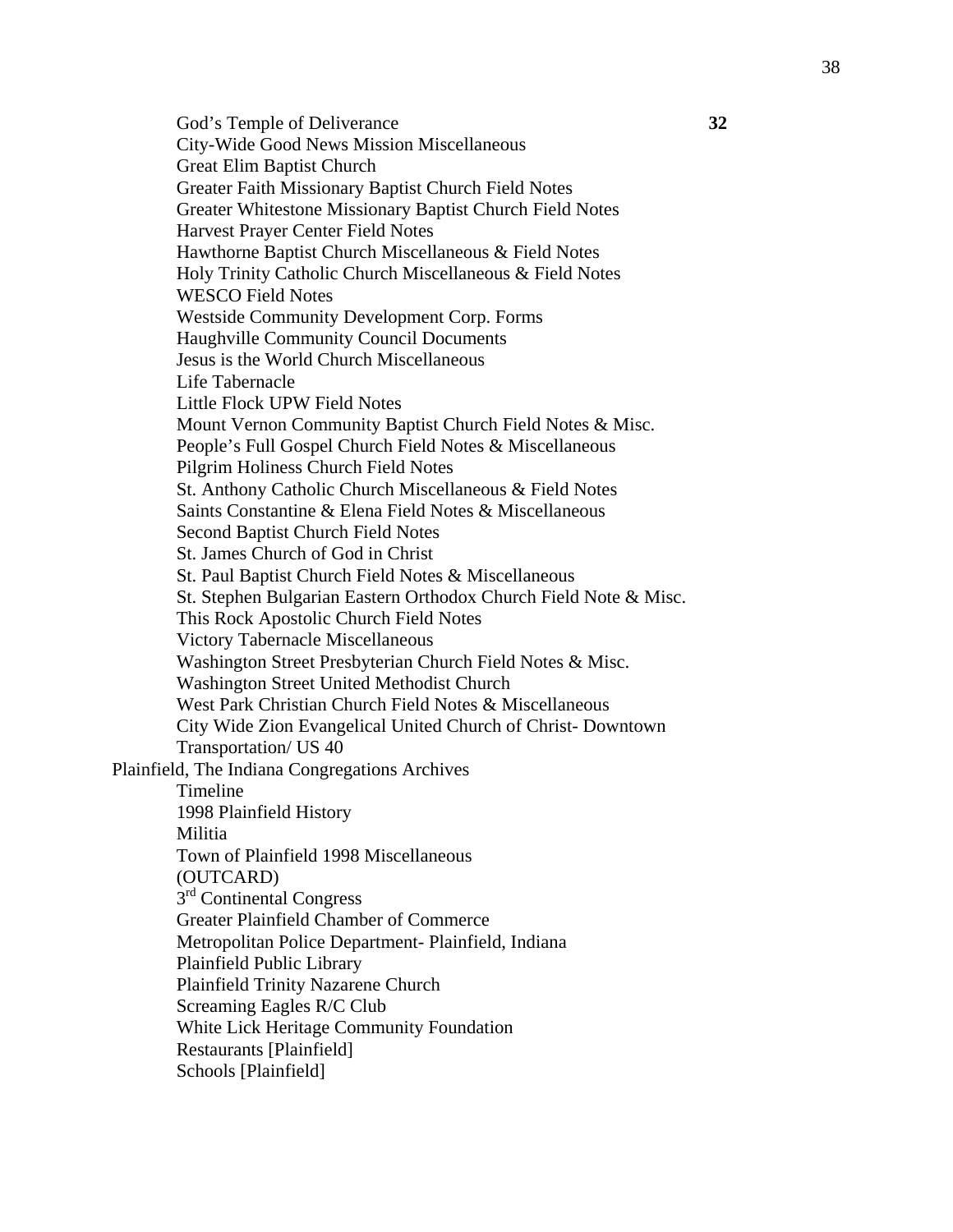Bethel African Methodist Episcopal Church, 1998 Summary, Miscellaneous & Forms Calvary Baptist Church 1998 Miscellaneous Calvary Bible Wesleyan Church 1998 Forms & Miscellaneous Calvary Tabernacle 1998 Miscellaneous Center Community Church 1998 Miscellaneous & Forms Christian Support Center 1998 Summary, Misc. & Forms Church of God- Anderson, Indiana 1998 Miscellaneous & Forms **33**  Church of Jesus Christ of Latter Day Saints 1998 Summary, Forms & Miscellaneous Plainfield Community Values Program Community Values Committee 1998 Summary, Forms & Misc. Family Christian Bookstore 1998 Summary & Forms Assembly of God Church 1998 Summary, Misc. & Forms First Baptist Church 1998 Forms, Summary & Miscellaneous Guilford Township Civic Assoc. 1998 Miscellaneous Hope United Presbyterian Church 1998 Summary, Misc. & Forms Islamic Society of North America 1998 Summary, Forms & Misc. Kiwanis, Plainfield Kristy's Café 1998 Summary, Forms & Miscellaneous Living Hope Church 1998 Summary, Miscellaneous & Forms Living World Church 1998 Summary, Forms & Miscellaneous Maple Grove Baptist Church 1998 Miscellaneous New Beginning Church 1998 Summary, Forms & Miscellaneous New Testament Missionary Outreach Baptist Church NAIT (North American Islamic Trust) Outreach Missionary Baptist Church 1998 Summary, Misc. & Form Plainfield Apostolic Church 1998 Summary & Forms Plainfield Baptist Church 1998 Miscellaneous Plainfield Bible Church 1998 Summary, Forms & Miscellaneous Plainfield Christian Church 1998 Summary, Forms & Misc. PL (Plainfield) Church Federation (& WRE) Plainfield Church of Christ 1998 Summary, Miscellaneous & Forms Plainfield Church of the Nazarene 1998 Miscellaneous Unity Community Church of the Nazarene Plainfield Congregation of Jehovah's Witness 1998 Summary, Miscellaneous & Forms Plainfield Friends Meeting 1998 Miscellaneous & Forms Plainfield Holiness Church 1998 Summary, Forms & Miscellaneous Plainfield Juvenile Correctional Facility Town Manager 1998 Summary & Forms Plainfield United Methodist Church 1998 Miscellaneous & Forms Plus 1998 Summary, Forms & Miscellaneous Rotary 1998 Forms & Summary St. Luke Lutheran Church 1998 Miscellaneous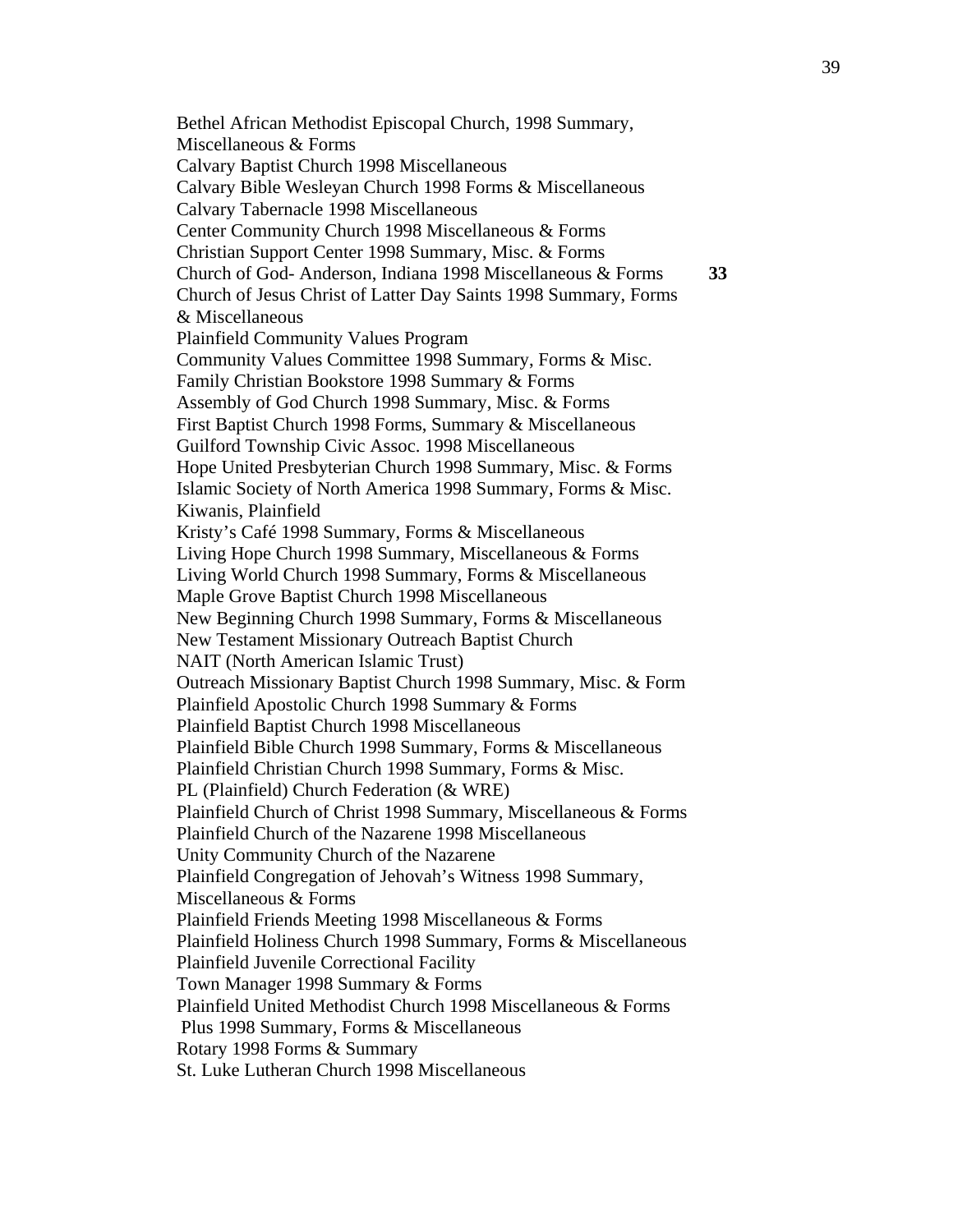St. Marks's Episcopal Church 1998 Summary, Miscellaneous & Forms St. Stephen's Lutheran (ELCA) 1998 Summary & Forms St. Susanna Catholic Church 1998 Miscellaneous St. Steven Lutheran **34**  West Pines Baptist Church 1998 Summary, Forms & Misc. Western Yearly Meetings- Friends 1998 Misc., Summary, Forms Clippings Church Literature Miscellaneous Materials Plus Community Miscellaneous Materials Town Meeting Feedback United Methodist Church Miscellaneous Speedway, The Indiana Congregations Archives Telephone Directory 1998/ 1999 History 1998 Timeline Archives 1998 Speedway Area General Neighborhood Information Church of Christ High School Road 1998 Forms & Miscellaneous First Assembly of God Church 1998 Forms, Misc. & Summary John Knox Presbyterian Church 1998 Summary, Misc. & Forms Kiwanis Speedway Little Eagle Creek Primitive Baptist Church 1998 Miscellaneous, Forms & Summary Speedway Baptist Church 1998 Forms & Miscellaneous Speedway Chamber of Commerce 1998 Forms & Summary Speedway Christian Church 1998 Misc., Summary & Forms Speedway Church of Christ 1998 Summary, Misc. & Forms Speedway Church of the Nazarene 1998 Summary, Forms & Misc. Speedway High School 1998 Summary & Forms Speedway Jr. High School 1998 Forms & Summary Speedway Lion's Club 1998 Forms, Misc. & Summary Speedway Optimists Police Department Public Library Town Hall 1998 Forms & Summary Town Press 1998 Forms & Summary Speedway United Methodist Church 1998 Forms, Summary & Misc. St. Andrew's Lutheran Church 1998 Forms, Summary & Misc. **35**  St. Christopher Catholic Church 1998 Miscellaneous, Forms, Summary & History St. Christopher School 1998 Miscellaneous & Forms St. John's Episcopal Church 1998 Summary, Miscellaneous & Form St. Luke's United Church of Christ 1998 Summary, Forms &Misc.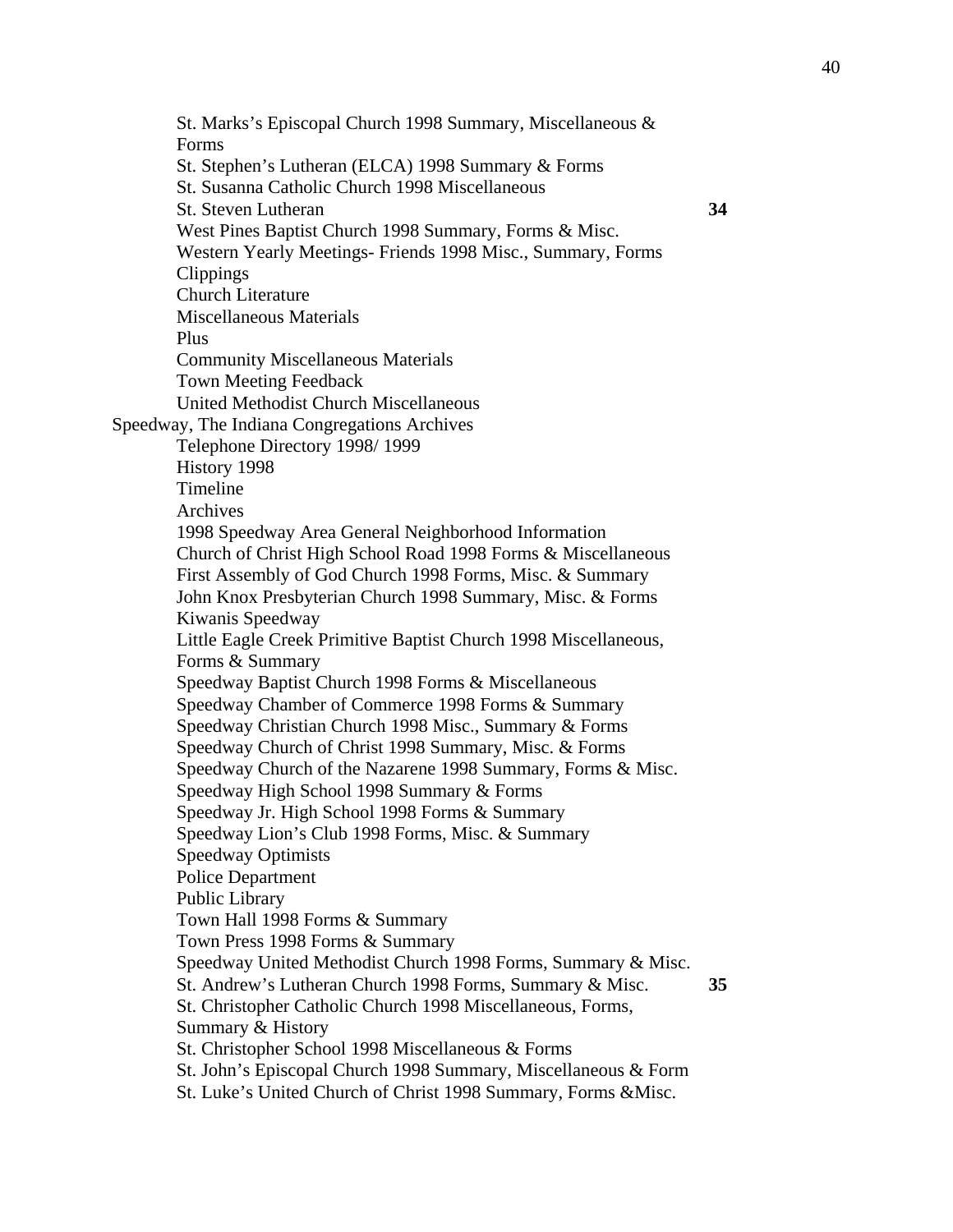Needs Folders [Beverly Hayes & Minetta Richardson Interviews] Agape Apostolic Faith Assembly Miscellaneous 28<sup>th</sup> Street Church of God in Christ Forms Barnes United Methodist Church Forms & Miscellaneous Carter Memorial Baptist Church Forms Christ Temple Apostolic Faith Assembly Forms & Miscellaneous Christian Love Baptist Church Miscellaneous Church of Christ Holiness Forms & Miscellaneous Church of God Forms Coppin Chapel AME Church Forms & Miscellaneous Ebenezer Missionary Baptist Church Miscellaneous & Forms First Baptist Church Forms & Miscellaneous First Free Will Baptist Church Forms God's Temple of Deliverance Summary Greater Mount Zion Hill Baptist Church Forms Greater Love Temple Forms Harding Street Church of God Forms & Miscellaneous Holy Angles Catholic Church Forms & Miscellaneous Indianapolis Missionary Lutheran Miscellaneous Loving Missionary Baptist Church Forms & Miscellaneous Marian College Miscellaneous Messiah Missionary Baptist Church Forms & Miscellaneous Missionary Baptist Ministers Alliance Forms Mount Olive Missionary Baptist Church Forms & Miscellaneous Mount Paran Missionary Baptist Church Forms & Misc. Mount Zion Baptist Church Forms & Miscellaneous New Birth Missionary Baptist Church Forms & Miscellaneous New Genesis CME Church Miscellaneous & Forms Northside New Era Baptist Church Forms & Miscellaneous Our Savior Lutheran Evangelical Church Forms & Miscellaneous Pathway Missionary Baptist Church Forms Pilgrim Baptist Church Forms & Miscellaneous Pleasant Union Baptist Church Forms & Miscellaneous Providence AME Church Forms & Miscellaneous Puritan Baptist Church Miscellaneous Saint Anthony's Temple Forms & Miscellaneous United Northwest Area-UNWA, The Indiana Congregations Archives UNWA Trinity Episcopal- Newspaper Clippings & Miscellaneous True Tried Missionary Baptist Church Forms & Miscellaneous **36**  Church Alliance Forms Public Forum-Congregation Summaries Neighborhood Summaries Organizational Assignments Miscellaneous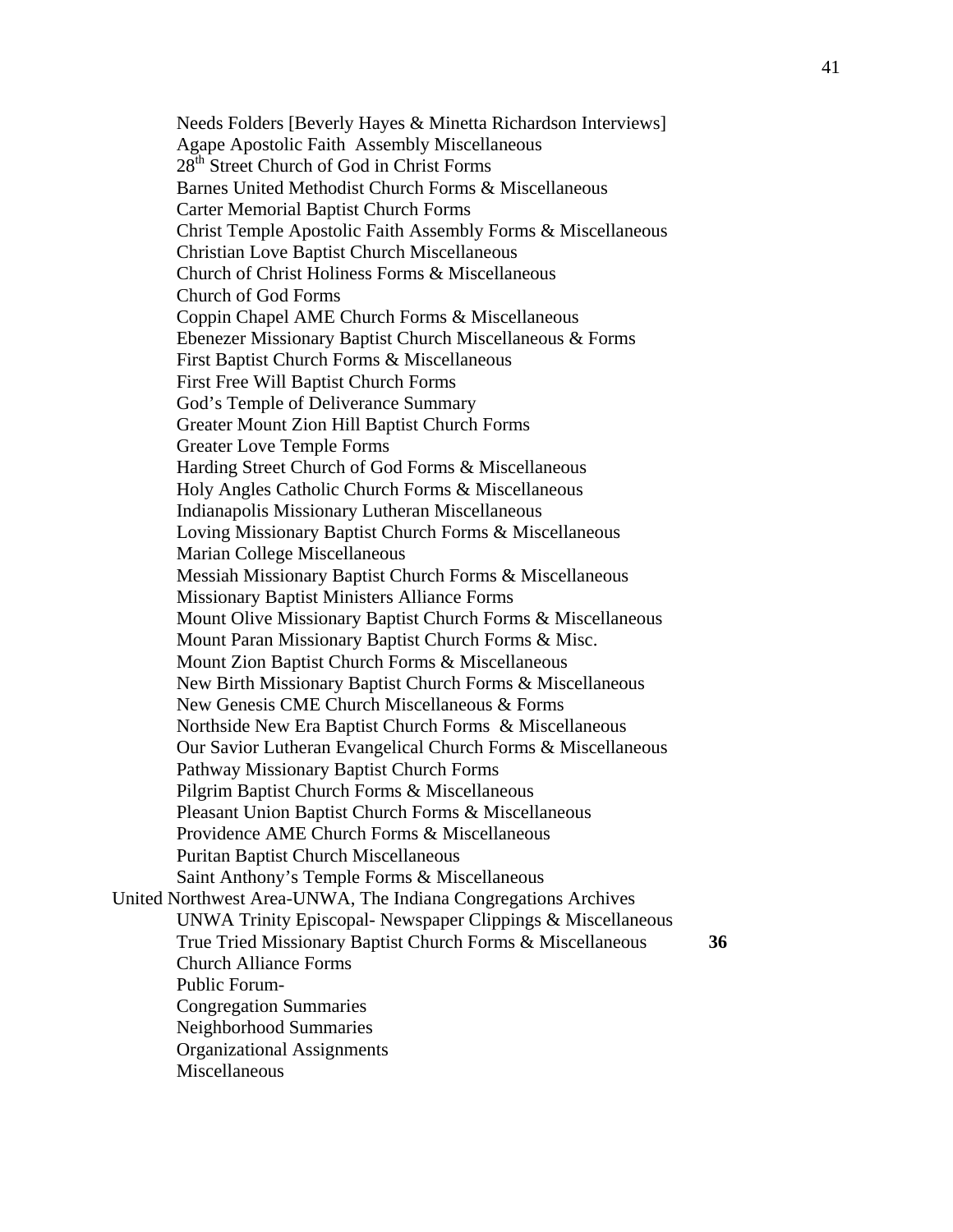News Clippings, Riverside Park Clippings, Miscellaneous Churches Clippings & Fr. Boniface Hardin Field Notes (Nina Rose) Interviews with UNWA Residents & Youth Open house Presentations Presentation Slides [transparencies] Community Organizations Forms & Miscellaneous Flanner House Forms & Miscellaneous Front Porch Alliance, Pastor's Workshop, 11/3/1997 Indianapolis Police Department Forms & Miscellaneous Planned Parenthood Forms & Miscellaneous Development Corp. Forms & Miscellaneous Neighborhood Assoc. Forms & Miscellaneous Weed & Seed Supplemental Neighborhood Summit Citywide, The Indiana Congregations Archives Archdiocese of Indianapolis Baptist Bible College (Citywide) Coalition for Homelessness Intervention & Prevention-Congregations Advisory Council Front Porch Alliance Indiana Catholic Conference Indiana Youth Institute Interfaith Hospitality Network Coalition for Homelessness Intervention & Prevention Celebration of Hope Documents & Field Notes Eastern Star Baptist Church Indians In Indianapolis Indianapolis Prayer Network **Mormons** North American International Eucharistic Conference Field Notes & **Documents** Interfaith Leadership Council on Radical Reconciliation Serve the City Field Notes & Documents Saints Peter & Paul Cathedral Christ Church Cathedral- Downtown Traders Point Christian Church Faith & Families of Indiana Light of the World Christian Church Second Presbyterian Church, Meridian Hills Southport Presbyterian Church St. Mary Catholic Church St. Paul AME Church Citywide Case Study: African Americans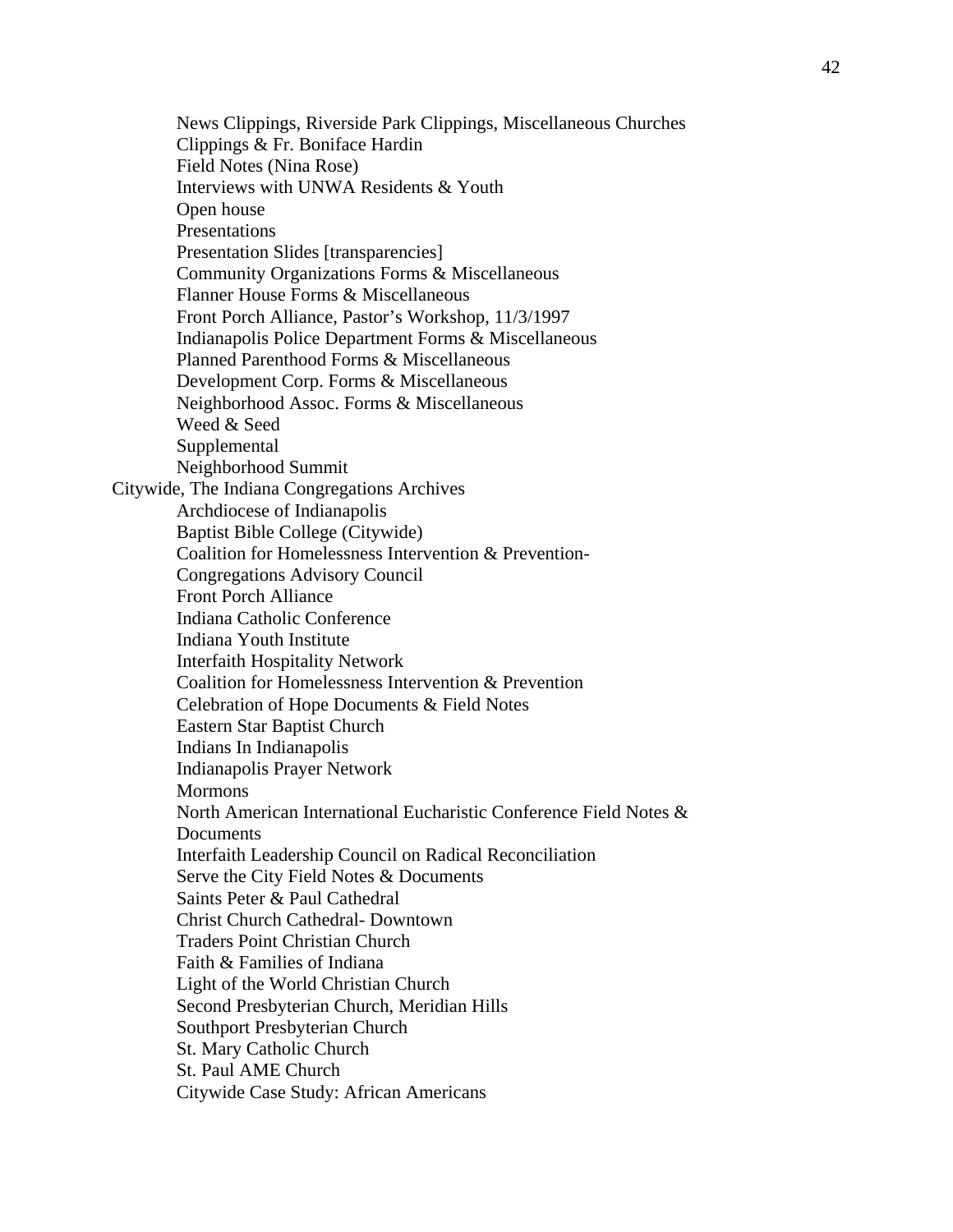Inventory (McKee) Final Report (McKee) Miscellaneous **37**  Neighborhood Newsletters & Bulletins Buddhist (others) Mission Indy Muslim- Masjid Al Fajr, Other, International League of Muslim Women, Muhammad's Mosque No. 74, & Islamic Society of North America Glossary Project POISED- DART.: Congregationally Based Community Organization Annotated Bibliography Scientology, Church of- Indianapolis Mission Material from POISED Sikh Satsang of Indianapolis Sikh- Guru Nanak Sijh Society Simat Yeshua Spiritualist Pagan, Neo-pagan, Wiccan, etc. Jireh Sports Family Nurturing Center CDC (Community Development Corporation) Benevolence Fund Meeting Agendas, Minutes, Announcements, etc. Community Resurrection Partnership Miscellaneous Stuart Street Planning Reach Out & Restore (ROAR) Community Development Center Youth Out of the Education Mainstream Indiana Assoc. of Home Educators Community Observation (M. Jackson) COG International Convention Church Observations (M. Jackson) Grace Apostolic Church Celebration of Hope (Market Square Arena) Christian Expo 1996, Opening Ceremony Community Observations, Region Conference LDS Church Hispanic Clergy Community Survey (Roger Parks) POLIS Survey of Religious & Social Involvement Indianapolis Neighborhood Resource Center/ Newsletter UNCF (United Negro College Fund) Missionary Baptist Minister's Alliance of Indianapolis Wheeler Mission: North Delaware- Downtown Eastern Star, Citywide Miscellaneous Indianapolis General Articles Indianapolis Neighborhood Resource Center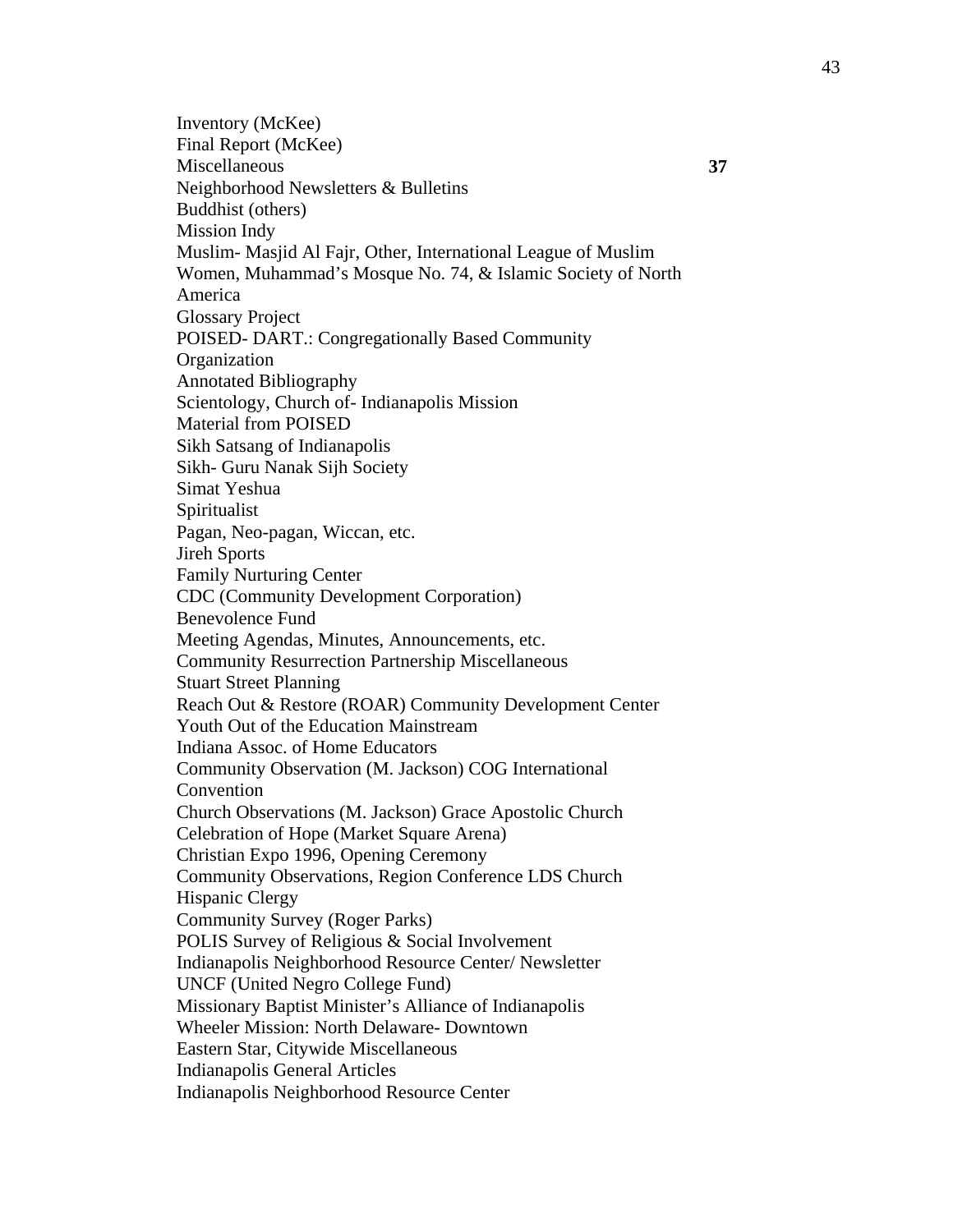Indianapolis Suburban Profiles Faith & Families Faith & Families- Other Cities Interfaith Alliance, Indianapolis Indianapolis Center for Congregations Lilly Endowment Interfaith Hospitality Network Newsletter, Statistics, Heather's [file], Media, Friends of Central Ave. Church, Openhouse, Finances/ Fundraising, Coordinator's Meeting, Host Congregations Interfaith Hospitality Network National, Board (1996/97, 1998), Miscellaneous & Current Metro Community Church CHIP (Coalition for Homelessness Intervention & Prevention) Citywide Mother-to-Mother United Way Billy Graham, The Indiana Congregations Archives History & Links, People, Organization & Articles Billy Graham Evangelistic Assoc. History Audits: 1959, 1980, 1999 Crusade, 1980 **38**  Scrapbook Coverage in Charlotte, 1999 Crusade Newsletter, 1959 Blowers/Graham Relationship, 1959 Crusade, 1959 1959 Crusade Handouts/ Givaways, Organizers/ Church Participants, News clippings, Political Relationships 1999 Crusade Programming, Partners/ Participation, Faith at Work Magazine Indiana Crusade 1999, Webster Materials St. Louis Crusade, 1999 Mordecai Ham, Willis Graham Haymaker, Roger Malsbarry, Texe Mars, Vernon Patterson, Billy Sunday & Herbert John Taylor letters of Invitation, 1999 The Indiana Congregations Archives Indianapolis Hebrew Congregation Judaism- Forms Jewish- General Case Studies: Kevin Corn Mt. Pleasant Baptist Church [history] New Bethel Baptist Church- Wanamaker, Indiana Pleasant View Lutheran Church St. John's United Church of Christ (Cumberland) Trader's Point Christian Church Union Chapel UMC Valley Mills Friends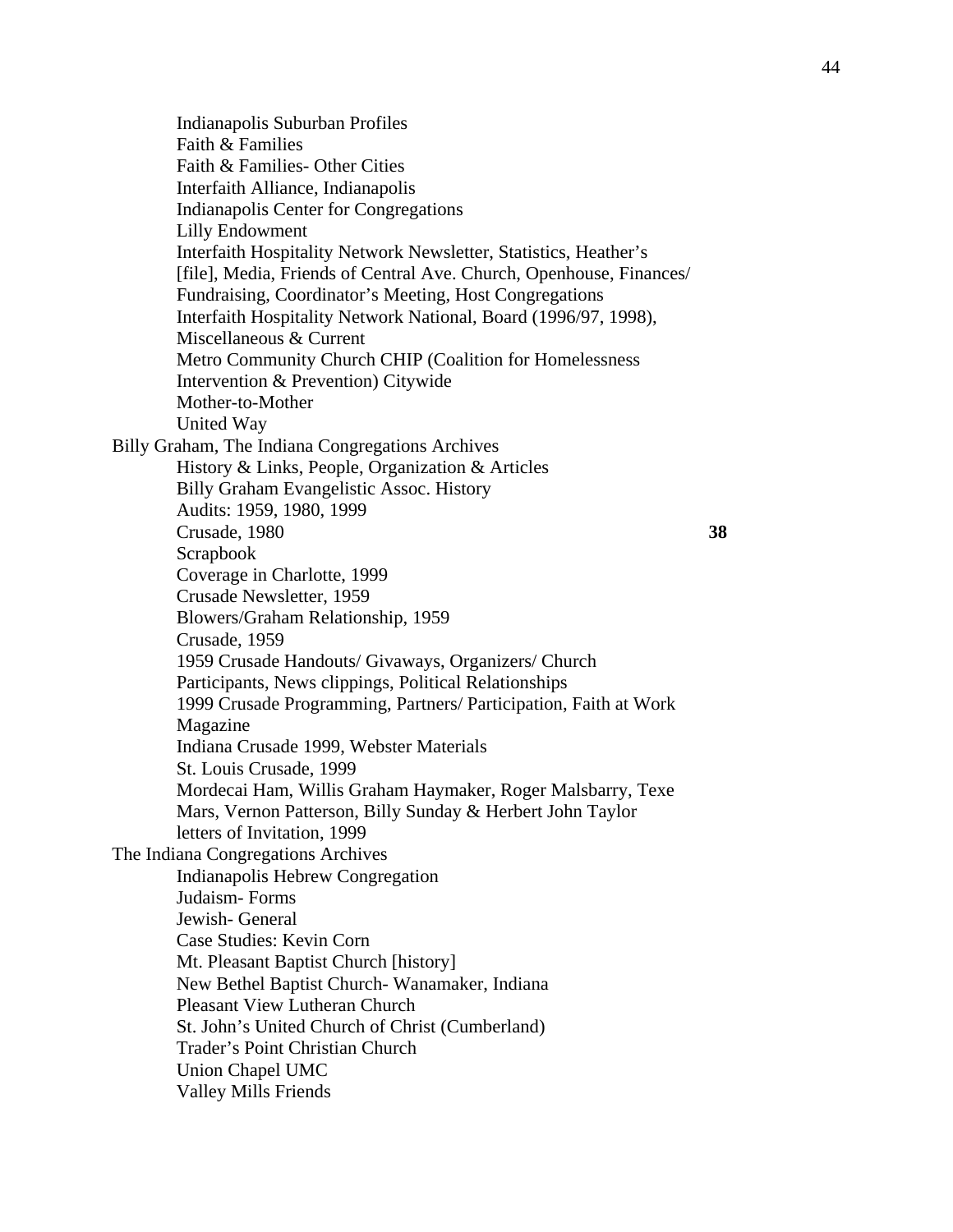West Newton Friends Meeting Zion Lutheran Church, New Palestine Buddhist/ POLIS Glossary Hispanic Indianapolis Romanian Orthodox, Eastern Orthodox Islamic Society of North America Islam Observation Forms Islamic Society of North America Annual Reports & Periodicals Responsive Communities Vol. 1 & 2 Faith & Economic Struggle, Newspaper- Archives Readings for Seminar **Training** St. Luke's United Methodists M<sub>FC</sub> 2 Martindale/ Brightwood Near Eastside Rev. Hitchens Black Chamber of Commerce Coding/ RIHID Black Stuff Community Spaces Piece Carmel Crooked Creek **39**  HNW Dr. Joseph T. Taylor history, Chamber of Commerce release forms Interviews, The Indiana Congregations Archives Harkness, Jerry- United Way, by Carolyn Strawbridge Blackburn, Walter- by Steve Sullivan Annee, Paul- Police Dept. by Bill O'Donnell & M. Strawbridge Blair (no first name) Stone, Floyd Carl- by Dick Hester & Judith Warren Richardson, Roselyn- by Karla Poindexter & David Jose Gibbs, Wilma Interview Release Forms The Indiana Congregations Archives Greenbriar Neighborhood Project Mayor's Office Presentation Alban Institute, Inc. Presentation to Board of Trustees Faith & Economic Struggle Maps & Statistics Letters of Transmittal, Maps & Transparencies Wesley United Methodist Church History  $& 40<sup>th</sup>$  Anniversary Farnsley, Art- Essays, Presentations Teaching the Role of Religion in American History, Project Material American Ethics Campaign "Faith & Economic Struggle" **Originals**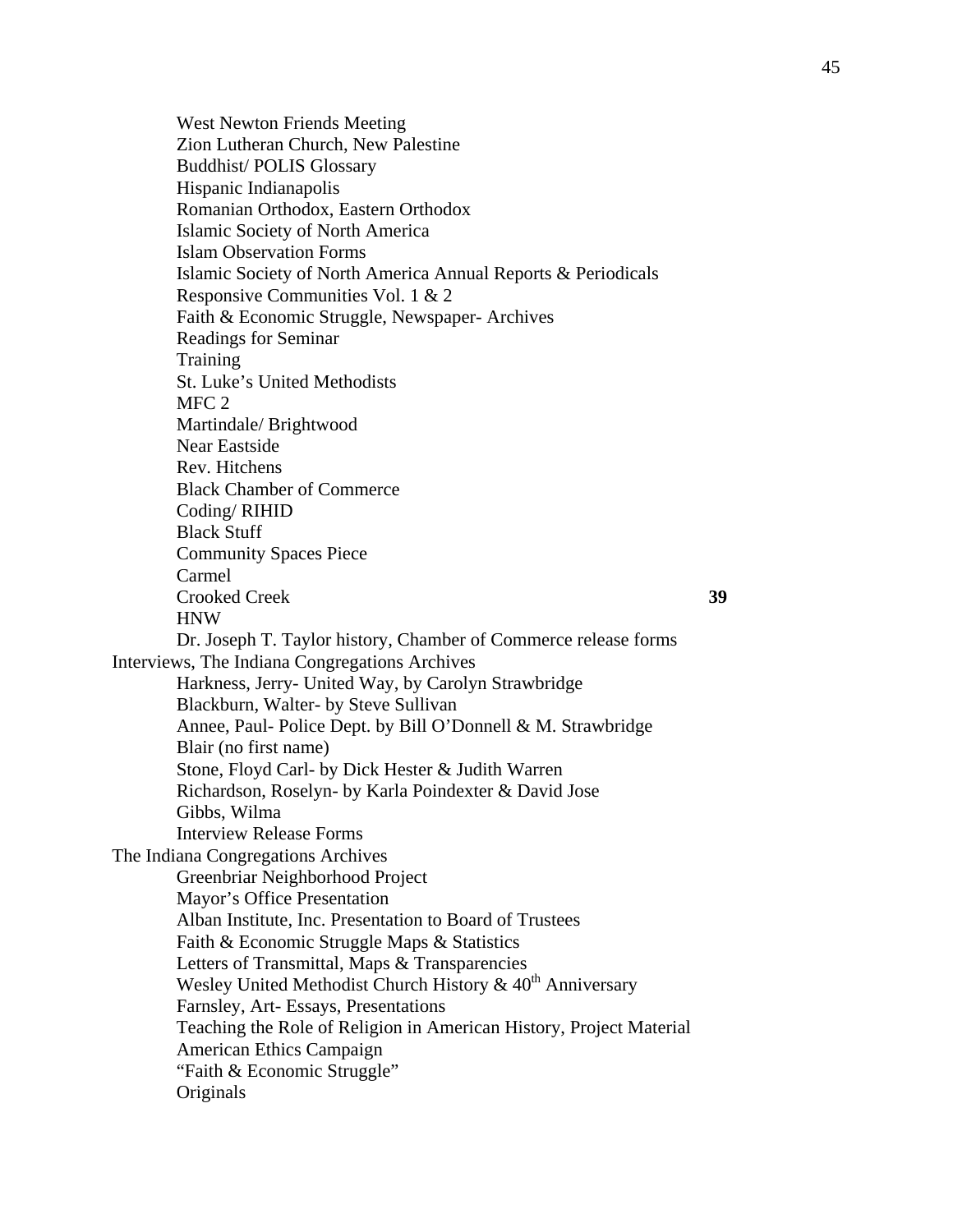Newspaper Indiana Business Research Center Reports Greater Indianapolis Progress Committee Report Marion County Statistics, 1990 Human Rights Abuses in Indiana Prisons Deputy Prosecutor Crime Reports Stats, 1992 Mapleton- Fall Creek Carmel/Clay Planning & Progress Fountain Square Westside, Community Study UNWA (United Northwest Area) Southeast Area **NESCO** Crooked Creek Carmel Maps (Census, IPD, etc.) Indianapolis & World [POLIS Staff Folder] [Gospel Meets Symphony] **40**  Shelby Library Miscellaneous POLIS Reference Material Needs to be Formatted Church Federation of Greater Indianapolis Query- Articles regarding CF from Indianapolis Star- News Church Federation of Greater Indianapolis Notes- POLIS Research Focus on Religious Philanthropy 1930-1970 Suburban Church Planning Bibliography, Church Chronologies, Index Revised Second Draft People Index McKee Interviews Prayer Vigil Allied Groups/ Events Re: Bibliography Celebration of Hope Chaplaincy Church Federation of Chicago Church Federation Communication Federation Board Lists & Forecast (Newsletter) Indianapolis Star/ News Loving Our Children McKee, Susan Miscellaneous Federation Publications Prayer Vigils, Media Advisory Tidings

46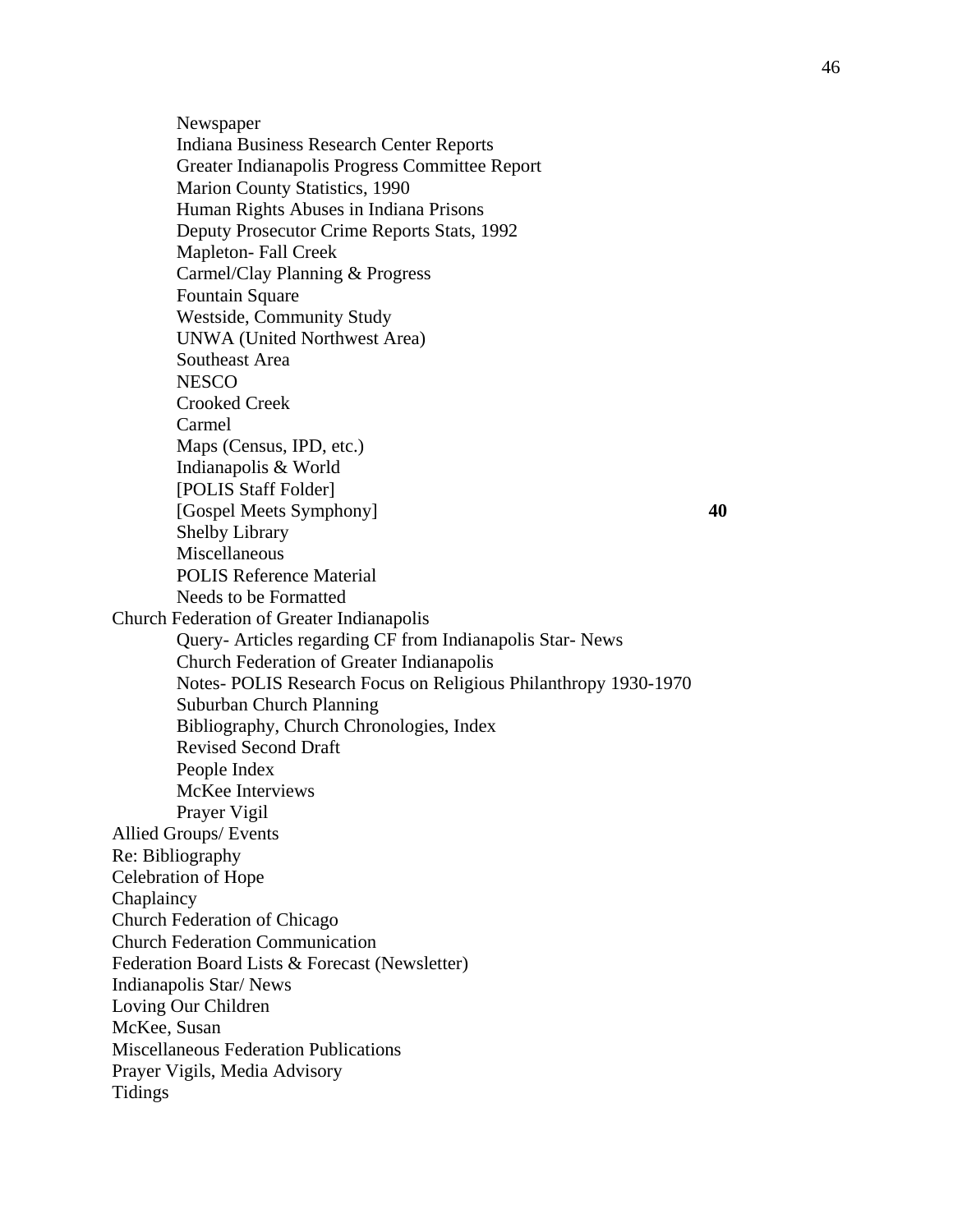Towne, Marian K. Walker-Smith, Angelique Winders, C.H. Becker- From Sovereign to Servant… Corn, Kevin: Country Faith & City Growth… Diamond, Etan Spirits of the Past: The Contemporary Relevance… Places of Worship: Historical Geography Uptown, Downtown, Northside, Southside… Religion & the Creation of New Community… Dorsey, Margaret: Imagined Communities Estvill, Margie: Billy Graham Crusade Research Roundtable, 2/2000 Everett, Deborah Stuart: Doing Sociology Farnsley, Art **41** Analytical Discussion, 7/2/1998 Reflections on Public Research Methods… Feeley, Rebecca: Outreach Programs vs. Pastor Residence in Mapleton- Fall Creek, 8/7/1996 Fisher, Amanda: The Religious Youth of Indianapolis 1940-1950 Hale, Mischelle: [Civil Religion] Parts 2 & 3 Hickman, Jason: Analysis Paper, 7/31/1996 Lantzer, Jason S The ABC's of Community… [OUT CARD] Indianapolis's Southside Religious & Unigov in Indianapolis Manheim, Alexis: Religion Education in Indianapolis, 1940-1970 McKee, Susan: Old Wine into New Wineskins… Mapes, Mary Private Voluntary Organizations & the Welfare State Religion & Social Welfare in Indianapolis Puskar, Margaret: Working Together, Working Apart Sample, Brad: Doing God's Commission: Religious Philanthropy Woods, Marcus Eugene II: A Study of Ethnicity of Population Shipps, Jan Religion in Mid-size Cities (Book Proposal) SLC: The Center Place as Urban Space Religion in the Urban Environment Religion & the City Cycles of Hope & Despair Patterns of Urban Congregational & Denominational... Simpson, Tyrone: Looking for Ahmad: Divine Intervention in… Slutz, Ted: Conservative Protestantism in Indy… Vanderstel, David History of the Public Interest: a Tale of 2 Cities Finding Common Ground in the Circle City… Wagner, Sarah: Cultured of Country?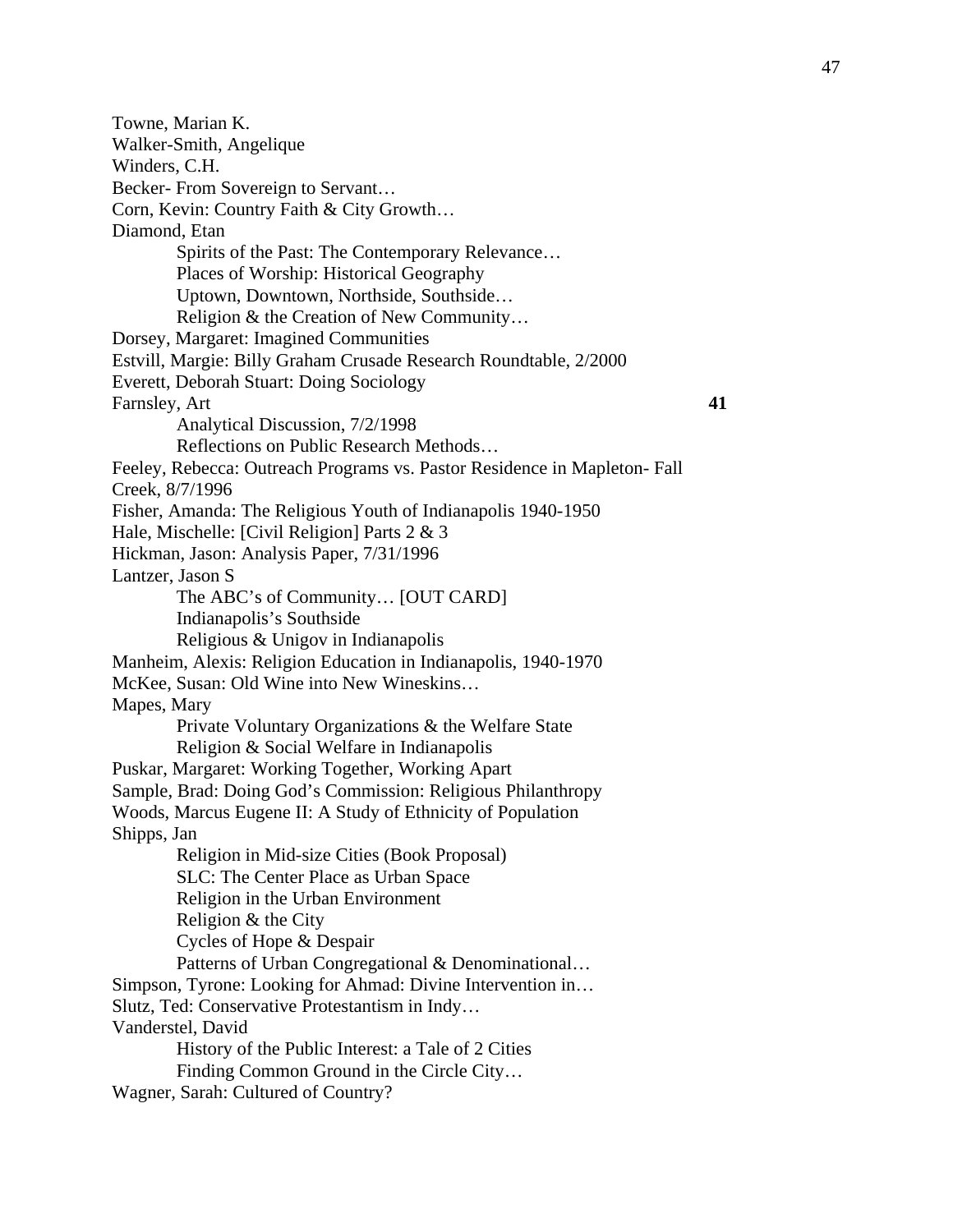Wedam, Elfriede Comment on Heidi Unruh, "Saving Souls…" Ethno-Racial Diversity, 10/21/1999 The Mosaic of Black Religion in Indianapolis More Insider/ Outsider Dilemmas in Community Research Studies Ethno-Racial Diversity within Religious Congregations in Indianapolis Zeigler, Connie: Civil Religion Part 1 & 4 Historical Essays Indianapolis: Performance Standards & Measures Bodenhamer, David: Public Teaching, Public Learning Staff Pack- Master The POLIS Center Flyer Scott & Scott Research Proposal: Difference Between White & Black Churches Faith & Community (FAC) Training Evaluation Form [Blank] March to November, 1996 Year 1 Workbook Search Packet Presentation Invitations, Flyers, Presentation Agendas & Write-ups 8/7/1996 Presentation Letter & Poster concerning Availability of Researcher for Summer 1997 Interim Report, Training Manual, 5/1997 Voices Religious Education Pilot Materials- Master Information & Resources Network Planning Strategy, 7/14/1996 Interim Report, 5/1997 Advisory Committee Minutes, 6/4/1997 Neighborhood Openhouse Flyers & Letter Falling Toward Grace Authors lists, letters 9/1/1998 Book Launching [Miscellaneous] History of Indianapolis from a Religious Perspective (HIRP) Timeline to 1993 Indianapolis Project on History from a Religious Perspective Religious History of Indianapolis Indianapolis History from a Religious… Signed Agreement, 1995 Etan Diamond- Proposed Focus of RUC Project's History of Religion Correspondence (Internal) Personnel, Resumes, Project Coordinator- Search Process Religious History of Indianapolis Final Report, Year Two **42**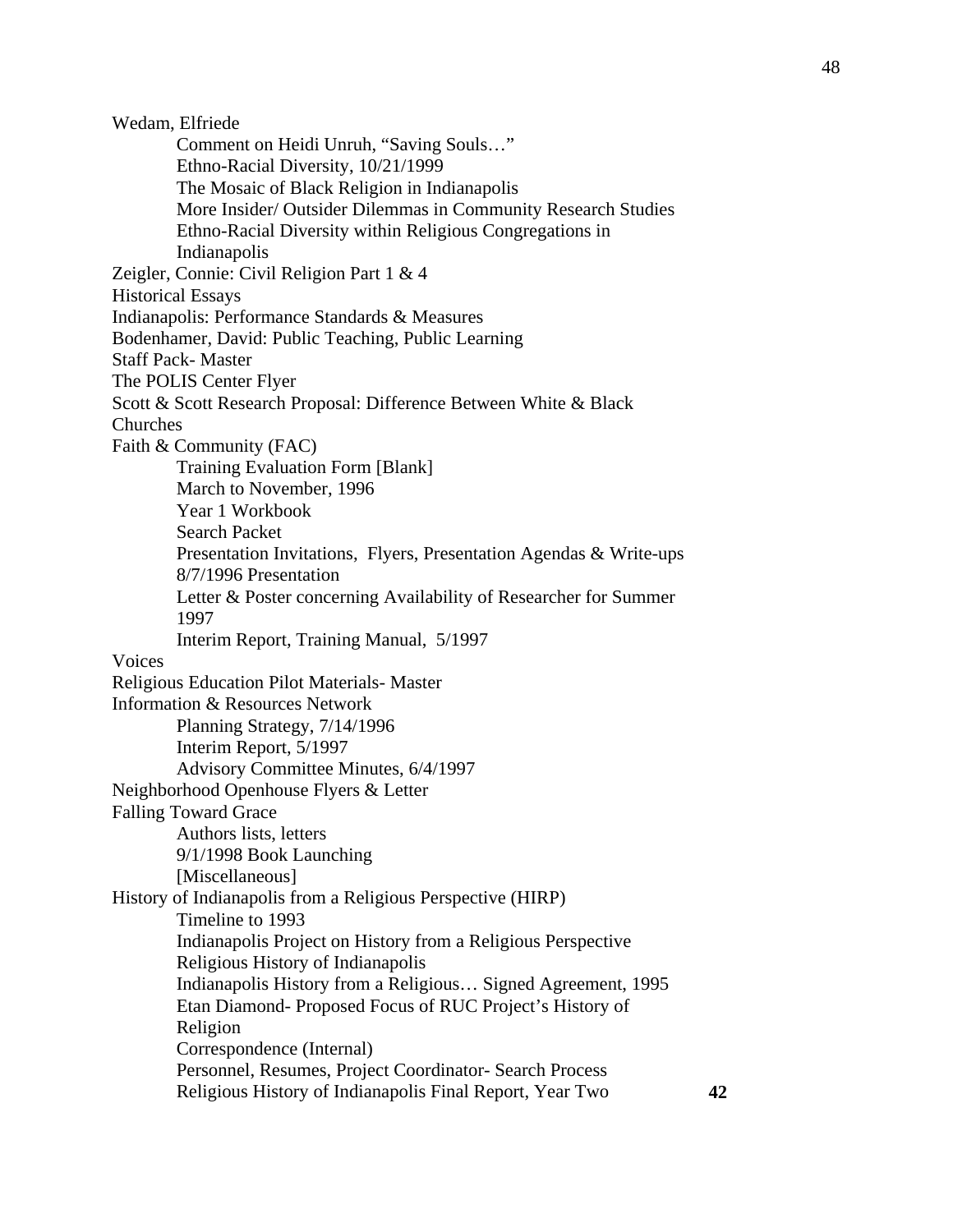IRHA Final Report 1995, Grant 930534 Seminars Evaluation Materials for History of Religion, sent to K. Cozen Newspaper Clips History of Religion in 20<sup>th</sup> Century Indianapolis, 11/1996 History ... 20<sup>th</sup> Century Indy Interim Report, 5/1997 Presenting the Past, Brochures [?] Annual Reports [OUT CARD] Traces Articles, Sacred Spaces, Master Voices of Faith Galleys Falling Toward Grace Archival Copies [1 actual book] Voices of Faith Archival Copies [2] Curriculum Video Request for Proposals Briefing Book [Religion & Urban Culture] Survey- double side Creative Arts [& Religion] Info & Resources Network Staff Minutes Congregational Maps Voices of Faith General Info Rev. Frank Alexander Diane Arnold, Helen Fehr Cliff Hatcher Rev. Harry Huxhold Rev. Melvin Jackson Father Arthur Kelly Paul Kelly Rev. Shedrick Madison Al Polin Edna Martin Rev. Jim Mulholland Estella Perkins, Mae Woodson, Dr. Sue Ann Yovanovich Understanding Religion Pilot (URP) Report Agendas All Souls Unitarian Church Bethlehem Lutheran Church Church at the Crossing, Ellenberger UCC First Friends Light of the World Oasis of Hope Pilgrim Lutheran Church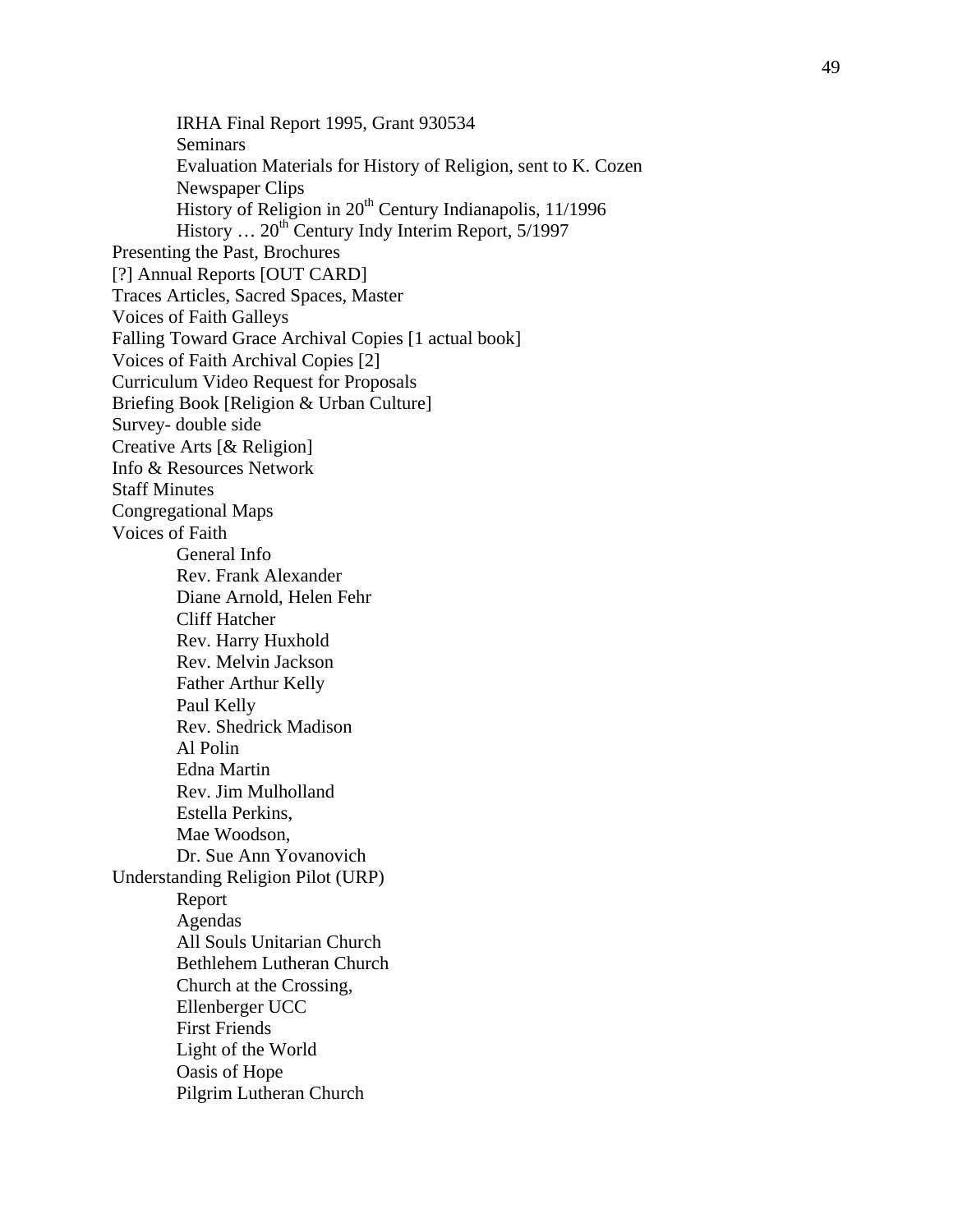St. Alban's Episcopal Church St. Marks UMC Wesley UMC Zion Evangelical UCC St. Pius X Roman Catholic Church Faith & Economic Struggle Newspaper & Testing Report Teaching About Religion Curriculum LCD Panel Information, 7/25/1996 Fatima House [Religion as a Window on Culture Workshop Folders] [POLIS Center Newspaper Articles] [Making Religion Education Local: Story to Story] [Religion as a Window on Culture, Leader's Guide] Teaching the Role of Religion in American History **43**  Clergy Committee Guiding Questions Faith & Community Thesis Statement History Component Research Plan **Overview** Park Tudor Syllabus Hispanic Project Outline Creative Arts Letters & Potential Authors Census Tract Maps Neighborhood Overlays Phase 1-3 Faith & Community Researcher List/ Bios 1996 Indianapolis Statistics Information Resources Survey Organizational Chart Faith & Community Religion & Urban Culture (RUC) Holy Trinity Membership Map Indianapolis Congregants of Witherspoon Progressions Magazine Indianapolis Center Information Religious History Database Manual- Master Reverse Commuting Program in Marion County- Master RUC Long Description (Staff Pack) Project on RUC: An Overview, 5/1997 Church Federation: 1930s- 1960s 1918-1923 Minutes of Church Federation of Indianapolis Church Federation 1998 Indianapolis Community Assessment Research [Miscellaneous] Youth Miscellaneous **44**  Database & Coding Categories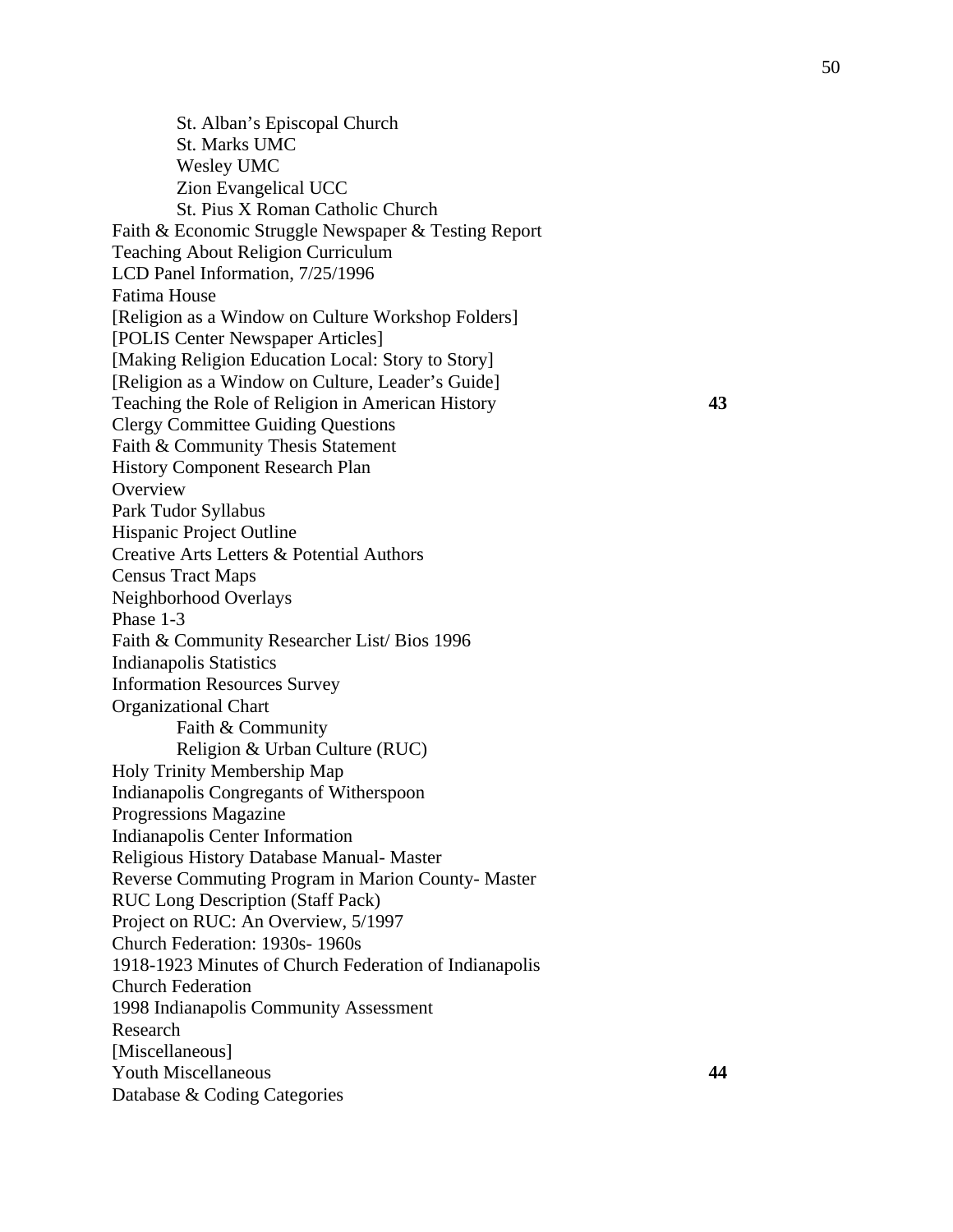Block Groups, Census Tracts, Population- Program (transparencies) Youth Grant Research Our Redeemer November Practice Schedule, 1992-1993 E.  $10^{th}$  UMC, AYM, Mentoring, HIPPY, YJPP... Preschool Data & Survey Responses Near East Side Youth Summit Indiana Street Youth Campaign Homeless Youth HIV Information STD's & Youth Eastern Howard County Cumberland & 1998 Summer Info Cumberland Analysis Demographic Packet, Originals- NESCO Write-ups To Do [Karen Thome- INRC (Indianapolis Neighborhood Resource Center)] NES, F & C File Neighborhood Youth Program Workshops CIRCL info/ newsletters Miscellaneous **NESCO** [Karen Thome- Shreveport Community Renewal Material] Near East Side Neighbor [newspaper] Front Porch Alliance (FPA) Drawer 49 Miscellaneous Focus Group FPA Roundtables [Interviews on Cassette Tapes] **45**  [Interviews on Cassette Tapes] **46**  Interviews **47**  Boyle, Pat (St. Joan of Arc) Clements, Molly & Ripple, Clair Shedrick Madison Lemler (no first name), Lyle McKee Rev. Moore Rev. Russ Jim Mulholland Sr. Mary Slatterly, Michael Stufflebeam Paul Mooney Rev. Oliver DeWayne Walker Inventory lists MFC Interview Tapes HNW Interview Tapes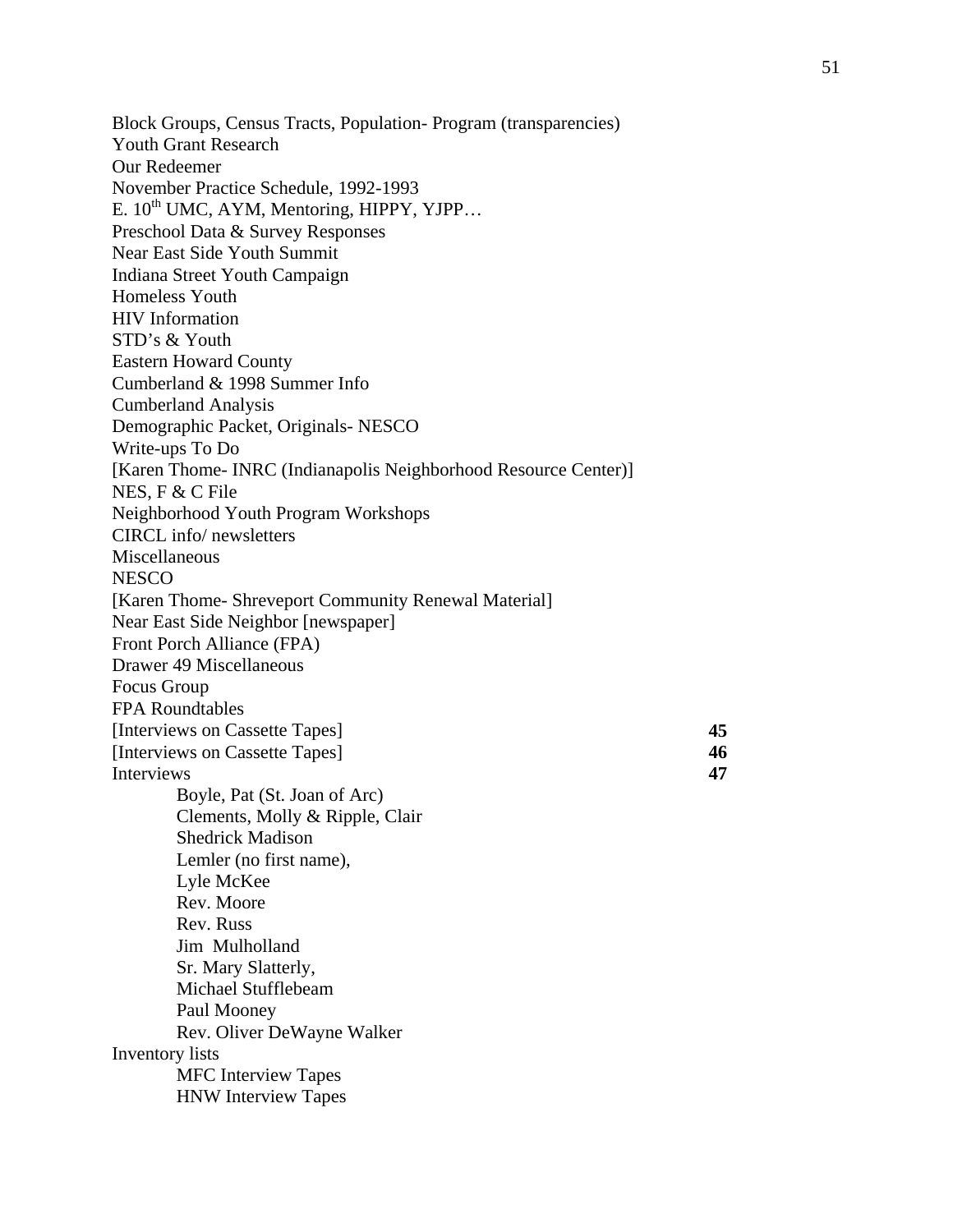[Interviews on Cassette Tapes] Video Tapes **48**  Juneteenth Announcement & Rejoicing, 6/12/1999 & Funeral Procession Enactment 6/13/1999 8/10/1999 Betty Hayes, Everette Greene, Tanita Gillum- 8/18/1999 Greg Bonds Car Ride, Sojourner Truth Crown Hill Town of African American Graves, Robert Laster Barber Shop, Sojourner Truth Second Baptist Choir Director Dave Edgerton… 9/30/ Dr. James Mumford, African American Choral Singer 9/23/1999 Religion as a Window on Culture **49**  Interview Transcripts Final Scripts Camera Tape Logs Religion as a Window on Culture- Video Tapes Episode 1-6 Premiere Sacred Traditions- Hour 1 & 2 Faith & Community in Broad Ripple Mapleton-Fall Creek, Statehouse [Interviews on Cassette Tapes] [Interviews on Cassette Tapes] **50**  Wedam, Elfriede Files [Miscellaneous- includes computer disk] Stringtown Survey Report, 1985 Indiana Boys School Experiences 1955-1987, Chaplain Edison C. White Faith & Families [Census Tables] Encyclopedia of Indianapolis materials [Broad Ripple United Methodist Church- includes CD] 1084 Congregation Maps History of West Indianapolis, vol. 1 by John Repass POLIS Center- Tripod Media Article (slides) "My Soul Says Yes"… & "Moral Vision & Public Mission…" by Robert Michael Franklin Indianapolis Center for Congregations Program Faith into Action Workshop Folder & Resource Guide Church Maps [Miscellaneous Publications/ Newsletters] Plainfield Miscellaneous The IAHE Informer 1999-2001 (Indiana Assoc. of Home Educators) Unitarian- All Souls- Scrapbook **51**  Copy of Original Minutes- Acton Baptist Church, 1/13/1866 Lick Creek Church Book [copies] 12/1847-1/1863 Ameritech Youth Yellow Pages